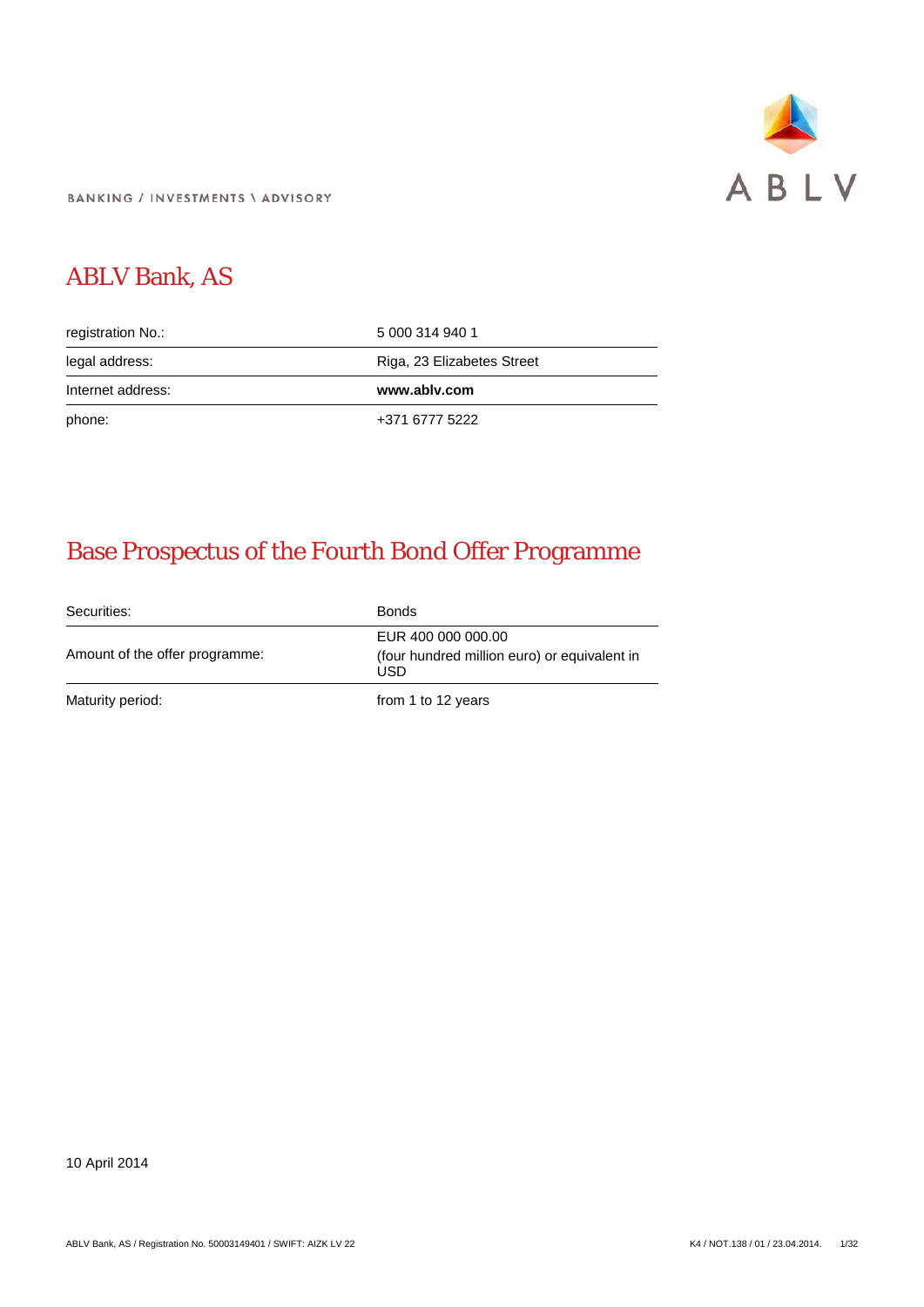# TABLE OF CONTENTS

| 1.         |                                                                                                                  |  |
|------------|------------------------------------------------------------------------------------------------------------------|--|
| 2.         |                                                                                                                  |  |
| 2.1.       |                                                                                                                  |  |
| 2.2.       |                                                                                                                  |  |
| 2.3.       |                                                                                                                  |  |
| 3.         |                                                                                                                  |  |
| 3.1.       |                                                                                                                  |  |
| 3.2.       |                                                                                                                  |  |
| 3.3.       |                                                                                                                  |  |
| 4.         |                                                                                                                  |  |
| 5.         |                                                                                                                  |  |
| 5.1.       |                                                                                                                  |  |
| 5.1.1.     |                                                                                                                  |  |
| 5.1.2.     |                                                                                                                  |  |
| 5.2.       |                                                                                                                  |  |
| 5.2.1.     |                                                                                                                  |  |
| 5.2.2.     |                                                                                                                  |  |
| 5.2.3.     |                                                                                                                  |  |
| 5.2.4.     |                                                                                                                  |  |
| 5.2.5.     |                                                                                                                  |  |
| 5.2.6.     |                                                                                                                  |  |
| 5.3.       |                                                                                                                  |  |
| 5.3.1.     |                                                                                                                  |  |
| 5.3.2.     |                                                                                                                  |  |
| 5.3.3.     |                                                                                                                  |  |
| 5.3.4.     |                                                                                                                  |  |
| 6.<br>6.1. |                                                                                                                  |  |
| 6.2.       |                                                                                                                  |  |
| 6.3.       |                                                                                                                  |  |
| 6.4.       |                                                                                                                  |  |
| 6.5.       |                                                                                                                  |  |
| 6.6.       |                                                                                                                  |  |
| 6.7.       |                                                                                                                  |  |
| 6.8.       |                                                                                                                  |  |
| 6.9.       |                                                                                                                  |  |
| 6.10.      |                                                                                                                  |  |
| 6.11.      |                                                                                                                  |  |
| 6.12.      |                                                                                                                  |  |
| 6.13.      |                                                                                                                  |  |
| 6.14.      |                                                                                                                  |  |
| 7.         |                                                                                                                  |  |
| 7.1.       |                                                                                                                  |  |
| 7.2.       | Tax amount.                                                                                                      |  |
| 7.3.       |                                                                                                                  |  |
| 8.         |                                                                                                                  |  |
| 8.1.       |                                                                                                                  |  |
| 8.2.       |                                                                                                                  |  |
| 8.3.       |                                                                                                                  |  |
| 8.4.       |                                                                                                                  |  |
| 8.5.       |                                                                                                                  |  |
| 8.6.       |                                                                                                                  |  |
| 8.7.       |                                                                                                                  |  |
| 8.8.       |                                                                                                                  |  |
| 9.         |                                                                                                                  |  |
| 9.1.       |                                                                                                                  |  |
| 9.2.       |                                                                                                                  |  |
| 10.        |                                                                                                                  |  |
| 10.1.      |                                                                                                                  |  |
| 10.1.1.    |                                                                                                                  |  |
| 10.1.2.    |                                                                                                                  |  |
| 10.1.3.    | Issuer's address, type of business, country of incorporation, and legal acts pursuant to which issuer operates26 |  |
| 10.1.4.    |                                                                                                                  |  |
| 10.1.5.    | Recent events particular to the Issuer which are to a material extent relevant to the evaluation of the Issuer's |  |
|            |                                                                                                                  |  |
| 10.2.      |                                                                                                                  |  |
| 10.2.1.    |                                                                                                                  |  |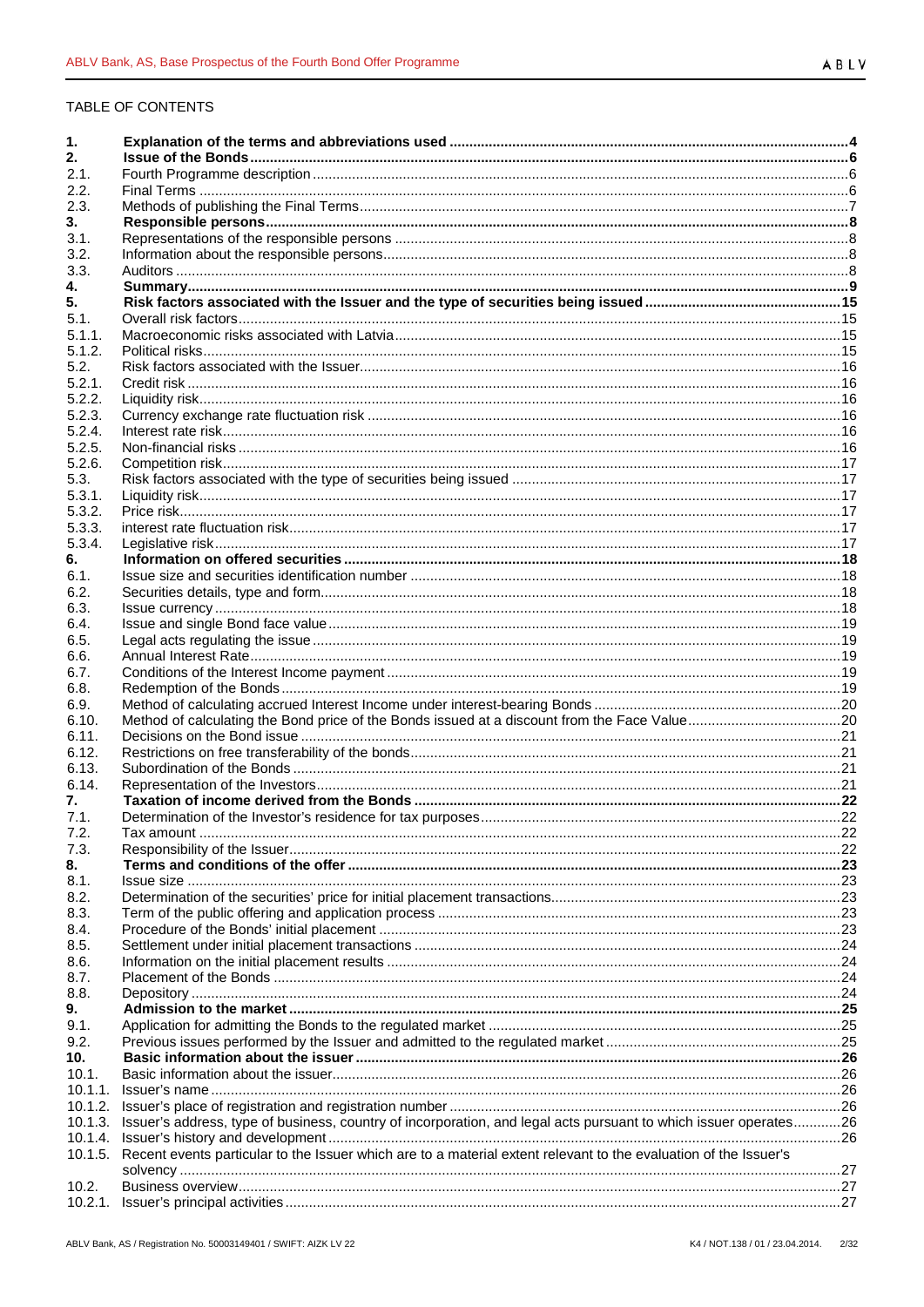| Appendix 1: | ABLV Bank, AS consolidated annual report 2012 |
|-------------|-----------------------------------------------|
| Appendix 2: | ABLV Bank, AS consolidated annual report 2013 |
|             |                                               |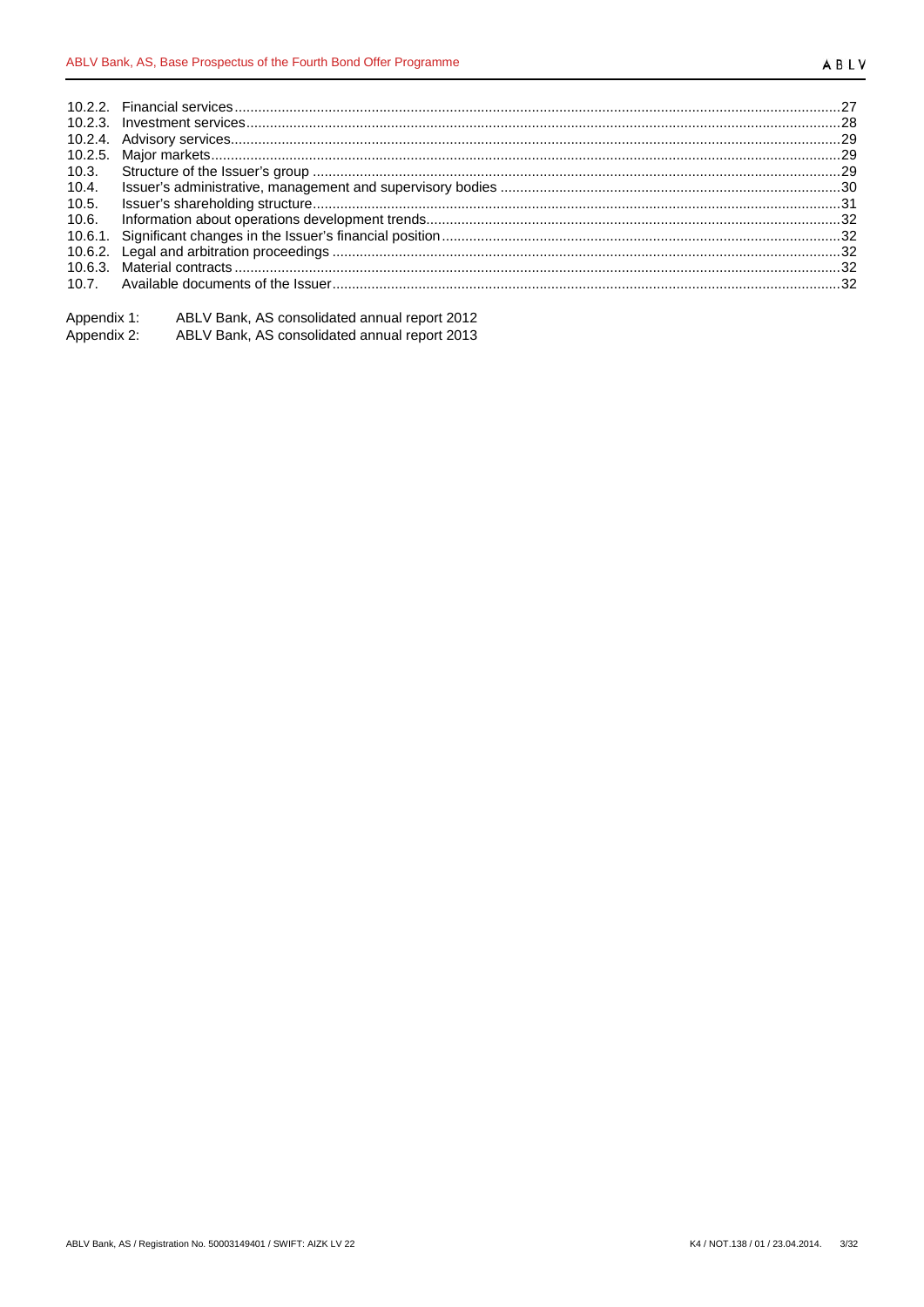#### <span id="page-3-0"></span>**1. Explanation of the terms and abbreviations used**

**Issuer** – pursuant to the Financial Instrument Market Law, a person transferrable securities of which are admitted to a regulated market, as well as a person which issues or plans to issue transferrable securities or other financial instruments in this person's own name.

In this Base Prospectus – ABLV Bank, AS, registration No.: 50003149401, legal address: Riga, 23 Elizabetes Street, or also **ABLV Bank**.

**ABLV Group** – ABLV Group consists of ABLV Bank, AS; ABLV Luxembourg, S.A.; ABLV Capital Markets, IBAS; ABLV Asset Management, IPAS; Pillar Holding Company, KS; ABLV Consulting Services, AS; ABLV Corporate Services, SIA; New Hanza City, SIA, and other companies.

**Base Prospectus of the Fourth Bond Offer Programme** or the **Base Prospectus** – this prospectus, which contains detailed information on the Issuer and the Bonds that will be offered to the public under the Fourth Programme. The Base Prospectus has been produced to make a public offer of the Bonds and admit those to trading on a regulated market. The Issuer has not included the information on the Final Terms of offer of each particular Bond Issue Series in this Base Prospectus.

**Bonds** – debt securities issued by ABLV Bank, which enable their owners to receive Interest Income and Face Value following the procedure and within the term set in this Base Prospectus, those securities being issued in accordance with provisions of this Base Prospectus and the Final Terms.

**Face Value** – value of a single Bond set by the Issuer and stated in the Final Terms of each particular Bond Issue Series.

**Fourth Offer Programme** or the **Fourth Programme** – a set of activities intended for repeated issue of the Bonds within the period of this Base Prospectus being effective.

**Final Terms** – terms of offer of each particular Bond Issue Series under the Fourth Programme described in this Base Prospectus.

**Bond Issue Series** or the **Series** – an issue of securities of the same class, which are issued by performing at least two separate issues within 12 months after the public offer start date, where single Final Terms apply to the Series. Separate Final Terms are approved and published for each Series.

**Annual Interest Rate** – annual rate of the Bonds' yield in percentage terms, which the Issuer shall calculate and determine on the dates and according to the procedures set in this Base Prospectus and the Final Terms.

**Interest Income** – interest income under the Bonds, which the Issuer shall pay to the owner of the Bonds on the dates and according to the procedures set in the Final Terms.

**Investor** – an individual or a legal entity that expressed a wish or plans to acquire the Bonds in accordance with the procedures set in the Base Prospectus and the Final Terms.

**Investment Company** – a credit institution or investment brokerage company that is duly licensed to render investment services and related services, and where the Investor has a financial instruments account opened with the same.

**DVP** – settlement principle *Delivery vs Payment*.

**Financial Statements** – ABLV Bank audited annual reports 2012 and 2013.

**ISIN** – *International Securities Identification Number* assigned to the Bonds, issued under the programme described in the Base Prospectus, by the Latvian Central Depository as a member of the Association of National Numbering Agencies.

**Applicable Legal Acts** – normative acts of the European Union, legal acts of the Republic of Latvia, regulations published by the Bank of Latvia, FCMC, LCD.

**FCMC** – the Financial and Capital Market Commission, registration No. 40003167049, legal address: Riga, 1 Kungu Street. Pursuant to the Law on the Financial and Capital Market Commission, FCMC shall enjoy full rights of an independent/autonomous public institution and, in compliance with its goals and objectives, shall regulate and monitor the functioning of the financial and capital market and its participants.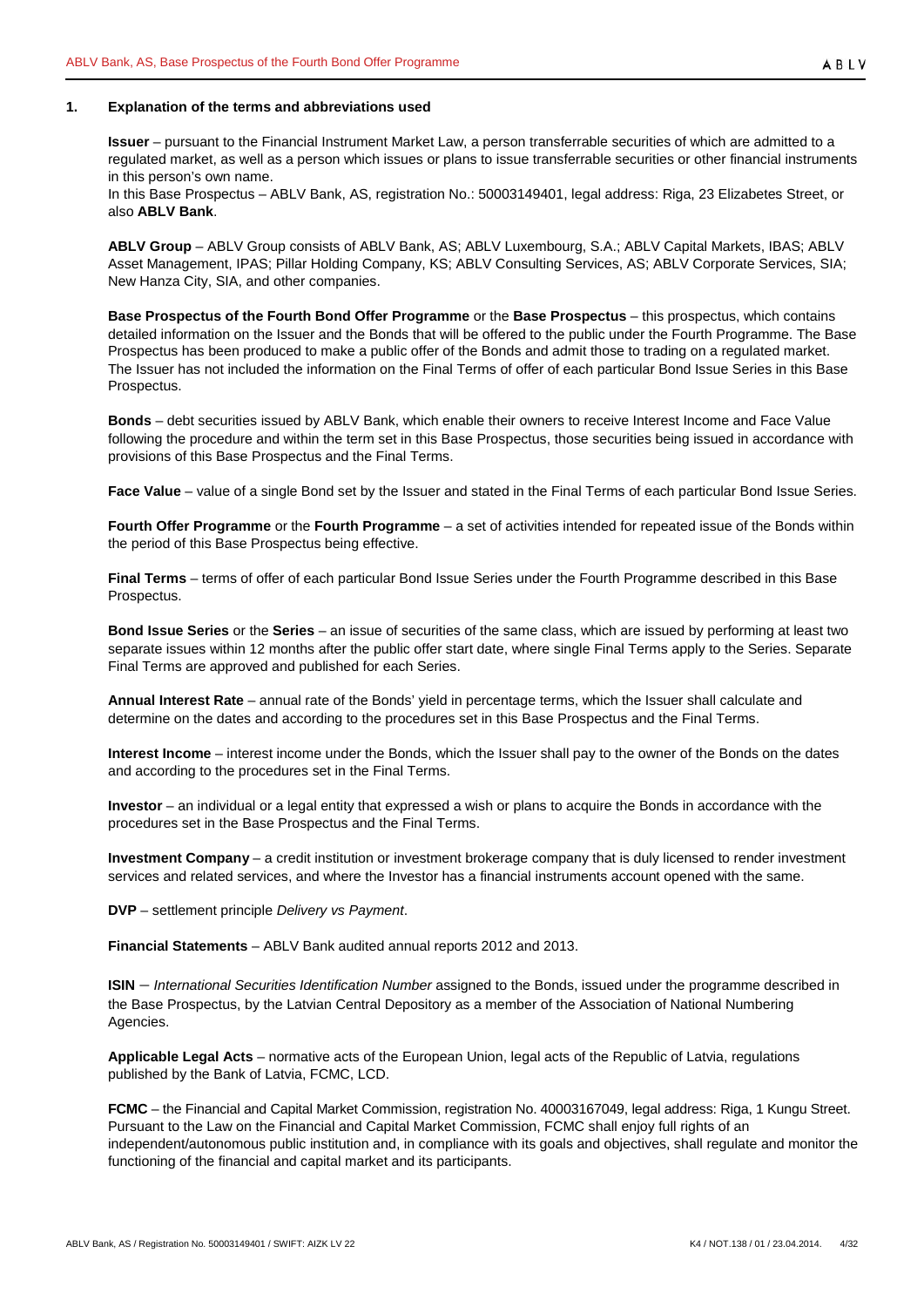**ECB** – the European Central Bank, address: Kaiserstrasse 29, D-60311 Frankfurt am Main, Germany. Pursuant to the COUNCIL REGULATION (EU) No 1024/2013 of 15 October 2013 conferring specific tasks on the European Central Bank concerning policies relating to the prudential supervision of credit institutions, the ECB will perform the tasks stated in the Regulation within the single supervisory mechanism composed by the ECB and national competent authorities. The ECB shall assume the tasks conferred on it by the said Regulation on 4 November 2014.

**Stock Exchange** or **NASDAQ OMX Riga** – joint stock company NASDAQ OMX Riga, registration No. 40003167049, legal address: Riga, 1 Vaļņu Street.

**LCD** – joint stock company Latvian Central Depository, registration No. 40003242879, legal address: Riga, 1 Vaļņu Street.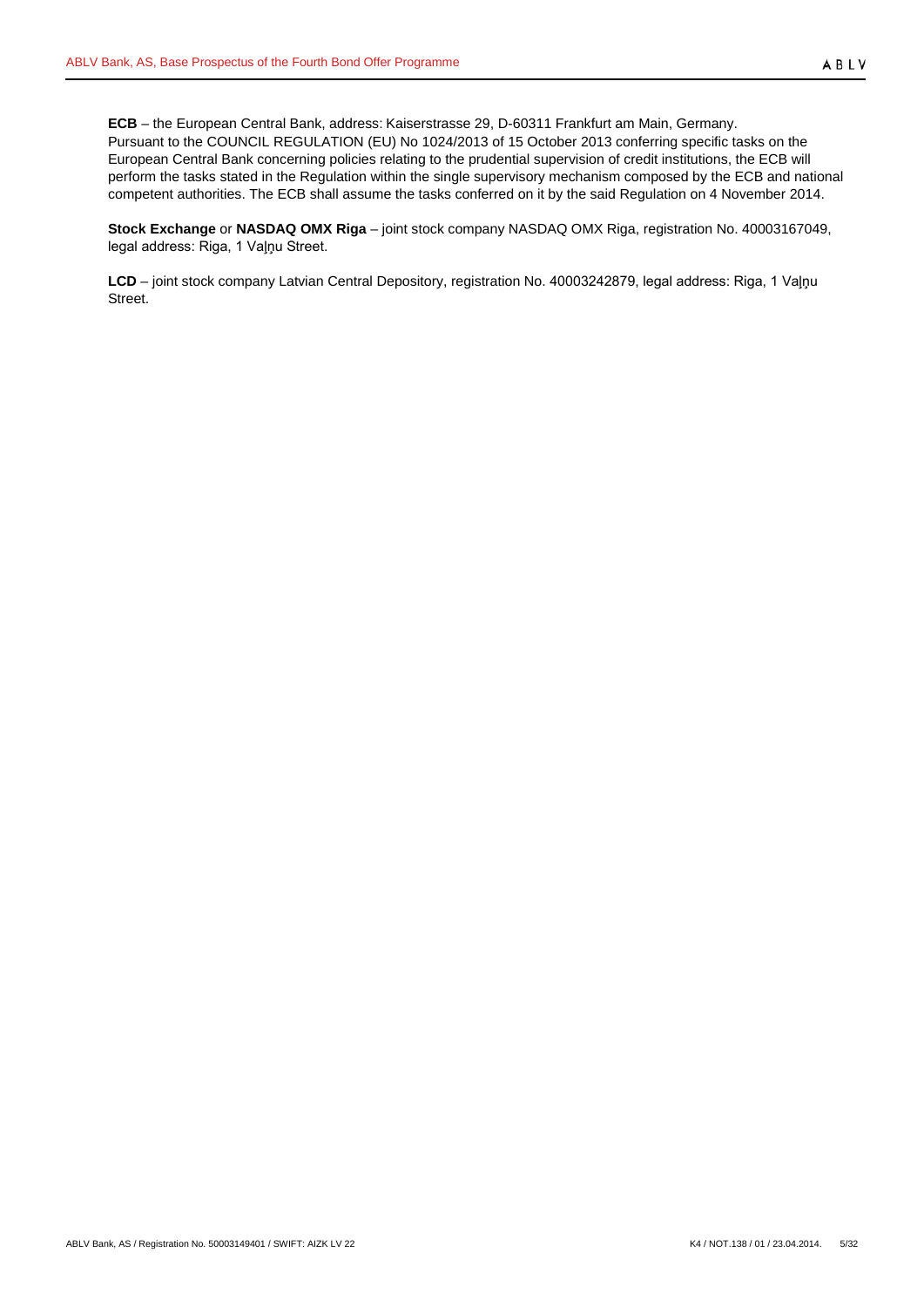# <span id="page-5-0"></span>**2. Issue of the Bonds**

<span id="page-5-1"></span>2.1. Fourth Programme description

Under the Fourth Offer Programme, the Issuer will issue one or several Series of the Bonds.

Issue of the Bonds shall be regulated by the Financial Instrument Market Law, the Base Prospectus, and the Final Terms.

Objective of each Bond Issue Series shall be raising of funds that the Issuer will use for financing its operating activities, including without limitation:

- improvement of the ABLV Bank assets' and liabilities' distribution into maturity bands;
- increase and maintenance of the liquidity level required for activities of ABLV Bank;
- or
- raising of funds for formation or increase of the ABLV Bank subordinated capital.

Objective of each Bond Issue Series shall be stated in the Final Terms applicable to the particular Series. For example, the Issuer, without limitation, may state that the acquired funds will be used for increasing the ABLV Bank subordinated capital, pursuant to the REGULATION (EU) No 575/2013 OF THE EUROPEAN PARLIAMENT AND OF THE COUNCIL of 26 June 2013 on prudential requirements for credit institutions and investment firms and amending Regulation (EU) No 648/2012.

The Base Prospectus shall be effective for 12 months after registration of the same with the FCMC.

## <span id="page-5-2"></span>2.2. Final Terms

Before issuing each Bond Issue Series, the Issuer shall publish the Final Terms of the respective issue, providing the following information therein:

- public offer start and end date;
- information on the Bonds' ISIN;
- number of issued Bonds;
- Face Value of issued Bonds;
- total value of issued Bonds;
- currency of issued Bonds;
- Annual Interest Rate;
- frequency and dates of Interest Income payments to be made within the Series;
- maturity date of the Bonds.

Information on the Annual Interest Rate of the Bond issue, provided in the Final Terms, shall contain the following data:

- rate type (fixed or floating):
	- in case of fixed rate set, the rate value;
	- in case of floating rate set, the base rate and risk premium;
- method of calculating accrued interest.

Several rates (fixed and/or floating) may be set within single Bond Issue Series, where each of those shall be applicable to particular period of the Bond term.

In the Final Terms, the Issuer shall also state its right of premature redemption of the Bonds issued within the Series (*call option*).

It will be stated in the Final Terms whether the Investor is entitled to claim the Face Value and accrued interest to be repaid by the Issuer before maturity (*put option*) within the Series.

Before the end of the public offer period, but not later than 4 (four) working days prior to the public offer end date, the Issuer may increase the Issue Series size. Changes in the Series Final Terms shall be approved by the Board, and those shall be submitted to the FCMC together with the order to the LCD for posting additional number of the Bonds applying the ISIN code previously used for posting initial Bonds. After the public offer end date, the Issuer may not increase the Issue Series size. If amendments to the Final Terms are made, those shall be published in the same way as the Final Terms.

In case of issuing new Series under the Fourth Programme, the Issuer shall state in the Final Terms the main terms and conditions of public placement of previous Bond Issue Series performed under the Fourth Programme, namely:

- the Bonds' ISIN;
- number of issued Bonds;
- Face Value of issued Bonds;
- total value of issued Bonds;
- currency of issued Bonds;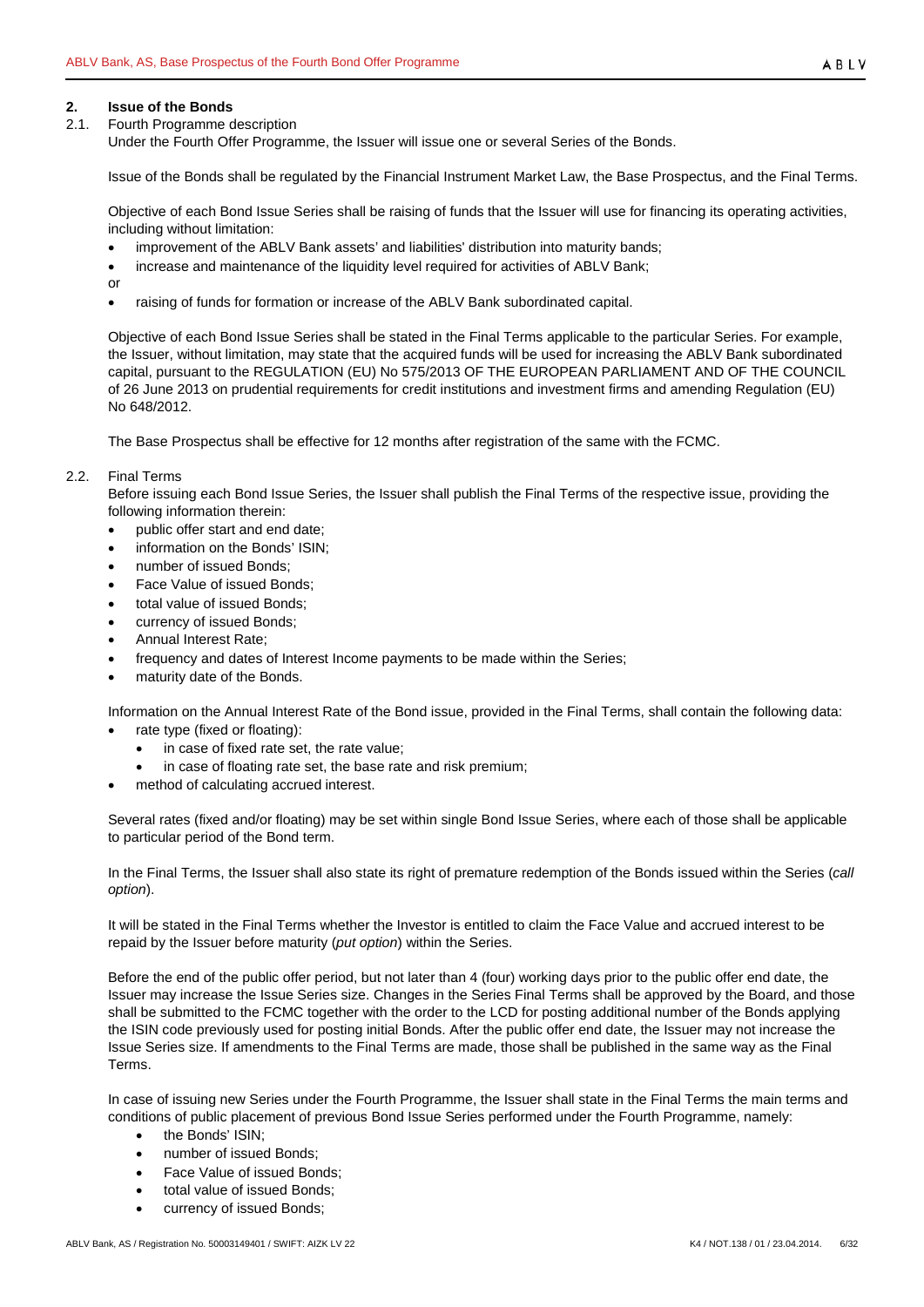- Annual Interest Rate;
- frequency and dates of Interest Income payments to be made within the Series;
- maturity date of the Bonds;
- other terms and conditions, provided those do not contradict the Base Prospectus and Applicable Legal Acts.

To make a new common Series, the Issuer may produce new Final Terms and issue additional Bonds under the terms and conditions equal to those of some of the previous Bond Series issued within the Fourth Programme described in this Base Prospectus. A different ISIN code shall be assigned to such new Series.

## <span id="page-6-0"></span>2.3. Methods of publishing the Final Terms

The Final Terms of the Bond issues shall be published by the Issuer on its Internet home page **www.ablv.com** at least 4 (four) working days before starting the initial public offering.

Changes related to increase of the Issue Series size may be published by the Issuer within the public offer period, but not later than 4 (four) working days prior to the public offer end date.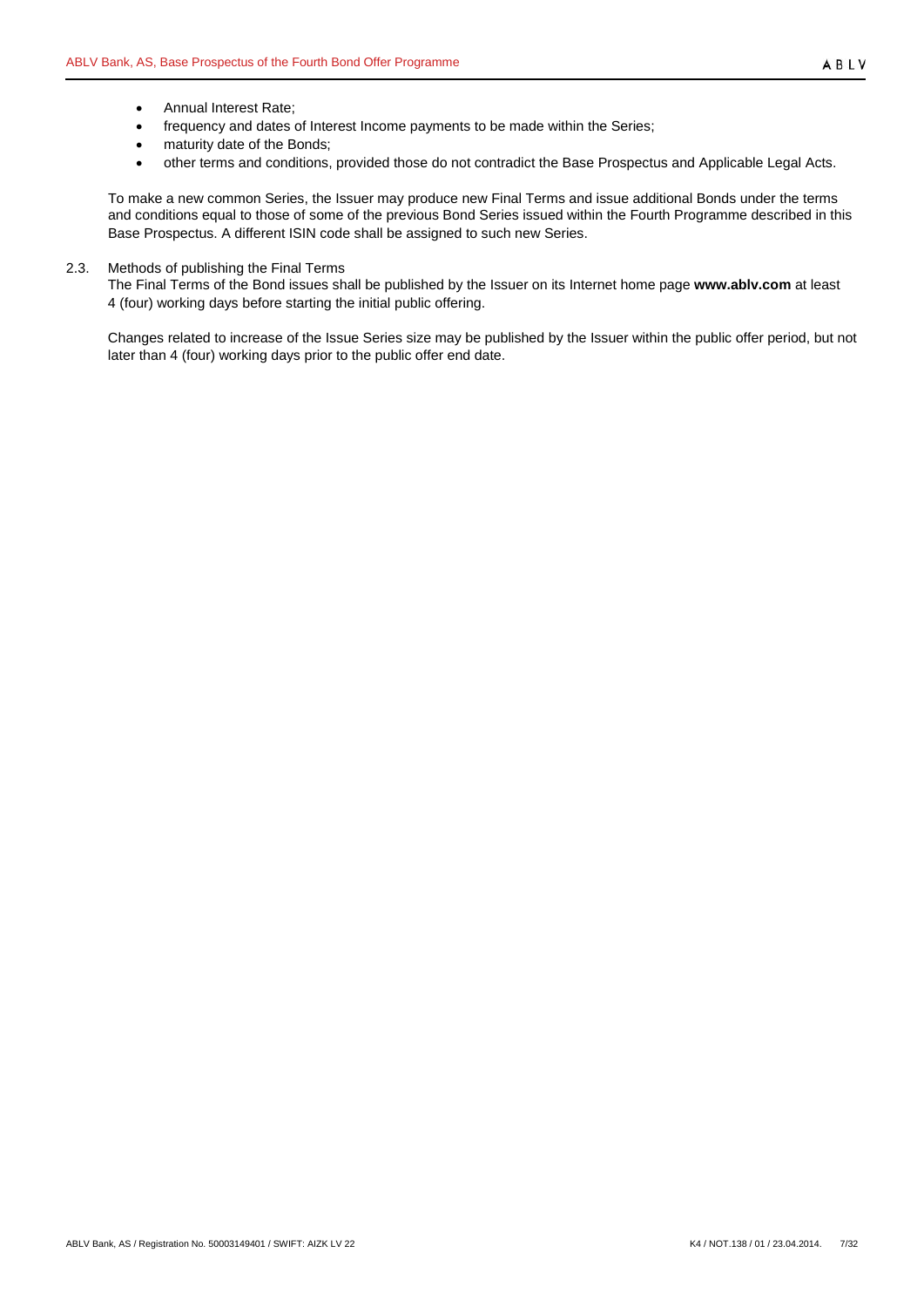#### <span id="page-7-0"></span>**3. Responsible persons**

<span id="page-7-1"></span>3.1. Representations of the responsible persons

We, ABLV Bank Chairman of the Board Ernests Bernis, Deputy Chairman of the Board Vadims Reinfelds, Member of the Board Māris Kannenieks, Member of the Board Edgars Pavlovičs, Member of the Board Aleksandrs Pāže, Member of the Board Rolands Citajevs, and Member of the Board Romans Surnačovs, hereby confirm the information provided in the Base Prospectus and represent that according to the data available to us the information provided in the Base Prospectus is true and there are no concealed facts that might affect meaning of the information provided in the Base Prospectus .

#### <span id="page-7-2"></span>3.2. Information about the responsible persons

| Name, surname           | <b>Position held</b>                                                   | <b>Signature</b> |
|-------------------------|------------------------------------------------------------------------|------------------|
| <b>Ernests Bernis</b>   | Chairman of the Board,<br>Chief Executive Officer (CEO)                |                  |
| Vadims Reinfelds        | Deputy Chairman of the Board,<br>Deputy Chief Executive Officer (dCEO) |                  |
| Māris Kannenieks        | Member of the Board,<br>Chief Financial Officer (CFO)                  |                  |
| Edgars Pavlovičs        | Member of the Board,<br>Chief Risk Officer (CRO)                       |                  |
| Aleksandrs Pāže         | Member of the Board.<br>Chief Compliance Officer (CCO)                 |                  |
| <b>Rolands Citajevs</b> | Member of the Board,<br>Chief Information Officer (CIO)                |                  |
| Romans Surnačovs        | Member of the Board,<br>Chief Operating Officer (COO)                  |                  |

#### <span id="page-7-3"></span>3.3. Auditors

Consolidated financial statements of ABLV Bank and its affiliate companies for the years 2012 and 2013, included in this Base Prospectus, have been audited by:

| SIA Ernst & Young Baltic<br>registration No.:<br>legal address: | (licence No. 17)<br>4 000 359 345 4 | Riga, 1A Muitas Street |                                                   |
|-----------------------------------------------------------------|-------------------------------------|------------------------|---------------------------------------------------|
| Member of the Board, LR certified auditor:                      |                                     | Iveta Vimba            | (certificate No. 153) for the years 2012 and 2013 |
| LR certified auditor:                                           |                                     | Armands Podolskis      | (certificate No. 191) for the year 2012           |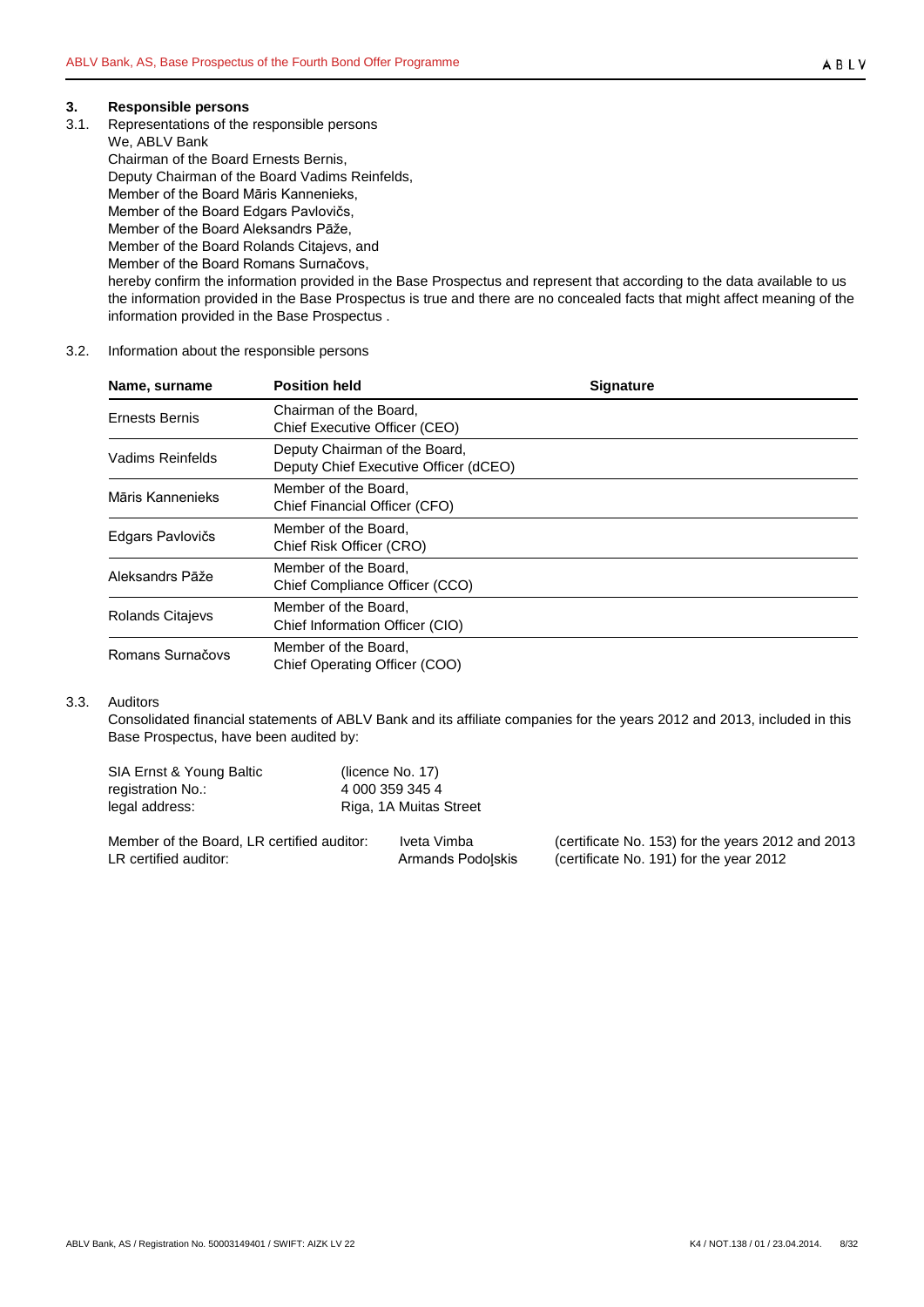#### <span id="page-8-0"></span>**4. Summary**

#### Section A. Introduction and warnings

The summary shall be deemed the introduction of the Base Prospectus. Any decision on investing in the Bonds shall be based on the Investor's judgement on the whole Base Prospectus. Should any claim be lodged to a court regarding the information provided in the Base Prospectus, if necessary, the Investor lodging the claim to a court in accordance with normative acts of the respective member state shall cover the costs of

A.1 translating the Base Prospectus before the proceedings are initiated. The persons responsible for the information provided in the Base Prospectus, including persons that translated the same and applied for its notification, may be held civilly liable only where the summary is misleading, inaccurate, or inconsistent with other sections of the Base Prospectus, or fails to provide the most essential information that would aid the Investors when considering whether to invest in the Bonds.

# Section B. Issuer

| B.1  | Legal and commercial<br>name of the Issuer                                                                                                    | ABLV Bank, AS.                                                                                                                                                                                                                                                                                                                                         |
|------|-----------------------------------------------------------------------------------------------------------------------------------------------|--------------------------------------------------------------------------------------------------------------------------------------------------------------------------------------------------------------------------------------------------------------------------------------------------------------------------------------------------------|
| B.2  | The domicile and<br>legal form of the<br>Issuer, the legislation<br>under which the<br>Issuer operates and<br>its country of<br>incorporation | ABLV Bank is a joint stock company registered in the Republic of Latvia, which carries out its<br>operations in accordance with the Republic of Latvia legal acts, the European Union normative<br>acts, and the issued licence that allows rendering all financial services stated in the Credit<br>Institution Law.                                  |
| B.3  | Description of, and<br>key factors relating to,<br>the nature of the<br>Issuer's current<br>operations and its<br>principal activities        | Major lines of ABLV Bank business are settlement products, investment services, asset<br>management, and lending. The Issuer's place of rendering the services is the Republic of Latvia.                                                                                                                                                              |
| B.4a | Description of the<br>most significant recent<br>trends affecting the<br>Issuer and the<br>industries in which it<br>operates                 | As at the day of producing the Base Prospectus, there is no information on any detected trends<br>that might have significant negative effect on operations of ABLV Bank, AS, or the banking sector<br>in 2014. In 2014, liquidity and capitalization level in the banking sector remain high.<br>ABLV Bank, AS, plans gradual natural growth in 2014. |
| B.4b | Description of any<br>known trends<br>affecting the Issuer<br>and the industries in<br>which it operates                                      | As at the day of producing the Base Prospectus, there is no information on any detected trends,<br>events, claims, or obligations that might have significant negative effect on further operations of<br>ABLV Bank, AS, or the Republic of Latvia credit institution sector.                                                                          |
|      |                                                                                                                                               | The information provided in the table below completely matches that presented in ARLV Rapk                                                                                                                                                                                                                                                             |

The information provided in the table below completely matches that presented in ABLV Bank consolidated report for the year 2013.

|    | No Company                          | <b>Country of</b><br>incorporation | <b>Registration</b><br>number | <b>Business profile</b>   | entity's<br>capital (%) |
|----|-------------------------------------|------------------------------------|-------------------------------|---------------------------|-------------------------|
|    | ABLV Bank, AS                       | LV                                 | 50003149401                   | <b>Financial services</b> | 100                     |
| 2  | ABLV Bank Luxembourg, S.A.          | LU                                 | B 162048                      | <b>Financial services</b> | 100                     |
| 3  | <b>ABLV Consulting Services, AS</b> | LV                                 | 40003540368                   | Consulting services       | 100                     |
| 4  | <b>ABLV Corporate Services, SIA</b> | LV                                 | 40103283479                   | Consulting services       | 100                     |
| 5  | <b>ABLV Corporate Services, LTD</b> | СY                                 | HE273600                      | Consulting services       | 100                     |
| 6  | Pillar Holding Company, KS          | LV                                 | 40103260921                   | Holding company           | 100                     |
|    | Pillar, SIA                         | LV                                 | 40103554468                   | Real estate transactions  | 100                     |
| 8  | Pillar Management, SIA              | LV                                 | 40103193211                   | Real estate transactions  | 100                     |
| 9  | Pillar 2, SIA                       | LV                                 | 40103193033                   | Real estate transactions  | 100                     |
| 10 | Pillar 3, SIA                       | LV                                 | 40103193067                   | Real estate transactions  | 100                     |
| 11 | Pillar 4, SIA                       | LV                                 | 40103210494                   | Real estate transactions  | 100                     |
|    | 12 Pillar 6, SIA                    | LV                                 | 40103237323                   | Real estate transactions  | 100                     |

B.5 Issuer's position within the group

**Share in the**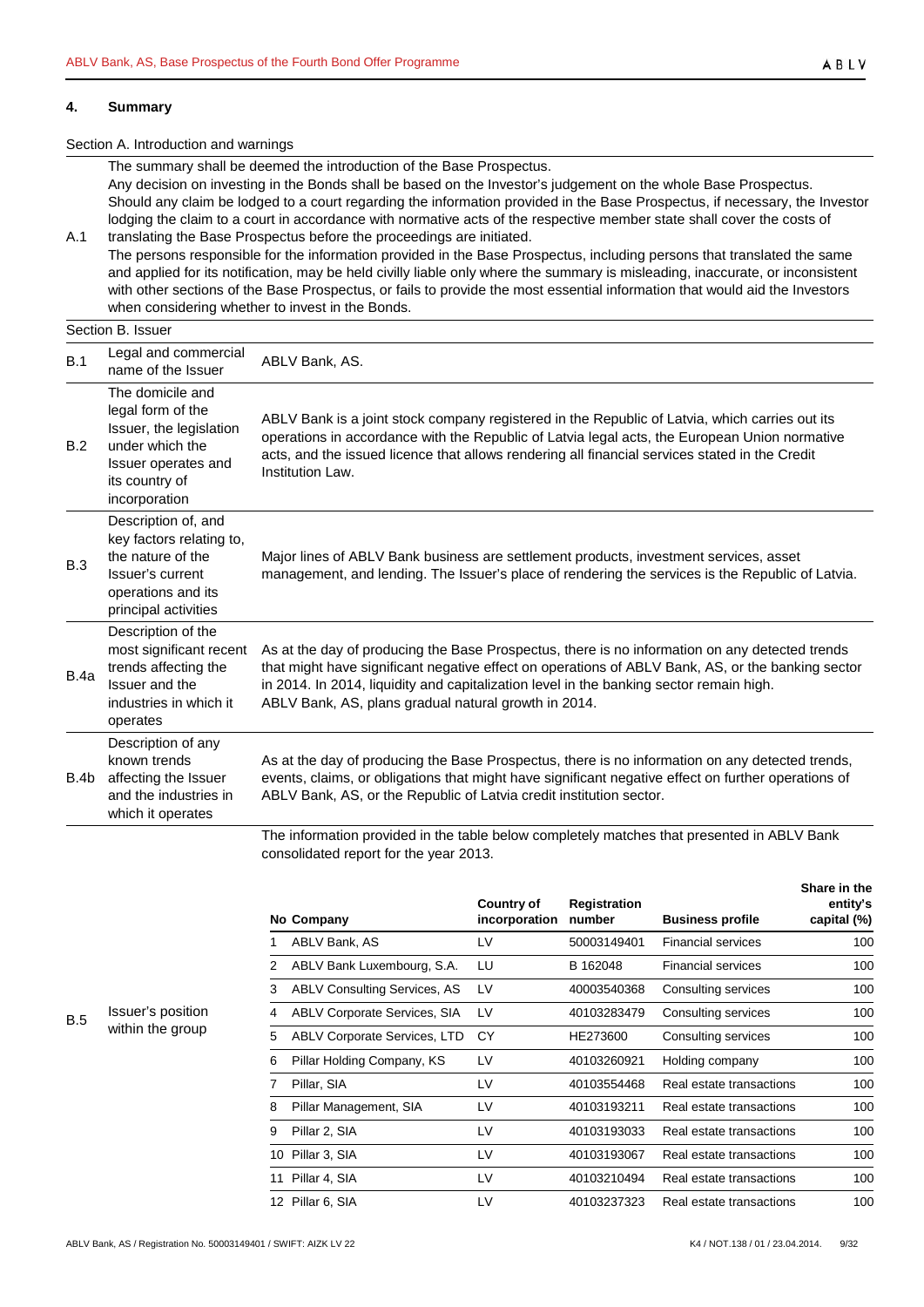|    | No Company                                    | <b>Country of</b><br>incorporation | Registration<br>number | <b>Business profile</b>          | Share in<br>the entity's<br>capital (%) |
|----|-----------------------------------------------|------------------------------------|------------------------|----------------------------------|-----------------------------------------|
|    | 13 Pillar 7, SIA                              | LV                                 | 40103237304            | Real estate transactions         | 100                                     |
|    | 14 Pine Breeze, SIA                           | LV                                 | 40103240484            | Real estate transactions         | 100                                     |
|    | 15 Pillar 9, SIA                              | LV                                 | 40103241210            | Real estate transactions         | 100                                     |
|    | 16 Pillar 10, SIA                             | LV                                 | 50103247681            | Real estate transactions         | 100                                     |
|    | 17 Pillar 11, SIA                             | LV                                 | 40103258310            | Real estate transactions         | 100                                     |
|    | 18 Pillar 12, SIA                             | LV                                 | 40103290273            | Real estate transactions         | 100                                     |
| 19 | Lielezeres Apartment House,<br>SIA            | LV                                 | 50103313991            | Real estate transactions         | 100                                     |
|    | 20 Pillar 18, SIA                             | LV                                 | 40103492079            | Real estate transactions         | 100                                     |
|    | 21 Elizabetes Park House, SIA                 | LV                                 | 50003831571            | Real estate transactions         | 91.6                                    |
|    | 22 Pillar Parking, SIA                        | LV                                 | 40103731804            | Parking management               | 100                                     |
|    | 23 New Hanza City, SIA                        | LV                                 | 40103222826            | Real estate transactions         | 100                                     |
|    | 24 ABLV Asset Management, IPAS LV             |                                    | 40003814724            | <b>Financial services</b>        | 100                                     |
|    | 25 ABLV Capital Markets, IBAS                 | LV                                 | 40003814705            | <b>Financial services</b>        | 90                                      |
|    | 26 AmberStone Group, AS                       | LV                                 | 40103736854            | Holding company                  | 100                                     |
| 27 | <b>ABLV Private Equity Management,</b><br>SIA | $\overline{1}$                     | 40103286757            | Investment project<br>management | 100                                     |
| 28 | ABLV Private Equity Fund 2010,<br>ΚS          | LV                                 | 40103307758            | Investment activities            | 100                                     |
|    | 29 Vainode Agro Holding, SIA                  | LV                                 | 40103503851            | Holding company                  | 70                                      |
|    | 30 Vainodes Agro, SIA                         | LV                                 | 40103484940            | Agriculture                      | 70                                      |
|    | 31 Vainodes Bekons, SIA                       | LV                                 | 42103019339            | Agriculture                      | 70                                      |
|    | 32 Gas Stream, SIA                            | LV                                 | 42103047436            | Electricity generation           | 70                                      |
|    | 33 Bio Future, SIA                            | LV                                 | 42103047421            | Electricity generation           | 70                                      |
|    | 34 Orto klīnika, SIA                          | LV                                 | 40103175305            | <b>Medical services</b>          | 60                                      |
|    | 35 Orto māja, SIA                             | LV                                 | 40103446845            | Real estate transactions         | 60                                      |
|    |                                               |                                    | مالدين جمالة لا        | 1.94. Magalar 904.4              |                                         |

| Interest in ABLV Bank, in percentage terms of the voting shares, as at 31 March 2014 |  |  |  |
|--------------------------------------------------------------------------------------|--|--|--|
|--------------------------------------------------------------------------------------|--|--|--|

|            |                       | Ernests Bernis (direct and indirect interest) and Nika Berne | 43.00% |
|------------|-----------------------|--------------------------------------------------------------|--------|
|            |                       | Olegs Fils (indirect interest)                               | 43.00% |
| <b>B.6</b> | Issuer's shareholders | 14 legal entities and 100 individuals                        | 14.00% |

Shareholders of ABLV Bank, AS, voting shares have no different voting rights. ABLV Bank, AS, is controlled by its shareholders pursuant to the procedures set forth in the Commercial Law.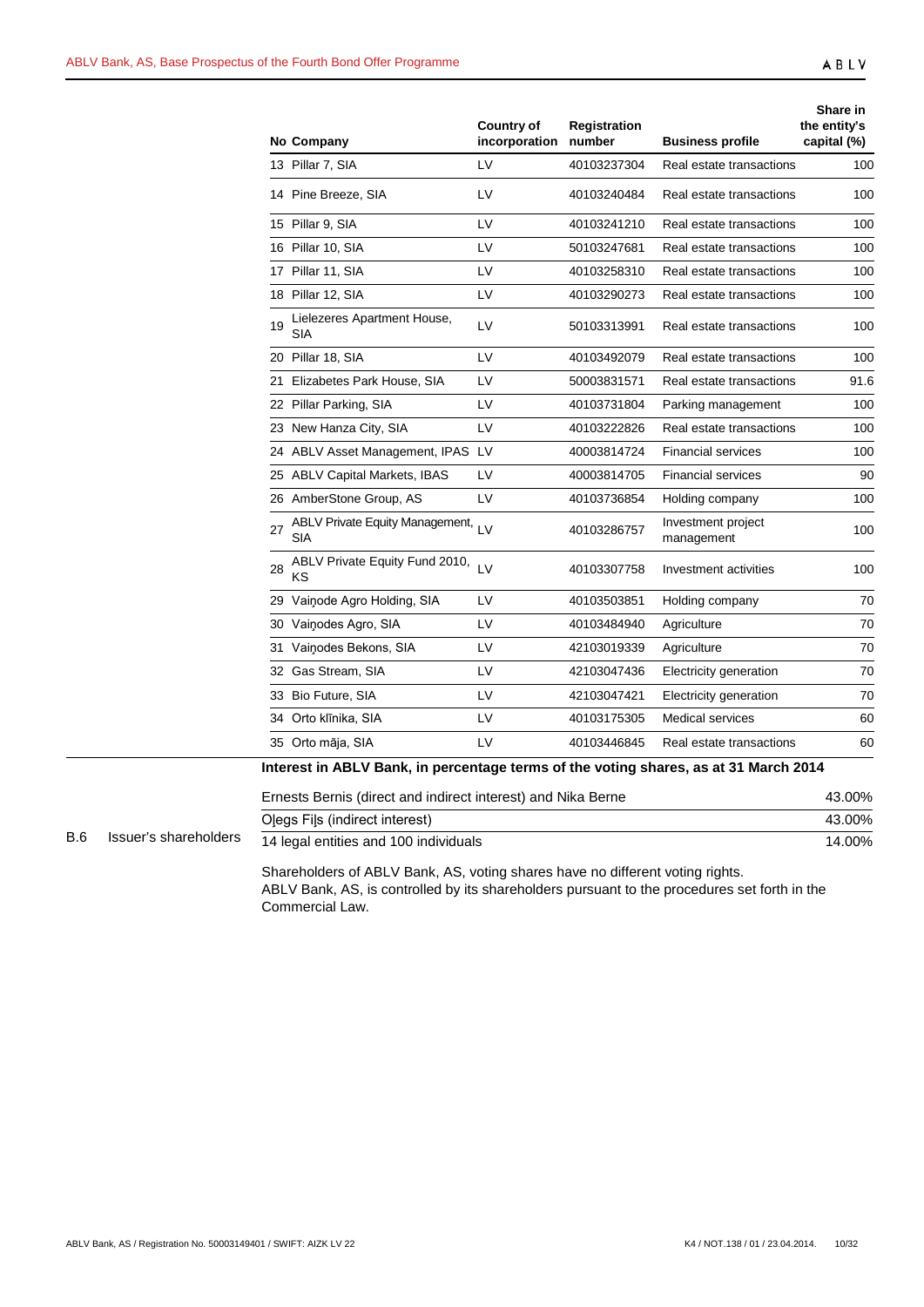# **Statements of financial position as at 31 December 2013 and 31 December 2012**

| EUR '000<br>356 747<br>619 037<br>451<br>16794<br>Shares and other non-fixed income securities<br>16794<br>731 659<br>Debt securities and other fixed income securities<br>730 187<br>Shares and other non-fixed income securities<br>1472<br>761 268<br>651 411<br>Debt securities and other fixed income securities<br>651 411<br>132 829<br>24 330<br>9745<br>5016<br>622<br>5 4 5 7<br>3 315 366<br>31.12.2013<br>31.12.2012<br><b>Liabilities</b><br>EUR '000<br><b>EUR '000</b><br>Derivatives<br>2 0 4 6<br>Demand deposits from credit institutions<br>14 491<br>Term deposits from credit institutions<br>2776457<br>Deposits<br>Current corporate income tax liabilities<br>5 1 2 5<br>11 098<br>169<br>408<br>308 386<br>10 149<br>3 128 329<br>30 003<br>41 485<br>2 1 3 4<br>983<br>68756<br>43 676<br>Attributable to the equity holders of the Bank<br>187 037<br>187 037 |                                                                       | 31.12.2013    | 31.12.2012      |
|------------------------------------------------------------------------------------------------------------------------------------------------------------------------------------------------------------------------------------------------------------------------------------------------------------------------------------------------------------------------------------------------------------------------------------------------------------------------------------------------------------------------------------------------------------------------------------------------------------------------------------------------------------------------------------------------------------------------------------------------------------------------------------------------------------------------------------------------------------------------------------------|-----------------------------------------------------------------------|---------------|-----------------|
|                                                                                                                                                                                                                                                                                                                                                                                                                                                                                                                                                                                                                                                                                                                                                                                                                                                                                          | Assets                                                                |               | <b>EUR '000</b> |
|                                                                                                                                                                                                                                                                                                                                                                                                                                                                                                                                                                                                                                                                                                                                                                                                                                                                                          | Cash and deposits with the Bank of Latvia                             |               | 307 446         |
|                                                                                                                                                                                                                                                                                                                                                                                                                                                                                                                                                                                                                                                                                                                                                                                                                                                                                          | Balances due from credit institutions                                 |               | 553 020         |
|                                                                                                                                                                                                                                                                                                                                                                                                                                                                                                                                                                                                                                                                                                                                                                                                                                                                                          | Derivatives                                                           |               | 115             |
|                                                                                                                                                                                                                                                                                                                                                                                                                                                                                                                                                                                                                                                                                                                                                                                                                                                                                          | Financial assets at fair value through profit or loss                 |               | 4 742           |
|                                                                                                                                                                                                                                                                                                                                                                                                                                                                                                                                                                                                                                                                                                                                                                                                                                                                                          |                                                                       |               | 4742            |
|                                                                                                                                                                                                                                                                                                                                                                                                                                                                                                                                                                                                                                                                                                                                                                                                                                                                                          | Available-for-sale financial assets                                   |               | 779 388         |
|                                                                                                                                                                                                                                                                                                                                                                                                                                                                                                                                                                                                                                                                                                                                                                                                                                                                                          |                                                                       |               | 776 191         |
|                                                                                                                                                                                                                                                                                                                                                                                                                                                                                                                                                                                                                                                                                                                                                                                                                                                                                          |                                                                       |               | 3 1 9 7         |
|                                                                                                                                                                                                                                                                                                                                                                                                                                                                                                                                                                                                                                                                                                                                                                                                                                                                                          | Loans                                                                 |               | 716 574         |
|                                                                                                                                                                                                                                                                                                                                                                                                                                                                                                                                                                                                                                                                                                                                                                                                                                                                                          | Held-to-maturity investments                                          |               | 500 612         |
|                                                                                                                                                                                                                                                                                                                                                                                                                                                                                                                                                                                                                                                                                                                                                                                                                                                                                          |                                                                       |               | 500 612         |
|                                                                                                                                                                                                                                                                                                                                                                                                                                                                                                                                                                                                                                                                                                                                                                                                                                                                                          | Investments in subsidiaries and associates                            |               | 127 457         |
|                                                                                                                                                                                                                                                                                                                                                                                                                                                                                                                                                                                                                                                                                                                                                                                                                                                                                          | Investment properties                                                 |               | 24 6 20         |
|                                                                                                                                                                                                                                                                                                                                                                                                                                                                                                                                                                                                                                                                                                                                                                                                                                                                                          | Tangible fixed assets                                                 |               | 6981            |
|                                                                                                                                                                                                                                                                                                                                                                                                                                                                                                                                                                                                                                                                                                                                                                                                                                                                                          | Intangible fixed assets                                               |               | 4815            |
|                                                                                                                                                                                                                                                                                                                                                                                                                                                                                                                                                                                                                                                                                                                                                                                                                                                                                          | Current corporate income tax receivables                              |               |                 |
|                                                                                                                                                                                                                                                                                                                                                                                                                                                                                                                                                                                                                                                                                                                                                                                                                                                                                          | Deferred corporate income tax                                         |               | 105             |
|                                                                                                                                                                                                                                                                                                                                                                                                                                                                                                                                                                                                                                                                                                                                                                                                                                                                                          | Non-financial assets held for sale                                    |               | 1 2 1 7         |
|                                                                                                                                                                                                                                                                                                                                                                                                                                                                                                                                                                                                                                                                                                                                                                                                                                                                                          | Other assets                                                          |               | 16 736          |
|                                                                                                                                                                                                                                                                                                                                                                                                                                                                                                                                                                                                                                                                                                                                                                                                                                                                                          | <b>Total assets</b>                                                   |               | 3 043 828       |
|                                                                                                                                                                                                                                                                                                                                                                                                                                                                                                                                                                                                                                                                                                                                                                                                                                                                                          |                                                                       |               |                 |
|                                                                                                                                                                                                                                                                                                                                                                                                                                                                                                                                                                                                                                                                                                                                                                                                                                                                                          |                                                                       |               |                 |
|                                                                                                                                                                                                                                                                                                                                                                                                                                                                                                                                                                                                                                                                                                                                                                                                                                                                                          |                                                                       |               | 6515            |
|                                                                                                                                                                                                                                                                                                                                                                                                                                                                                                                                                                                                                                                                                                                                                                                                                                                                                          |                                                                       |               | 3423            |
|                                                                                                                                                                                                                                                                                                                                                                                                                                                                                                                                                                                                                                                                                                                                                                                                                                                                                          |                                                                       |               | 11 959          |
|                                                                                                                                                                                                                                                                                                                                                                                                                                                                                                                                                                                                                                                                                                                                                                                                                                                                                          |                                                                       |               | 2 659 191       |
|                                                                                                                                                                                                                                                                                                                                                                                                                                                                                                                                                                                                                                                                                                                                                                                                                                                                                          |                                                                       |               | 1 504           |
|                                                                                                                                                                                                                                                                                                                                                                                                                                                                                                                                                                                                                                                                                                                                                                                                                                                                                          | Other liabilities                                                     |               | 12816           |
|                                                                                                                                                                                                                                                                                                                                                                                                                                                                                                                                                                                                                                                                                                                                                                                                                                                                                          | Deferred corporate income tax                                         |               |                 |
|                                                                                                                                                                                                                                                                                                                                                                                                                                                                                                                                                                                                                                                                                                                                                                                                                                                                                          | Provisions                                                            |               | 481             |
|                                                                                                                                                                                                                                                                                                                                                                                                                                                                                                                                                                                                                                                                                                                                                                                                                                                                                          | <b>Issued securities</b>                                              |               | 177 601         |
|                                                                                                                                                                                                                                                                                                                                                                                                                                                                                                                                                                                                                                                                                                                                                                                                                                                                                          | Subordinated deposits                                                 |               | 18 372          |
|                                                                                                                                                                                                                                                                                                                                                                                                                                                                                                                                                                                                                                                                                                                                                                                                                                                                                          | <b>Total liabilities</b>                                              |               | 2891862         |
|                                                                                                                                                                                                                                                                                                                                                                                                                                                                                                                                                                                                                                                                                                                                                                                                                                                                                          | Shareholders' equity                                                  |               |                 |
|                                                                                                                                                                                                                                                                                                                                                                                                                                                                                                                                                                                                                                                                                                                                                                                                                                                                                          | Paid-in share capital                                                 |               | 28 088          |
|                                                                                                                                                                                                                                                                                                                                                                                                                                                                                                                                                                                                                                                                                                                                                                                                                                                                                          | Share premium                                                         |               | 26 480          |
|                                                                                                                                                                                                                                                                                                                                                                                                                                                                                                                                                                                                                                                                                                                                                                                                                                                                                          | Reserve capital and other reserves                                    |               | 2 134           |
|                                                                                                                                                                                                                                                                                                                                                                                                                                                                                                                                                                                                                                                                                                                                                                                                                                                                                          | Fair value revaluation reserve of available-for-sale financial assets |               | 2639            |
|                                                                                                                                                                                                                                                                                                                                                                                                                                                                                                                                                                                                                                                                                                                                                                                                                                                                                          | Retained earnings brought forward                                     |               | 69 213          |
|                                                                                                                                                                                                                                                                                                                                                                                                                                                                                                                                                                                                                                                                                                                                                                                                                                                                                          | Retained earnings for the period                                      |               | 23 412          |
|                                                                                                                                                                                                                                                                                                                                                                                                                                                                                                                                                                                                                                                                                                                                                                                                                                                                                          |                                                                       |               | 151 966         |
|                                                                                                                                                                                                                                                                                                                                                                                                                                                                                                                                                                                                                                                                                                                                                                                                                                                                                          | Non-controlling interests                                             |               |                 |
|                                                                                                                                                                                                                                                                                                                                                                                                                                                                                                                                                                                                                                                                                                                                                                                                                                                                                          | Total shareholders' equity                                            |               | 151 966         |
|                                                                                                                                                                                                                                                                                                                                                                                                                                                                                                                                                                                                                                                                                                                                                                                                                                                                                          | Total liabilities and shareholders' equity                            | 3 3 1 5 3 6 6 | 3 043 828       |

B.7 Financial information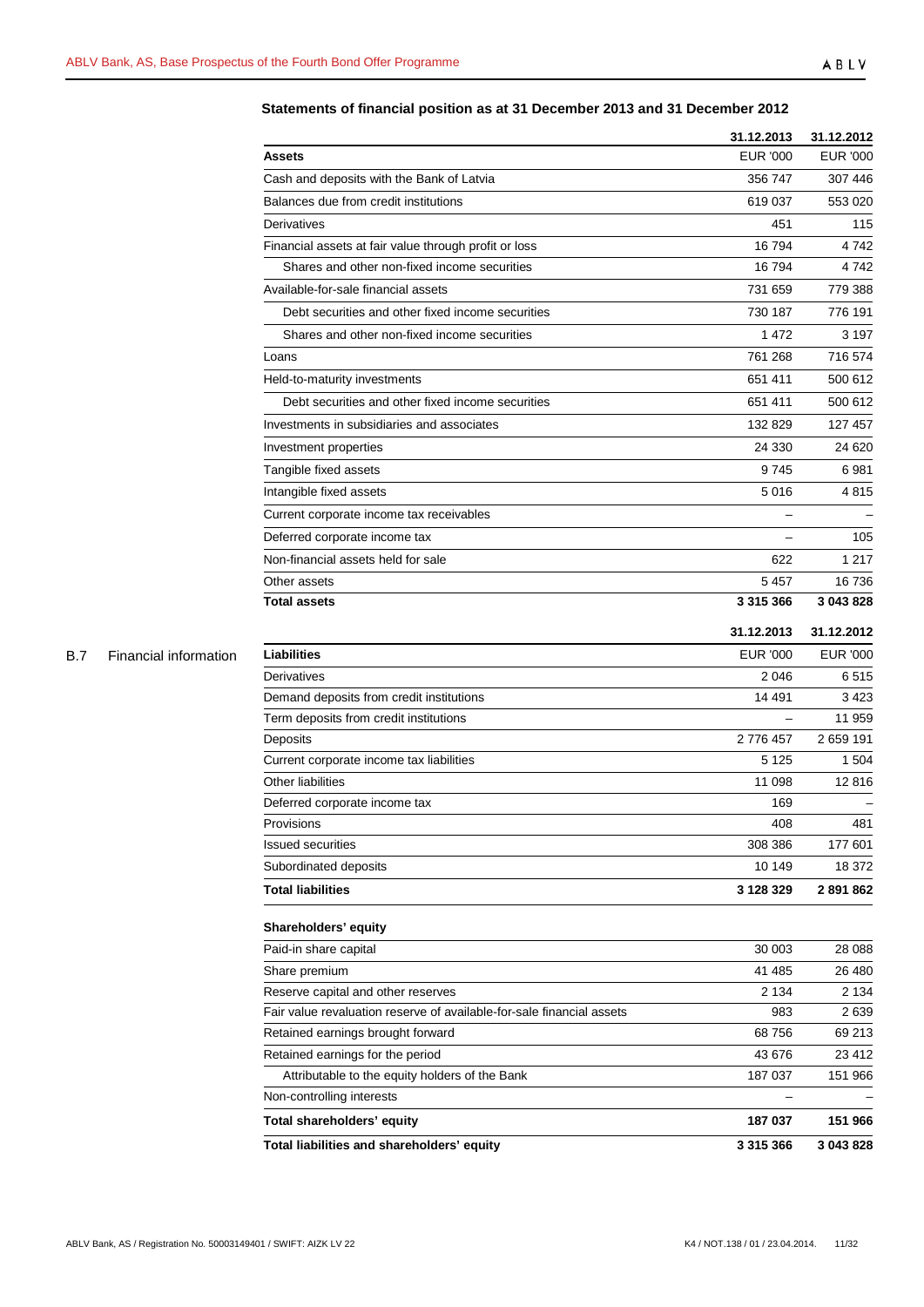|             |                                                                                                                                   | 31.12.2013                                                                                                                                                                                                                                                                                                                                                                                                                                                                                                                                   | 31.12.2012      |
|-------------|-----------------------------------------------------------------------------------------------------------------------------------|----------------------------------------------------------------------------------------------------------------------------------------------------------------------------------------------------------------------------------------------------------------------------------------------------------------------------------------------------------------------------------------------------------------------------------------------------------------------------------------------------------------------------------------------|-----------------|
|             |                                                                                                                                   | <b>EUR '000</b>                                                                                                                                                                                                                                                                                                                                                                                                                                                                                                                              | <b>EUR '000</b> |
|             |                                                                                                                                   | <b>Memorandum items</b><br>7898                                                                                                                                                                                                                                                                                                                                                                                                                                                                                                              | 10 0 34         |
|             |                                                                                                                                   | Contingent liabilities<br><b>Financial commitments</b><br>60799                                                                                                                                                                                                                                                                                                                                                                                                                                                                              | 43 0 79         |
| B.8         | Key pro forma<br>financial information                                                                                            | Planning growth, increase of profitability and overall income in 2014, ABLV Bank pays great<br>attention to assessing and reducing possible impact of negative factors, as well as to risk<br>management and compliance with regulatory requirements. At the same time, ABLV Bank and<br>affiliate companies rendering investment services are expected to grow faster than on average<br>within the sector, retaining leading positions in the field of export of financial services, as well as<br>the status of the largest private bank. |                 |
|             |                                                                                                                                   | ABLV Bank will continue work on increasing the number of active customers and services used by<br>them, and will also implement several new investment products. In 2014, we plan to increase the<br>Bank's operating income at least by 15%. Particular attention is supposed to be paid to<br>development of new lending projects in Latvia.<br>The above information addresses a hypothetical situation and, therefore, does not represent the<br>Issuer's actual financial position or results.                                          |                 |
| <b>B.9</b>  | Profit forecast                                                                                                                   | ABLV Bank made no profit forecasts for the following periods of operations.                                                                                                                                                                                                                                                                                                                                                                                                                                                                  |                 |
| B.10        | Qualifications in the<br>audit report on the<br>financial information                                                             | ABLV Bank audited financial report for the year 2013 contains no auditors' qualifications or<br>disclaimers.                                                                                                                                                                                                                                                                                                                                                                                                                                 |                 |
| <b>B.11</b> | Issuer's equity                                                                                                                   | ABLV Bank meets equity requirements set forth in the legal acts.<br>As at 31 March 2014, ABLV Bank equity equalled EUR 250.95 million.                                                                                                                                                                                                                                                                                                                                                                                                       |                 |
| <b>B.12</b> | Forecasts regarding<br>the Issuer                                                                                                 | ABLV Bank forecasts contain no adverse changes since the date of its last published audited<br>financial statements.<br>There are no significant changes in the financial or trading position of ABLV Bank detected<br>subsequent to the period covered by the historical financial information.                                                                                                                                                                                                                                             |                 |
| <b>B.13</b> | Events particular to<br>the Issuer which are<br>to a material extent<br>relevant to the<br>evaluation of the<br>Issuer's solvency | Recently there were no events particular to ABLV Bank which are to a material extent relevant to<br>the evaluation of the Issuer's solvency.                                                                                                                                                                                                                                                                                                                                                                                                 |                 |
| <b>B.14</b> | Issuer's position<br>within the group                                                                                             | ABLV Bank is not dependent upon other entities within the ABLV Bank group.                                                                                                                                                                                                                                                                                                                                                                                                                                                                   |                 |
| <b>B.15</b> | Issuer's principal<br>activities                                                                                                  | ABLV Bank principal activities are rendering of financial services.                                                                                                                                                                                                                                                                                                                                                                                                                                                                          |                 |
| <b>B.16</b> | Control over the<br><b>Issuer</b>                                                                                                 | N/A                                                                                                                                                                                                                                                                                                                                                                                                                                                                                                                                          |                 |
| <b>B.17</b> | Credit ratings<br>assigned to the<br>Issuer's debt<br>securities                                                                  | No credit ratings are assigned to ABLV Bank.                                                                                                                                                                                                                                                                                                                                                                                                                                                                                                 |                 |
|             | $B.18 - B.50$                                                                                                                     | N/A                                                                                                                                                                                                                                                                                                                                                                                                                                                                                                                                          |                 |
|             | Section C. Securities                                                                                                             |                                                                                                                                                                                                                                                                                                                                                                                                                                                                                                                                              |                 |
| C.1         | <b>Bond details</b>                                                                                                               | Bond details will be provided in the Final Terms of the Bond issue.                                                                                                                                                                                                                                                                                                                                                                                                                                                                          |                 |
| C.2         | Currency of the Bond<br>issue                                                                                                     | The Bonds are supposed to be issued in EUR and USD, pursuant to the Final Terms of the Bond<br>issue.                                                                                                                                                                                                                                                                                                                                                                                                                                        |                 |
| C.3         | Information about<br>shares issued                                                                                                | N/A                                                                                                                                                                                                                                                                                                                                                                                                                                                                                                                                          |                 |
| C.4         | Rights attached to the<br>shares issued                                                                                           | N/A                                                                                                                                                                                                                                                                                                                                                                                                                                                                                                                                          |                 |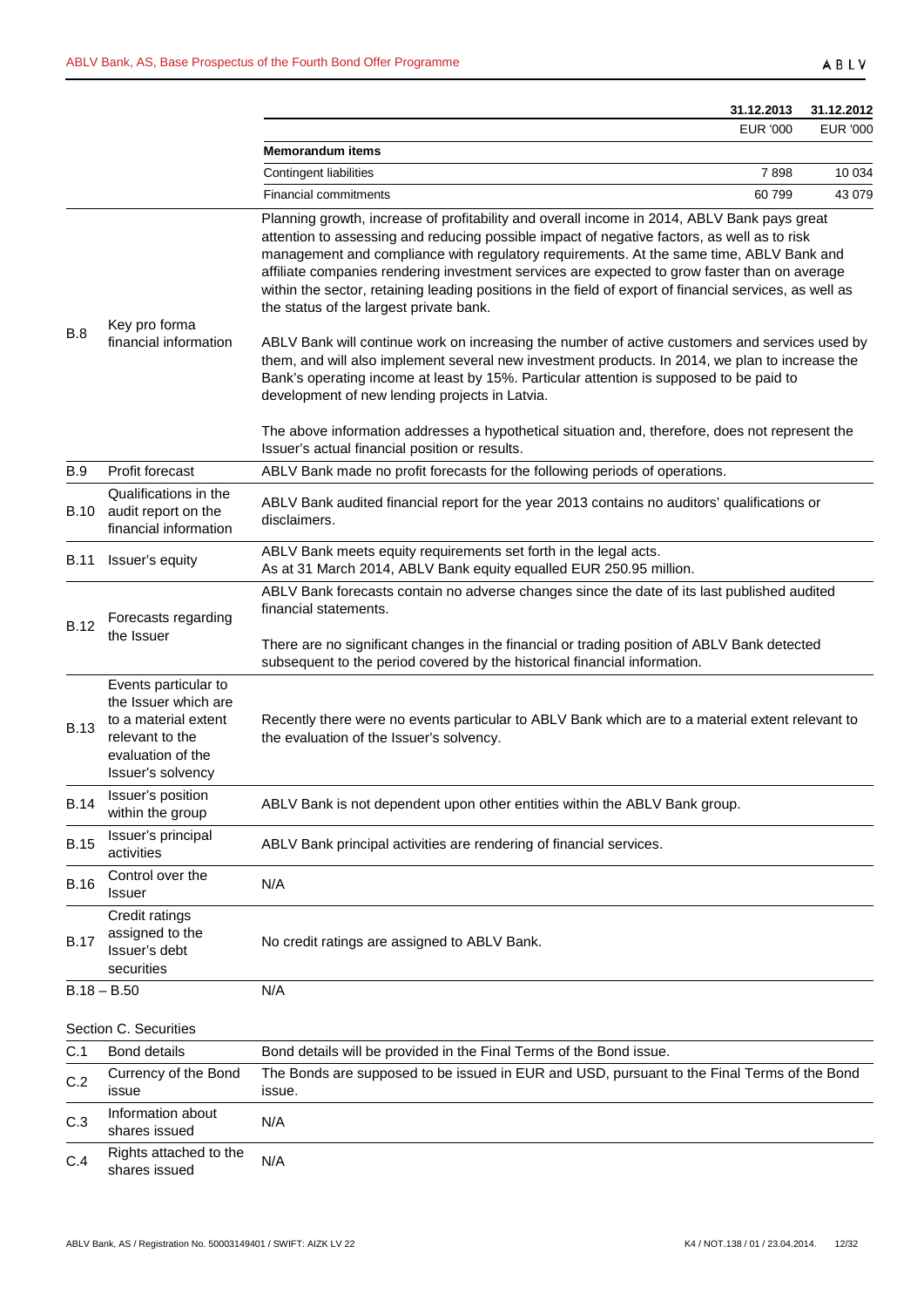| C.5         | Restrictions on the<br>free transferability of<br>the Bonds                 | The Bonds are freely transferrable securities that represent the Issuer's debt to the owners of the<br>Bonds without additional collateral. The Bonds are dematerialized bearer securities without<br>restraint on alienation - transferrable securities.                                                                                                                                                                                                                                                          |
|-------------|-----------------------------------------------------------------------------|--------------------------------------------------------------------------------------------------------------------------------------------------------------------------------------------------------------------------------------------------------------------------------------------------------------------------------------------------------------------------------------------------------------------------------------------------------------------------------------------------------------------|
| C.6         | Admission of the<br>issued shares to<br>trading on a regulated<br>market    | N/A                                                                                                                                                                                                                                                                                                                                                                                                                                                                                                                |
| C.7         | Dividend policy                                                             | N/A                                                                                                                                                                                                                                                                                                                                                                                                                                                                                                                |
|             |                                                                             | Division of the Bonds into categories<br>Under the Bond issue, both straight Bonds and subordinated Bonds intended for raising<br>subordinated capital are supposed to be issued. The Bonds are not supposed to be divided into<br>categories according to other characteristics.                                                                                                                                                                                                                                  |
|             |                                                                             | Limitations to the rights attached to the Bonds<br>The Bonds are freely transferrable securities without restraint on their alienation.                                                                                                                                                                                                                                                                                                                                                                            |
|             |                                                                             | The Issuer draws the Investor's attention to the fact that where the objective of the Bond Issue<br>Series is raising of funds that the Issuer will use as subordinated capital, in case of the Issuer's<br>insolvency the Investor's claims to the Issuer arising out of the Bonds will be satisfied after claims<br>of all other creditors, but before satisfying claims of the shareholders.                                                                                                                    |
|             |                                                                             | <b>Interest Rate</b><br>Annual Interest Rate of each Bond Issue Series under the Fourth Programme shall be specified in<br>the Final Terms. Rates of different types may be set within single Bond Issue Series, where each<br>of those shall be applicable to particular period of the Bond term. The Annual Interest Rate may be<br>fixed or floating. The Issuer may issue the Bonds at a discount from the Face Value, meaning that<br>no interest income will be paid during some period (no coupon payment). |
| C.8,<br>C.9 | Rights attached to the<br><b>Bonds</b>                                      | The date from which interest becomes payable and the due dates for interest<br>The dates of calculating and paying the Interest Income accrued under the Bonds shall be stated in<br>the Final Terms of each Series. Since it may be possible that tax should be withheld from the<br>Interest Income, the Issuer shall determine the payment date to be not earlier than the second<br>working day and not later than the fifth working day after the calculation date.                                           |
|             |                                                                             | Setting of the floating interest rate<br>In case of floating interest rate set for the Bonds, variable money market index (base rate) and risk<br>premium used in floating interest rate calculation shall be stated in the Final Terms of the Bond<br><b>Issue Series.</b>                                                                                                                                                                                                                                        |
|             |                                                                             | Bond maturity date and repayment procedures<br>The Investor shall be entitled to receive the Face Value of the Bonds. The Face Value of the Bonds<br>shall be repaid at the Bonds maturity by making a lump-sum payment. For each Bond Issue Series<br>under the Fourth Programme, the Face Value and maturity of the Bond shall be set forth in the<br>Final Terms, but the latter shall not exceed 12 (twelve) years.                                                                                            |
|             |                                                                             | Bond yield<br>The Bond yield depends on the changes in the base interest rate in the interbank market. Where<br>fixed rate is applied, the Bonds' yield will remain constant, regardless fluctuations in financial<br>markets.                                                                                                                                                                                                                                                                                     |
|             |                                                                             | Representatives of debt security holders<br>Holders of the debt securities may freely determine representatives for exercising the rights<br>attached to the Bonds.                                                                                                                                                                                                                                                                                                                                                |
| C.10        | Interest payments<br>under securities<br>involving derivative<br>components | N/A                                                                                                                                                                                                                                                                                                                                                                                                                                                                                                                |
| C.11        | Admission of the<br>Bonds to the<br>regulated market                        | All Bonds issued under the Fourth Programme are supposed to be admitted to trading on the Stock<br>Exchange.                                                                                                                                                                                                                                                                                                                                                                                                       |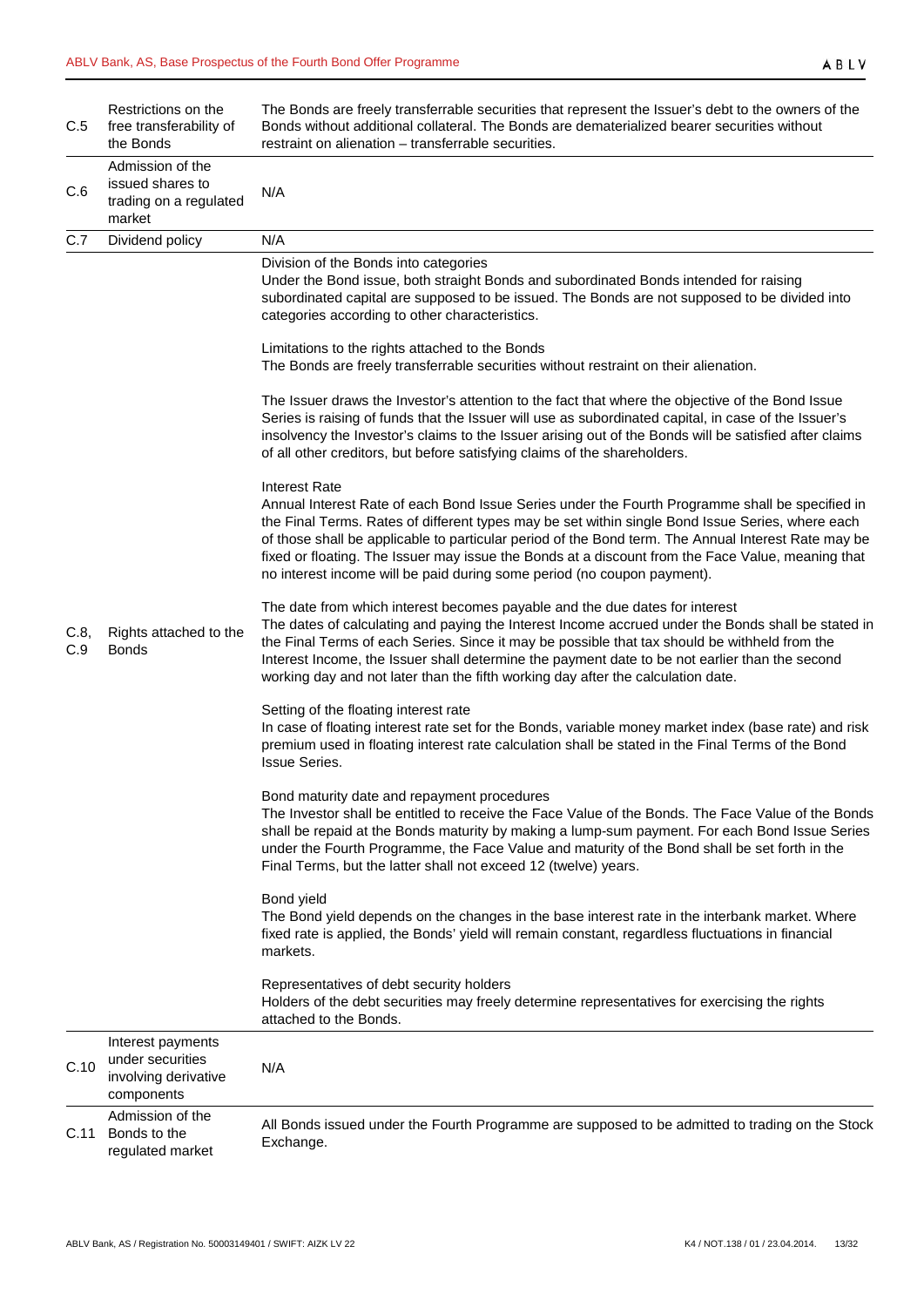| C.12        | Minimum face value<br>of the issue                          | In the Final Terms of each series, the Issuer shall state the particular series size and the number of<br>offered Bonds. The size of a single Bond Issue Series may not be lower than EUR 1 000 000.00<br>(one million euro) or equivalent in USD, at the euro reference rate published by the European<br>Central Bank as at the day of the Financial and Capital Market Commission making the decision to<br>allow public offering.                                                                                                                                                                                                                                                                                                                                                                                                                                                                                                                                                                                                                                                                                                                                                                                                                                                                                                                                                                                                                                                                                                                                                                                                                                                                                                                                                                                                                                                                             |
|-------------|-------------------------------------------------------------|-------------------------------------------------------------------------------------------------------------------------------------------------------------------------------------------------------------------------------------------------------------------------------------------------------------------------------------------------------------------------------------------------------------------------------------------------------------------------------------------------------------------------------------------------------------------------------------------------------------------------------------------------------------------------------------------------------------------------------------------------------------------------------------------------------------------------------------------------------------------------------------------------------------------------------------------------------------------------------------------------------------------------------------------------------------------------------------------------------------------------------------------------------------------------------------------------------------------------------------------------------------------------------------------------------------------------------------------------------------------------------------------------------------------------------------------------------------------------------------------------------------------------------------------------------------------------------------------------------------------------------------------------------------------------------------------------------------------------------------------------------------------------------------------------------------------------------------------------------------------------------------------------------------------|
|             | $C.13 - C.22$                                               | N/A                                                                                                                                                                                                                                                                                                                                                                                                                                                                                                                                                                                                                                                                                                                                                                                                                                                                                                                                                                                                                                                                                                                                                                                                                                                                                                                                                                                                                                                                                                                                                                                                                                                                                                                                                                                                                                                                                                               |
|             | Section D. Risks                                            |                                                                                                                                                                                                                                                                                                                                                                                                                                                                                                                                                                                                                                                                                                                                                                                                                                                                                                                                                                                                                                                                                                                                                                                                                                                                                                                                                                                                                                                                                                                                                                                                                                                                                                                                                                                                                                                                                                                   |
| D.1,<br>D.2 | Key information on<br>the key risks                         | In carrying out its operating activities, ABLV Bank is subject to various risks. Most significant risks<br>that may decrease the Issuer's ability to perform its obligations are stated below.<br>1. Credit risk<br>Credit risk is exposure to potential losses in case of ABLV Bank counterparty or debtor<br>being unable to pay the contractual obligations to ABLV Bank.<br>2.<br>Liquidity risk<br>Liquidity is ABLV Bank ability to maintain or ensure sufficient cash flow to meet the<br>expected (everyday) or sudden (critical) need for the same in order to provide financing for<br>asset growth or discharge the financial obligations in a due time. This means the ability to<br>turn assets into cash with minimal loss or ensure reasonably priced credit facilities.<br>3. Currency exchange rate fluctuation risk<br>ABLV Bank is exposed to negative effects of fluctuations in the foreign currency exchange<br>rates on its financial position and cash flow.<br>Interest rate risk<br>4.<br>Interest rate risk represents the adverse effect of the market interest rate fluctuations on<br>ABLV Bank financial performance.<br>Non-financial risks<br>5.<br>During the course of its operations, ABLV Bank encounters also non-financial risks<br>(including operational risk, reputational risk, etc.) with exposure to sudden loss. The cause<br>of such risks may be, for instance, clerical errors or fraud, break-downs in information<br>systems, insufficient internal control and procedures, etc.<br>6. Competition risk<br>As at the end of 2013, more than 88% of total deposits with ABLV Bank were the deposits<br>placed by foreign customers. Consequently, operations of the Issuer are only partly subject<br>to competition risk in the local market.                                                                                                                  |
| D.3         | Information on the<br>risks specific to the<br><b>Bonds</b> | Risk factors associated with the Bond issue:<br>Liquidity risk<br>1.<br>Listing of the Bonds in the Stock Exchange NASDAQ OMX Riga List of Debt Securities<br>does not guarantee liquidity of the Bonds, and therefore the Investor should assess<br>potential risk of limited possibilities of selling the Bonds in the secondary market due to<br>insufficient interest of other market players. If there is no sufficient interest in the secondary<br>market (liquidity shortfall), it may be difficult for the Investor to sell the Bonds at adequate<br>market price.<br>2.<br>Price risk<br>Price of the Bonds in the secondary market may fluctuate in accordance with the Investors'<br>interest, which can be affected by macroeconomic processes, events concerning one or<br>several Investors, and also, inter alia, events concerning the Issuer. The Investors'<br>opportunities of gaining profit may vary accordingly from time to time.<br>Interest rate fluctuation risk<br>3.<br>Within single Bond Issue Series, rates of different types may be set. The rate may be fixed<br>or floating, and each of those shall be applicable to particular period of the Bond term.<br>Where calculation of the Annual Interest Rate under the offered Bonds involves floating<br>rate, the Investor shall take into account that the Bonds' yield will be floating, depending on<br>changes in the base interest rate in the interbank market. Where fixed rate is applied, the<br>Bonds' yield will remain constant, regardless fluctuations in financial markets.<br>Legislative risk<br>4.<br>The risk related to amendments in legislation, regulations and other legal acts, or to<br>implementation of new legal acts, which may cause additional expenses or reduce return on<br>investment. This risk also covers possible changes in applicable tax assessment and<br>withholding procedures. |
| $D.4 - D.6$ |                                                             | N/A                                                                                                                                                                                                                                                                                                                                                                                                                                                                                                                                                                                                                                                                                                                                                                                                                                                                                                                                                                                                                                                                                                                                                                                                                                                                                                                                                                                                                                                                                                                                                                                                                                                                                                                                                                                                                                                                                                               |
|             | Section E. Offer                                            |                                                                                                                                                                                                                                                                                                                                                                                                                                                                                                                                                                                                                                                                                                                                                                                                                                                                                                                                                                                                                                                                                                                                                                                                                                                                                                                                                                                                                                                                                                                                                                                                                                                                                                                                                                                                                                                                                                                   |
|             | $E.1 - E.2a$                                                | N/A                                                                                                                                                                                                                                                                                                                                                                                                                                                                                                                                                                                                                                                                                                                                                                                                                                                                                                                                                                                                                                                                                                                                                                                                                                                                                                                                                                                                                                                                                                                                                                                                                                                                                                                                                                                                                                                                                                               |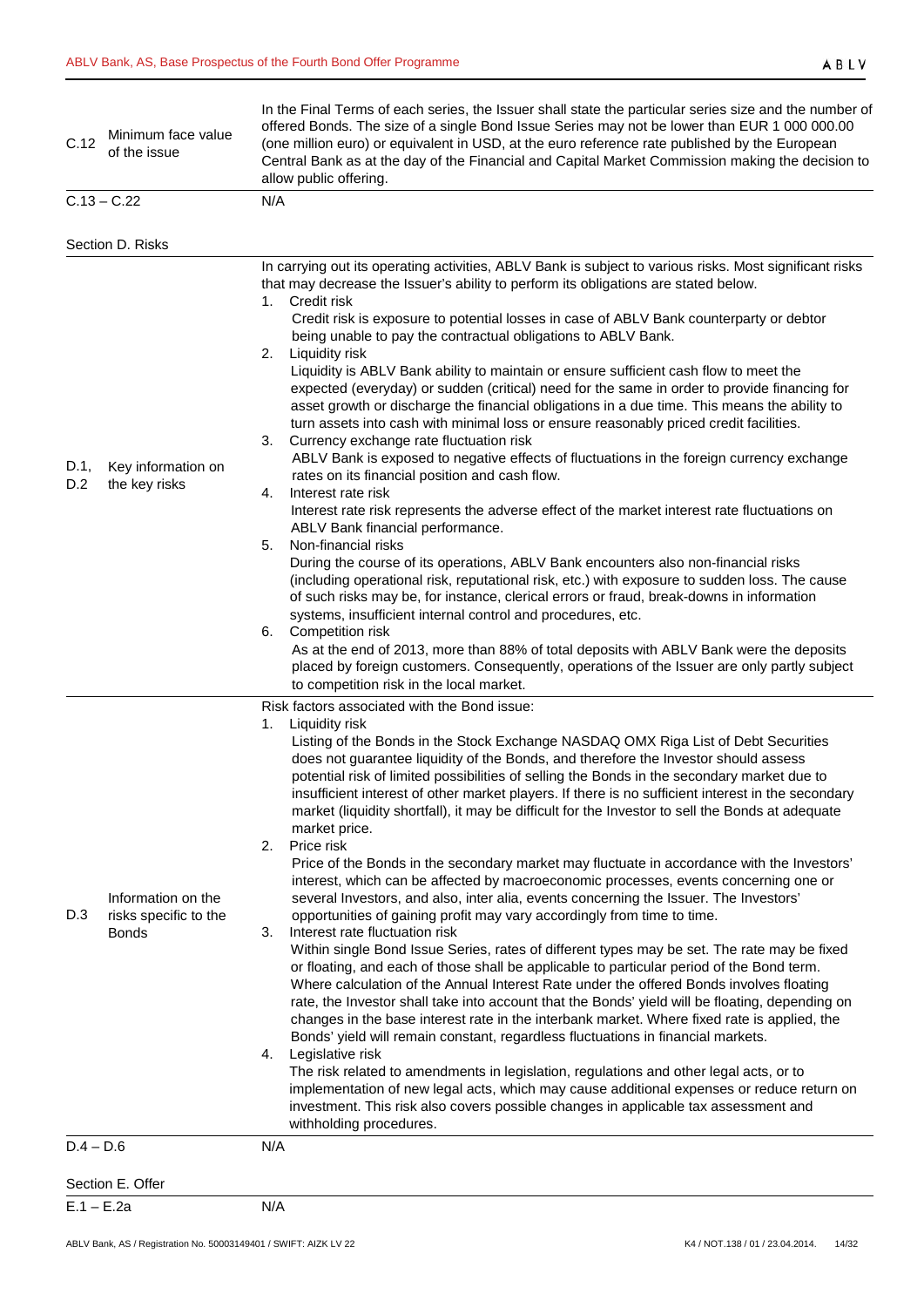Objective of offering each Bond Issue Series shall be raising of funds that the Issuer will use for financing its operating activities, including without limitation:

| E.2b        | Reasons for the Bond<br>offer        | improvement of the ABLV Bank assets' and liabilities' distribution into maturity bands;<br>increase and maintenance of the liquidity level required for activities of ABLV Bank;<br>or |
|-------------|--------------------------------------|----------------------------------------------------------------------------------------------------------------------------------------------------------------------------------------|
|             |                                      | raising of funds for formation or increase of the ABLV Bank subordinated capital.                                                                                                      |
| E.3         | Terms and conditions<br>of the offer | Terms and conditions of the Bond offer will be stated in the Final Terms of the Bond issue.                                                                                            |
| E.4         | Possible conflicts of<br>interests   | ABLV Bank has no information on possible conflicts of interests related to the Bond issue.                                                                                             |
| $E.5 - E.6$ |                                      | N/A                                                                                                                                                                                    |
| E.7         | Expenses                             | Pursuant to the Bond issue rules, no additional expenses are supposed to be charged to the Bond<br>holders.                                                                            |

#### <span id="page-14-0"></span>**5. Risk factors associated with the Issuer and the type of securities being issued**

#### **Notice**

The Investor shall thoroughly assess risks listed in this section of the Base Prospectus. Those may decrease the Issuer's ability to perform its obligations or affect the possibility of executing transactions in the Bonds. The Base Prospectus may contain incomplete list of all possible risks that might affect the Issuer's operations or trading of the Bonds.

Normative acts of the European Union and the Republic of Latvia provide for strong supervision of credit institutions that minimizes the Investor's risk compared with investing in securities issued by companies operating in other sectors. In the Republic of Latvia, such supervision is performed by the FCMC. Pursuant to provisions of the COUNCIL REGULATION (EU) No 1024/2013 of 15 October 2013 conferring specific tasks on the European Central Bank concerning policies relating to the prudential supervision of credit institutions, the ECB together with the FCMC will perform such supervision in the Republic of Latvia within the single supervisory mechanism starting from 4 November 2014.

Nevertheless, before making a decision on investing in the Bonds, any Investor should independently assess risks associated with the investment, engaging an advisor, if necessary.

Risks that might adversely affect the Issuer and cause the Issuer's insolvency at worst are mentioned and described below.

#### <span id="page-14-2"></span><span id="page-14-1"></span>5.1. Overall risk factors

5.1.1. Macroeconomic risks associated with Latvia

Rapid changes that made global corrections after the end of 2008 were concurrent with economic crisis in the Republic of Latvia. Both processes had negative effect on the banking sector, including the Issuer. Investors also became less active, due to declining availability of funds in both individual and corporate customers' sector.

As at the moment of producing this Base Prospectus, the situation in Latvian banking sector has improved significantly, the state economy has stabilized, and international rating agencies appreciated those achievements by gradually increasing the country's ratings, following their rapid drop in 2009.

| Agency            | Rating        | Date of last changes | Last changes made                                    |
|-------------------|---------------|----------------------|------------------------------------------------------|
| Standard & Poor's | BBB+/positive | 13 December 2013     | Rating outlook: from BBB+/stable to<br>BBB+/positive |
| Fitch             | BBB+/stable   | 9 July 2013          | Rating: from BBB/positive to BBB+/stable             |
| Moody's           | Baa2/positive | 15 March 2013        | Rating: from Baa3/positive to Baa2/positive          |

Based on evaluations given by rating agencies and macroeconomic indicators, it can be said that slow growth is observed in the Republic of Latvia economy currently. Nevertheless, the Investors should take into account the experience gained in previous years, which evidences that global economic processes may have considerable effect on the state economy, including banking sector.

Implementation of single European currency, the euro, at the beginning of 2014 was important for Latvian economy and financial market. This will make Latvian economy more attractive for investors from both the West and the East.

# <span id="page-14-3"></span>5.1.2. Political risks

- The Republic of Latvia is a unitary multiparty republic, placing high value on democracy principles.
- The Republic of Latvia is a member of the European Union since May 2004.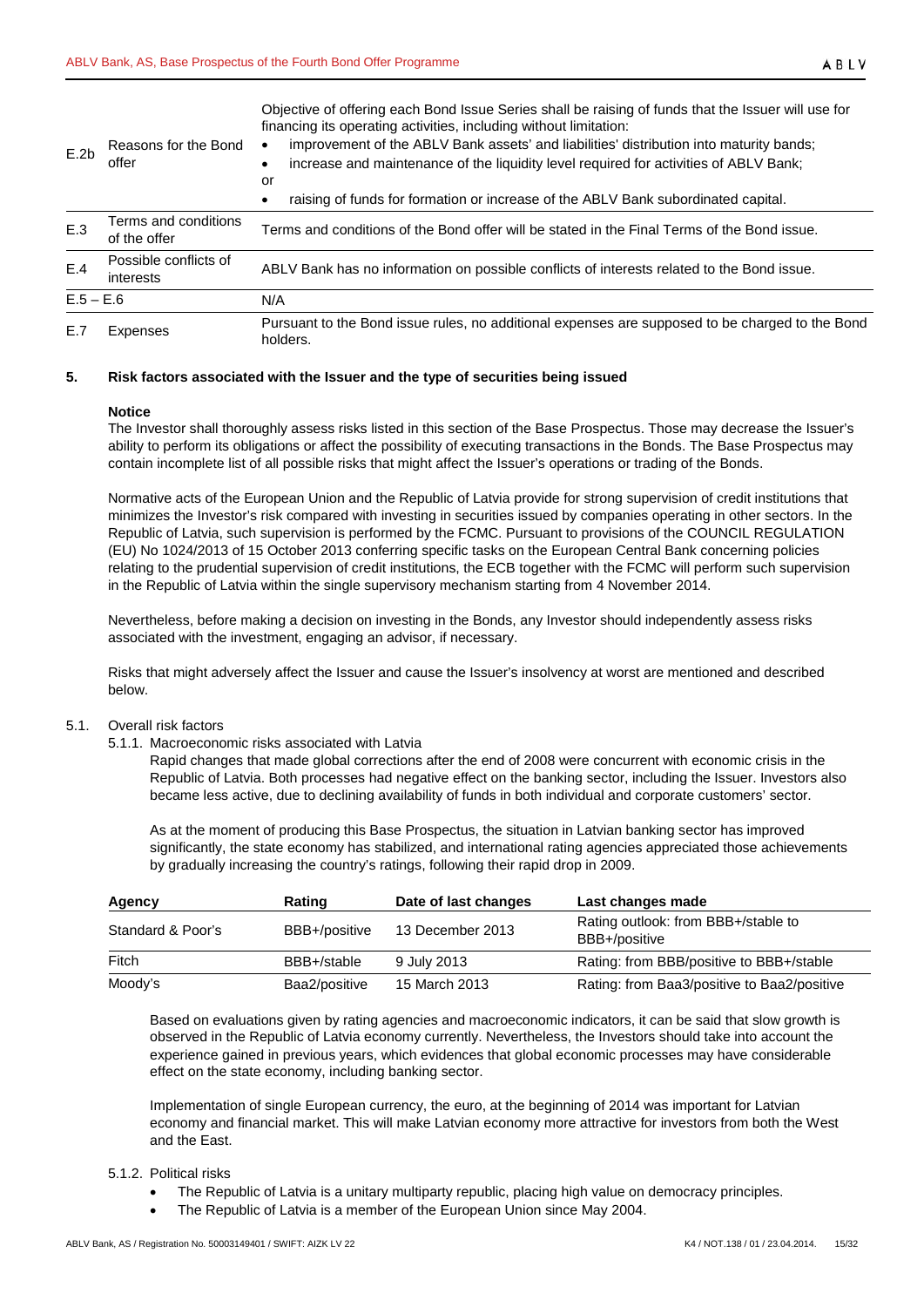#### • The Republic of Latvia joined NATO in March 2004.

Based on the above facts, it can be concluded that the possibility of significant changes in political risks is relatively small. Following elections, parties present in the parliament may change, as well as composition of the government, though it has no significant effect neither on operations of the banking sector set in compliance with the European Union law and banking traditions, nor on the securities market.

#### <span id="page-15-0"></span>5.2. Risk factors associated with the Issuer

In carrying out its operating activities, ABLV Bank is subject to various risks. The Base Prospectus does not list all of those, but mentions most significant ones that may decrease the Issuer's ability to perform its obligations.

#### <span id="page-15-1"></span>5.2.1. Credit risk

Credit risk is exposure to potential losses in case of ABLV Bank counterparty or debtor being unable to pay the contractual obligations to ABLV Bank.

ABLV Bank has developed a credit risk management system suitable to its operations, taking into account the overall credit amount, credit types, characteristics of business partners, number of structural units involved in credit risk management, and other factors that have material effect on the Bank's credit risk level.

The Bank ensures credit risk management considering interaction of the same with other risks associated with the Bank's operations.

ABLV Bank ensures credit risk management according to its Credit Policy. Before entering into any cooperation with a prospective partner, ABLV Bank performs a comprehensive review of the solvency and collateral provided.

ABLV Bank has set up the permanent Asset Evaluation Committee, which performs a regular analysis of assets and memorandum items, i.e., determines their recoverability. Depending on the results of such analysis, the amount of the allowance for credit losses (impairment) is determined.

# <span id="page-15-2"></span>5.2.2. Liquidity risk

Liquidity is ABLV Bank ability to maintain or ensure sufficient cash flow to meet the expected (everyday) or sudden (critical) need for the same in order to provide financing for asset growth or discharge the financial obligations in a due time. This means the ability to turn assets into cash with minimal loss or ensure reasonably priced credit facilities.

ABLV Bank management pays great attention to liquidity risk supervision. Owing to the adequate liquidity risk management policy and internal control and communication system, ABLV Bank managed to ensure and maintain a high liquidity ratio – as at the end of 2013 the liquidity ratio was equal to 79.20%.

## <span id="page-15-3"></span>5.2.3. Currency exchange rate fluctuation risk

ABLV Bank is exposed to negative effects of fluctuations in the foreign currency exchange rates on its financial position and cash flow. The exposure to currency risk is calculated for each separate currency and includes assets and liabilities denominated in foreign currencies, as well as cash flows arising from derivatives. ABLV Bank has major open positions in EUR and USD. From 1 January 2014, Latvia became a member of the European Monetary Union, and therefore position in EUR is not subject to currency risk. The ABLV Bank open currency position in USD is rather small as it is hedged by using currency forwards/futures. As at 31 December 2013, ABLV Bank open currency position in USD was 3.0% of ABLV Bank equity, and therefore the effect of changes in the USD exchange rate is insignificant, and ABLV Bank does not conduct more detailed sensitivity analysis, only controlling this risk by applying the limits specified in the Limits Policy of ABLV Bank. As at 31 December 2013, all the above limits were met.

#### <span id="page-15-4"></span>5.2.4. Interest rate risk

Interest rate risk represents the adverse effect of the market interest rate fluctuations on ABLV Bank financial performance. ABLV Bank performs assessment of interest rate risk to cover, to the maximum extent possible, all risk elements – repricing risk, yield curve risk, basis risk, and option risk. Interest rate risk is assessed both in terms of income and economic value. The term 'economic value' means the equity's economic value that is the difference between the economic value of assets and that of liabilities.

For the purposes of hedging interest rate risk, ABLV Bank sets limits of acceptable reduction in economic value and weighted average modified duration of the available for sale portfolio. Derivative financial instruments may be utilised to hedge interest rate risk.

# <span id="page-15-5"></span>5.2.5. Non-financial risks

During the course of its operations, ABLV Bank encounters also non-financial risks (including operational risk, reputational risk, etc.) with exposure to sudden loss. The cause of such risks may be, for instance, clerical errors or fraud, break-downs in information systems, insufficient internal control and procedures, etc. ABLV Bank makes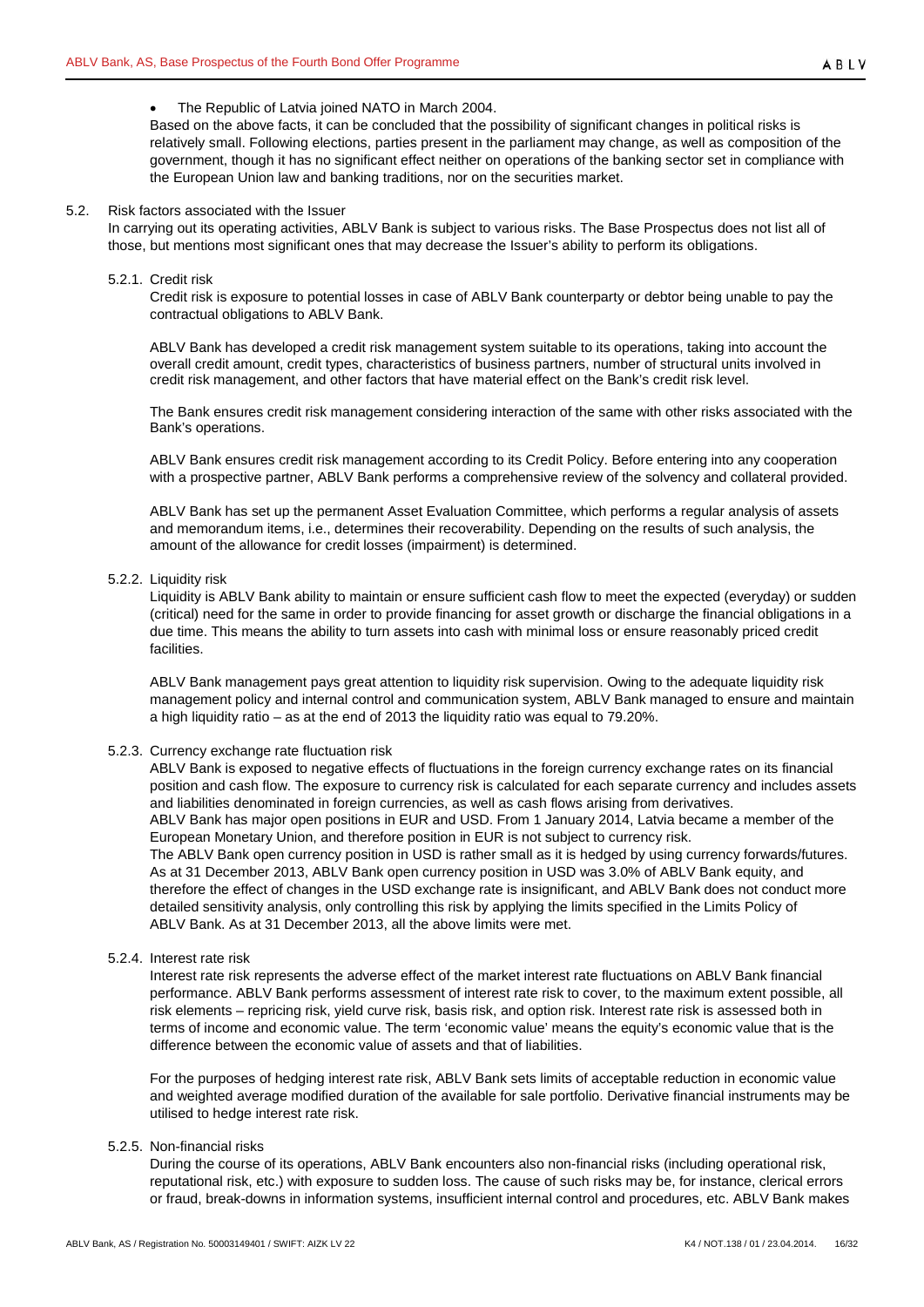every effort to maintain the lowest possible risk level, meanwhile striving at not exceeding a reasonable level of expense. Internal control within ABLV Bank structural units and the control exercised by the Risk Management Division are one of the measures taken to prevent the potential loss.

Since ABLV Bank is actively engaged in rendering services to foreign customers, the Issuer thoroughly adheres to "Know Your Customer" principle and abides by requirements of the Law on the Prevention of Money Laundering and Terrorism Financing. Direct duties of more than 50 officers involve customer acceptance and control over customers' transactions. Moreover, ABLV Bank ensures regular trainings for all officers on anti-money laundering requirements and practices.

#### <span id="page-16-0"></span>5.2.6. Competition risk

There are 17 banks operating in the Republic of Latvia, as well as 10 branches of foreign banks are registered, and most of those are actively rendering services to customers in the local market.

According to data of the Association of Commercial Banks of Latvia, as at 31 December 2013, ABLV Bank is ranked 3rd in terms of the amount of assets, following the banks of Scandinavian origin. Therefore, ABLV Bank is the largest commercial bank with local capital.

More than 88% of total deposits with ABLV Bank are placed by foreign customers. Consequently, operations of the Issuer are only partly subject to competition risk in the local market. The banks that have larger amount of assets than the Issuer are not actively offering services to foreign customers. Nevertheless, the Issuer recognizes the competition risk and is continuously improving quality of services rendered to the customers.

## <span id="page-16-2"></span><span id="page-16-1"></span>5.3. Risk factors associated with the type of securities being issued

## 5.3.1. Liquidity risk

The Bonds will be placed by means of public offering and will be included in the Stock Exchange NASDAQ OMX Riga List of Debt Securities, which is an official listing. Nevertheless, listing of the Bonds does not guarantee liquidity of the Bonds, and the Investor should assess potential risk of limited possibilities of selling the Bonds in the secondary market due to insufficient interest of other market players. If there is no sufficient interest in the secondary market (liquidity shortfall), it may be difficult for the Investor to sell the Bonds at adequate market price. At the same time, ABLV Bank may acquire the Bonds in the secondary market, provided those Bonds are not issued for the sake of raising subordinated capital.

# <span id="page-16-3"></span>5.3.2. Price risk

Price of the Bonds in the secondary market may fluctuate in accordance with the Investors' interest, which can be affected by macroeconomic processes, events concerning one or several Investors, and also, inter alia, events concerning the Issuer. The Investors' opportunities of gaining profit may vary accordingly from time to time.

## <span id="page-16-4"></span>5.3.3. interest rate fluctuation risk

Within single Bond Issue Series, rates of different types may be set. The rate may be fixed or floating, and each of those shall be applicable to particular period of the Bond term. Where calculation of the Annual Interest Rate under the offered Bonds involves floating rate, the Investor shall take into account that the Bonds' yield will be floating, depending on changes in the base interest rate in the interbank market. Where fixed rate is applied, the Bonds' yield will remain constant, regardless fluctuations in financial markets.

# <span id="page-16-5"></span>5.3.4. Legislative risk

The Investor shall also take into account the risk of possible losses due to amendments in legislation, regulations and other legal acts or due to implementation of new legal acts, which may cause additional expenses or reduce return on investment. This risk also covers possible changes in applicable tax assessment and withholding procedures.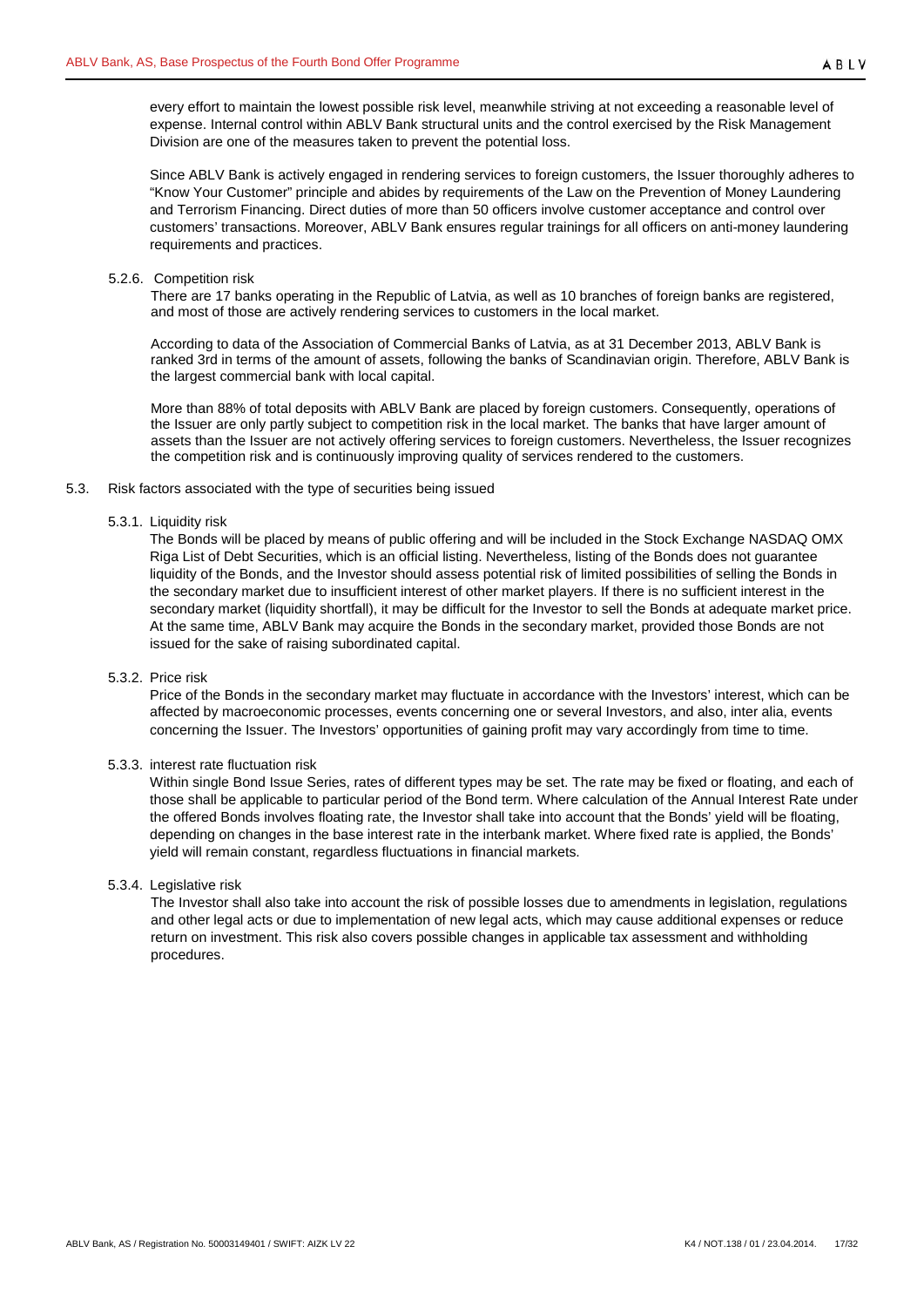#### <span id="page-17-0"></span>**6. Information on offered securities**

This section of the Base Prospectus contains information on the Bonds that will be issued under the single Fourth Programme described in this Base Prospectus. For each Bond Issue Series performed under the Fourth Programme, there will be the Final Terms produced, providing comprehensive information on terms of the particular Bond Issue Series.

Objective of each Bond Issue Series shall be raising of funds that the Issuer will use for financing its operating activities, including without limitation:

- improvement of the ABLV Bank assets' and liabilities' distribution into maturity bands;
- increase and maintenance of the liquidity level required for activities of ABLV Bank;
- or
	- raising of funds for increase of the ABLV Bank subordinated capital.

Objective of each Bond Issue Series shall be stated in the Final Terms applicable to the particular Series. For example, the Issuer, without limitation, may state that the acquired funds will be used for increasing the ABLV Bank subordinated capital, pursuant to the REGULATION (EU) No 575/2013 OF THE EUROPEAN PARLIAMENT AND OF THE COUNCIL of 26 June 2013 on prudential requirements for credit institutions and investment firms and amending Regulation (EU) No 648/2012.

#### <span id="page-17-1"></span>6.1. Issue size and securities identification number

Under the Fourth Programme described in this Base Prospectus, the Issuer may issue the Bonds the total value of which amounts to EUR 400 000 000.00 (four hundred million euro) or equivalent in USD (US dollars), at the euro reference rate published by the European Central Bank as at the day of the FCMC making the decision to allow public offering.

In the Final Terms of each Bond Issue Series, the Issuer shall set forth the particular issue size and number of the Bonds. The size of a single Bond Issue Series may not be lower than EUR 1 000 000.00 (one million euro) or equivalent in USD (US dollars), at the euro reference rate published by the European Central Bank as at the day of the Financial and Capital Market Commission making the decision to allow public offering.

Before initial public offering of the respective issue is started and after the documents stipulated in the LCD rules are received from the Issuer, the LCD will register each Bond Issue Series performed under the Fourth Programme and assign ISIN to the Bonds, as well as will ensure posting and accounting of the outstanding Bonds.

For clear identification of each new Bond Issue Series, the title of the Final Terms will contain the sequence number of the programme, as well as sequence number and currency of the series. Under each Bond Issue Series, securities of only one category may be issued. Therefore, each Series will have one single ISIN, different from that of other Bond Issue Series.

The Issue Series size may be increased before the public offer end date, but not later than 4 (four) working days prior to the public offer end date, by amending the Series Final Terms and submitting the order to the LCD for posting additional number of the Bonds applying the ISIN code previously used for posting initial Bonds. After the public offer end date, the Issuer may not increase the Issue Series size. If amendments to the Final Terms are made, those shall be published in the same way as the Final Terms.

#### <span id="page-17-2"></span>6.2. Securities details, type and form

Under the Fourth Programme described in this Base Prospectus, the Issuer will issue the Bonds.

The Bonds are freely transferrable securities that represent the Issuer's debt to the owners of the Bonds without additional collateral. All Bonds issued under the Fourth Programme are supposed to be admitted to the regulated market, ensuring their public trading.

The Bonds are dematerialized bearer securities without restraint on alienation – transferrable securities.

According to the Financial Instrument Market Law, in the Republic of Latvia, posting and accounting of dematerialized securities admitted to trading on a regulated market shall be ensured by the LCD.

Pursuant to the Financial Instrument Market Law, the Bonds are held by credit institutions and investment brokerage companies. The LCD performs accounting of financial instruments, including the Bonds, owned by a credit institution or an investment brokerage company, as well as overall accounting of financial instruments owned by customers of the respective credit institution or investment brokerage company and held thereby.

#### <span id="page-17-3"></span>6.3. Issue currency

Under the Fourth Programme, the Bonds may be issued in EUR or USD. Currency of each Bond Issue Series under the Fourth Programme shall be specified in the Final Terms.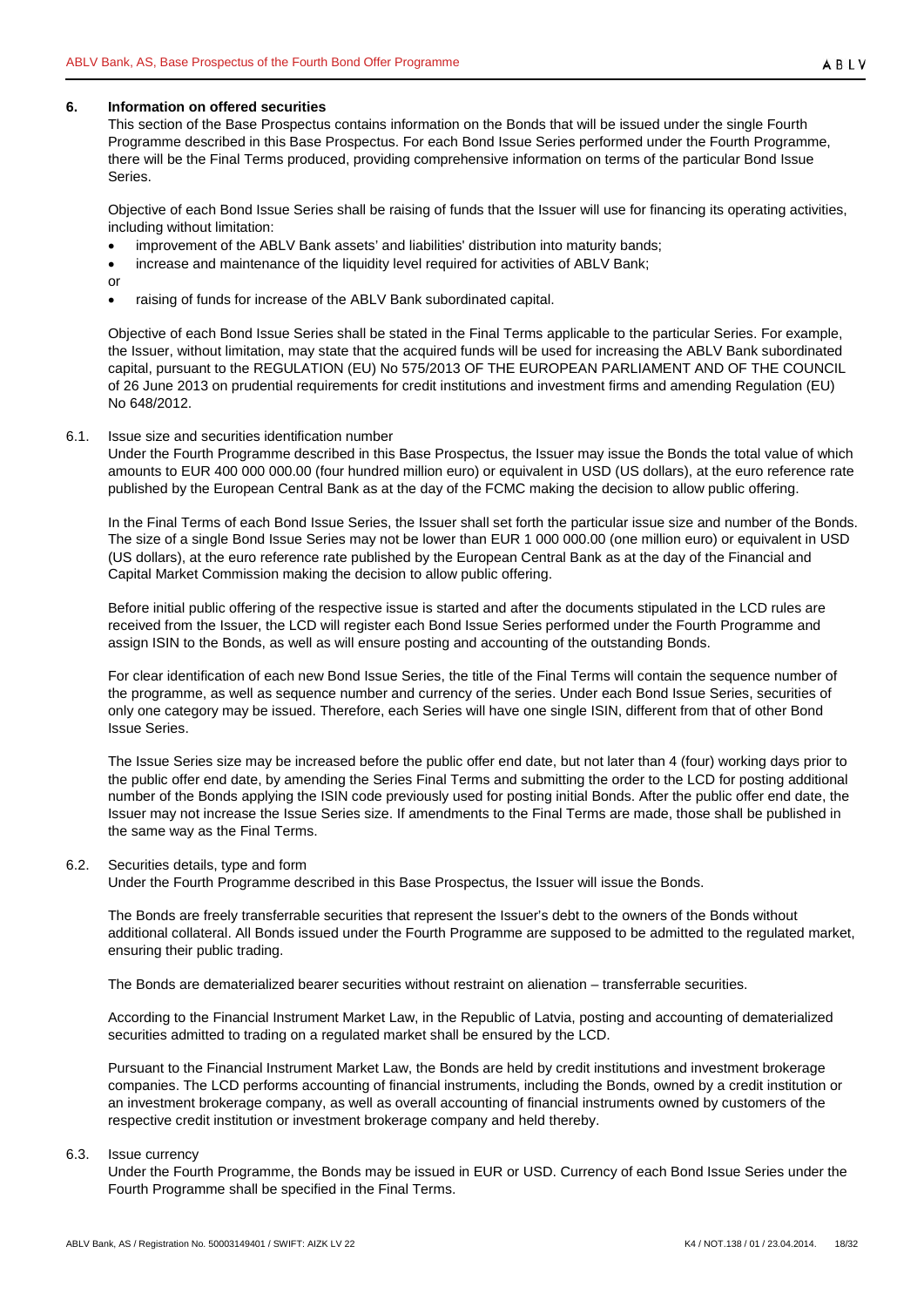#### <span id="page-18-0"></span>6.4. Issue and single Bond face value

Size of each Bond Issue Series is equal to the total number of Bonds issued within the particular series multiplied by face value of a single Bond. The number and Face Value of the Bonds shall be stated in the Final Terms accordingly.

#### <span id="page-18-1"></span>6.5. Legal acts regulating the issue

Issue of the Bonds shall be performed in accordance with the following:

- the Commercial Law;
- the Financial Instrument Market Law;
- the LCD rules;

and other effective applicable legal acts.

<span id="page-18-2"></span>6.6. Annual Interest Rate

Annual Interest Rate of each Bond Issue Series under the Fourth Programme shall be specified in the Final Terms.

Rates of different types may be set within single Bond Issue Series, where each of those shall be applicable to particular period of the Bond term. The Annual Interest Rate may be fixed or floating.

In case of fixed rate set, the Interest Income shall be determined and stated in the Final Terms of each Bond Issue Series. Several fixed rates may be set within single Bond Issue Series, where each of those shall be applicable to particular period of the Bond term.

In case of floating rate set, variable money market index (base rate) and risk premium shall be stated in the Final Terms of the Bond Issue Series. Interest Income for the following periods shall be calculated in accordance with the formula provided in paragraph [6.9](#page-19-0) of the Base Prospectus. The base rate: Euribor (EUR) or Libor (USD) is published at the Bank of Latvia home page. The Interest Income rate for the following interest income period shall be set 5 (five) working days prior to the next date of the Interest Income payment, and this rate shall be effective throughout the following Interest Income period. The Interest Income rate shall be rounded off to two decimal places applying the following principle:

- if the third decimal digit is equal to or smaller than 4, the value is rounded down;
- if the third decimal digit is from 5 to 9, the value is rounded up.

In case of floating rate set, the Issuer shall publish a notice on the Interest Income rate set for the following period at the home page **www.ablv.com** at least 4 (four) working days prior to the next date of the Interest Income payment. This Interest Income rate shall also be published in the Stock Exchange NASDAQ OMX Riga information system.

<span id="page-18-3"></span>6.7. Conditions of the Interest Income payment

The Investor shall be entitled to receive the Interest Income.

The dates of calculating and paying the Interest Income accrued under the Bonds shall be stated in the Final Terms of each Series. Since it may be possible that tax should be withheld from the Interest Income, the Issuer shall determine the payment date to be not earlier than the second working day and not later than the fifth working day after the calculation date.

The Issuer may issue the Bonds at a discount from the Face Value, meaning that no interest income will be paid during some period (no coupon payment).

The procedure of paying the Interest Income is stipulated by the LCD rules No. 8 On Payment of Dividends, Coupons, Principal, and Other Cash Proceeds. When paying the interest income, ABLV Bank shall credit all payable amount to the LCD cash account. The LCD shall transfer the funds to the account holders on the Interest Income payment date in accordance with the number of the Bonds present in correspondent accounts on the Interest Income calculation date. The Interest Income amount shall be credited to the cash accounts of the Bond owners by the account holder (that the securities account of the Bond owner is opened with) within one working day after the funds are received.

Should the Interest Income payment date appear to be a holiday, the Issuer shall pay the Interest Income on the next working day following the holiday.

#### <span id="page-18-4"></span>6.8. Redemption of the Bonds

The Investor shall be entitled to receive the Face Value of the Bonds. The Face Value of the Bonds shall be repaid at the Bonds maturity by making a lump-sum payment.

For each Bond Issue Series under the Fourth Programme, the Face Value and maturity of the Bond shall be set forth in the Final Terms, but the latter shall not exceed 12 (twelve) years.

The Issuer shall pay the Face Value on the Bonds maturity date in accordance with the LCD rules No. 8 On Payment of Dividends, Coupons, Principal, and Other Cash Proceeds.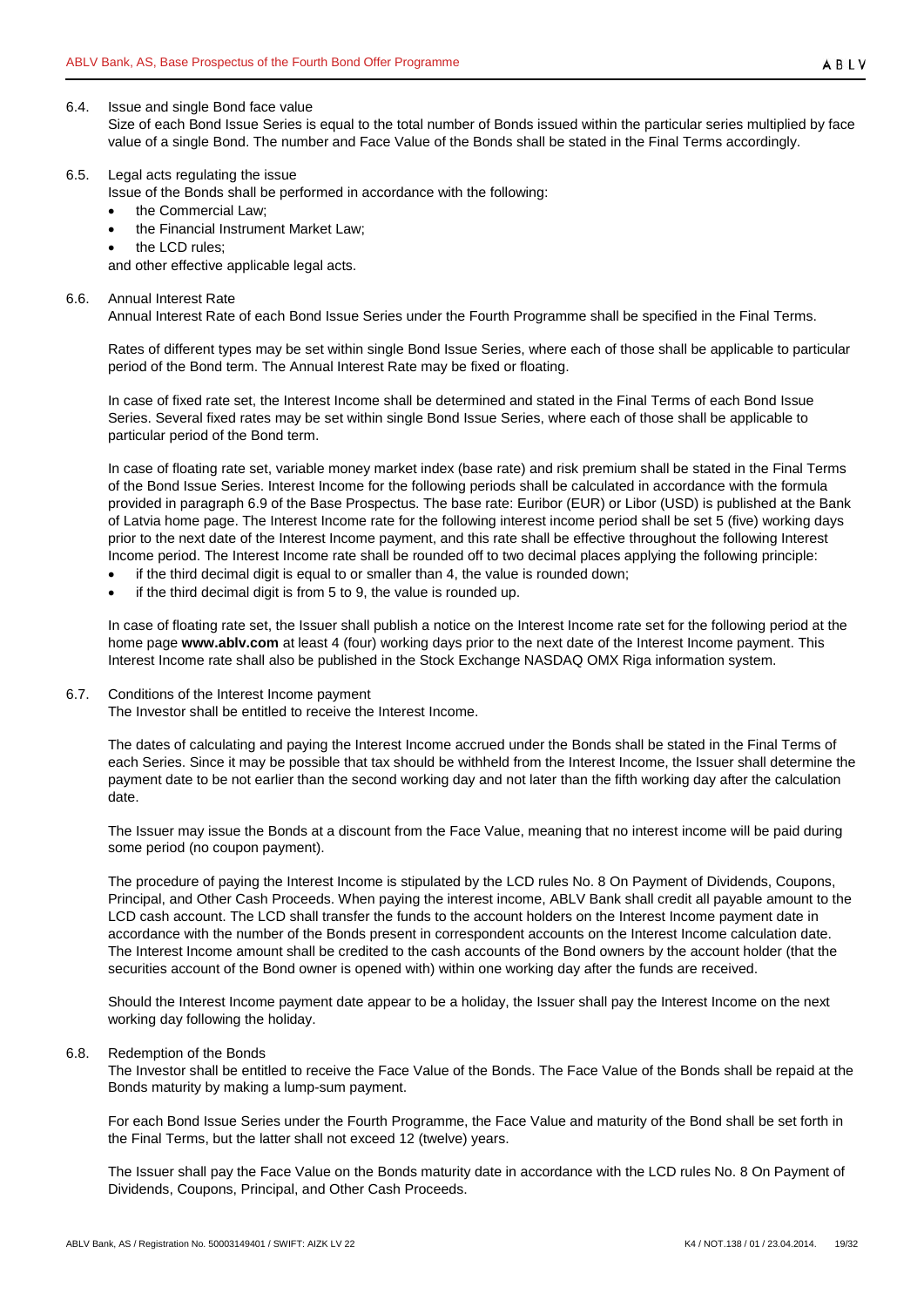Should the Bonds maturity date appear to be a holiday, the Issuer shall pay the Face Value of the Bonds on the next working day following the holiday. Should the Issuer fail to make settlement under redemption of the Bonds on the date set forth in the Final Terms, the Investor shall be entitled to lodge a claim to the Issuer demanding payment of the Face Value not earlier than in 4 (four) working days after the set Bonds maturity date.

The Issuer shall be entitled to prematurely redeem the part of the Bond issue the initial placement of which was not performed, as well as the Bonds that the Issuer purchased in the secondary securities market or acquired otherwise in compliance with provisions of the normative acts, provided that normative acts contain no limitations with regard to such redemption.

The Bonds intended for raising subordinated capital may be called, redeemed, or repurchased by the Issuer before maturity only given a prior permission of the FCMC and not before 5 (five) years after the date of issue.

The Issuer shall not be entitled to prematurely redeem the Bonds owned by the Investor, unless the Final Terms of the Bond Issue Series provide otherwise.

It will be stated in the Final Terms whether the Investor is entitled to claim the Face Value and accrued interest to be repaid by the Issuer before maturity (*put option*) within the Series.

Should the Bonds, or a part of those, be redeemed prematurely, the Issuer shall make a corresponding notice in the Stock Exchange NASDAQ OMX Riga information system, the Central Storage of Regulated Information (ORICGS), and at home page **[www.ablv.com](http://www.ablv.com/)** at least 4 (four) working days in advance, stating the number of the Bonds being redeemed, their amount at face value, the date of premature redemption, and the issue size that remains outstanding in the secondary market.

Other rights and obligations of the Investors arising out of the Bonds and not mentioned in this Base Prospectus shall be exercised in accordance with effective laws of the Republic of Latvia and subordinate legislation.

- <span id="page-19-0"></span>6.9. Method of calculating accrued Interest Income under interest-bearing Bonds
	- Interest Income under a single Bond for each interest income period is calculated considering the following:
		- the Face Value of the Bond;
		- the Annual Interest Rate in the corresponding Interest Income period;
		- number of days in the Interest Income period.

It is assumed that a single Interest Income period consists of 180 (one hundred eighty) days, and one year consists of 360 (three hundred sixty) days (30E/360 principle, where E – number of full months).

The Interest Income amount shall be calculated as follows:  $CPN = F * C / 2$ , where

CPN – the amount of accrued Interest Income payable in the issue currency per one Bond;

F – face value of a single Bond;

C – Annual Interest Rate.

Between the payment dates, the amount of Interest Income shall be calculated as follows:  $AI = F \times C / 360 \times D$ , where

AI– accrued interest;

- F face value of a single Bond;
- C Annual Interest Rate;

D – number of days since the beginning of the interest accrual period.

<span id="page-19-1"></span>6.10. Method of calculating the Bond price of the Bonds issued at a discount from the Face Value The Bond price shall be calculated as discounted price to the Bond Face Value, using the following formula:

$$
P = \frac{F}{\left(1 + \frac{Y}{2}\right)^{\frac{D_1}{2}}}
$$
, where

P – Bond price;

F – Bond Face Value;

Y – yield expressed as interest rate p.a. till the end date of the period during which the Interest Income is not supposed to be paid;

D1 – number of days from the settlement day till the end date of the period during which the Interest Income is not supposed to be paid;

D2 – number of days in a year.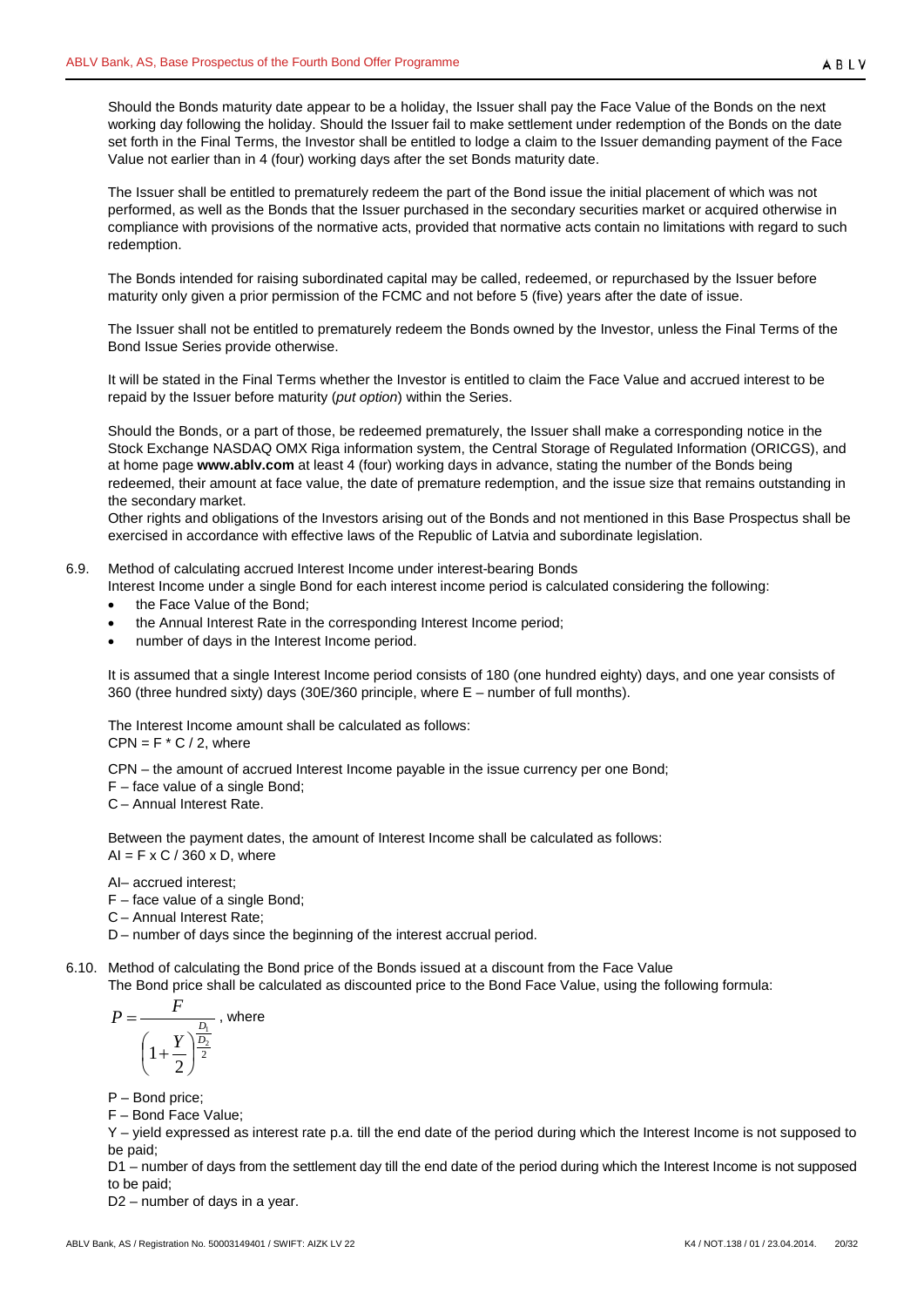After the end of the period during which the Interest Income is not supposed to be paid, the Interest Income shall be calculated according to the formula provided in paragraph [6.9](#page-19-0) of the Base Prospectus.

According to the Day Count Convention, a year is assumed to consist of 360 days.

## <span id="page-20-0"></span>6.11. Decisions on the Bond issue

- The Bonds are issued and public offering is performed pursuant to the following decisions of ABLV Bank:
- decision on the bond issue of the extraordinary meeting of shareholders, dated 21 March 2014 (Minutes No. 2, paragraph 5.5), pursuant to which public offering, issue, and admission to the regulated market of the Bonds the total amount of which is up to EUR 400 000 000 (four hundred million euro) or equivalent in USD (US dollars), at the euro reference rate published by the European Central Bank as at the day of the FCMC making the decision to allow public offering, is supposed to be performed before 1 May 2015, allowing the possibility that the total amount of the Bonds may be issued within one issue or divided into several issues, provided the maturity period of any single issue does not exceed 12 (twelve) years after the respective issue;
- decision of the Board on approving the Base Prospectus of the Fourth Bond Offer Programme, dated 10 April 2014 (Minutes No. V–21, paragraph 1), pursuant to which terms and conditions of the Fourth Bond Offer Programme are approved, which, inter alia, stipulate the total amount of the Bonds to be issued being up to EUR 400 000 000 (four hundred million euro) or equivalent in USD (US dollars), at the euro reference rate published by the European Central Bank as at the day of the FCMC making the decision to allow public offering, provided the maturity period of any single issue does not exceed 12 (twelve) years after the respective issue, and the terms and conditions of each particular issue are set forth in the final terms, stating the precise issue size, currency, face value and coupon rate of the bonds, issue period and procedures therein.

The Final Terms of each Bond Issue Series shall be approved by a decision of ABLV Bank Board.

#### <span id="page-20-1"></span>6.12. Restrictions on free transferability of the bonds

The Bonds are freely transferrable securities. Therefore, there are no restrictions on transferability of securities.

#### <span id="page-20-2"></span>6.13. Subordination of the Bonds

Objective of each Bond Issue Series shall be stated in the Final Terms.

If objective of the Bond Issue Series is raising of funds that the Issuer will use as subordinated capital, the Investor shall be informed that in case of the Issuer's insolvency the Investor's claims to the Issuer arising out of the Bonds will be satisfied after claims of all other creditors, but before satisfying claims of the shareholders.

Pursuant to Article 63 of the REGULATION (EU) No 575/2013 OF THE EUROPEAN PARLIAMENT AND OF THE COUNCIL of 26 June 2013 on prudential requirements for credit institutions and investment firms and amending Regulation (EU) No 648/2012, the following requirements apply to the bonds intended for raising subordinated capital and recognized as Tier 2 instruments:

- original maturity of at least 5 (five) years;
- the claim on the principal amount of the bonds under the provisions governing the instruments is wholly subordinated to claims of all non-subordinated creditors;
- where the bonds include one or more call options, the options are exercisable at the sole discretion of the Issuer;
- such bonds may not be called, redeemed or repurchased by the Issuer before the minimum period of 5 (five) years elapses, except in case of the Issuer's insolvency or liquidation;
- the bonds intended for raising subordinated capital may be called, redeemed, or repurchased before maturity only given a prior permission of the FCMC and not before 5 (five) years after the date of issue;

as well as other requirements pursuant to Article 63 of the REGULATION (EU) No 575/2013 OF THE EUROPEAN PARLIAMENT AND OF THE COUNCIL of 26 June 2013 on prudential requirements for credit institutions and investment firms and amending Regulation (EU) No 648/2012.

For the purposes of this Base Prospectus, the Issuer shall be an institution that borrows funds by issuing the Bonds. If provided for in the Final Terms of the Issue Series, the Issuer also may borrow funds by issuing the Bonds for the sake of raising subordinated capital.

## <span id="page-20-3"></span>6.14. Representation of the Investors

This Base Prospectus of the Fourth Programme has no provisions for, or restrictions on, the rights to establish an organization of the Investors' representatives. In case of the Issuer's insolvency, each Investor shall be entitled to represent its interests at the meetings of creditors. In case of the Issuer's insolvency, any Investor's rights to get back its investment shall be equal to those of other similar creditors.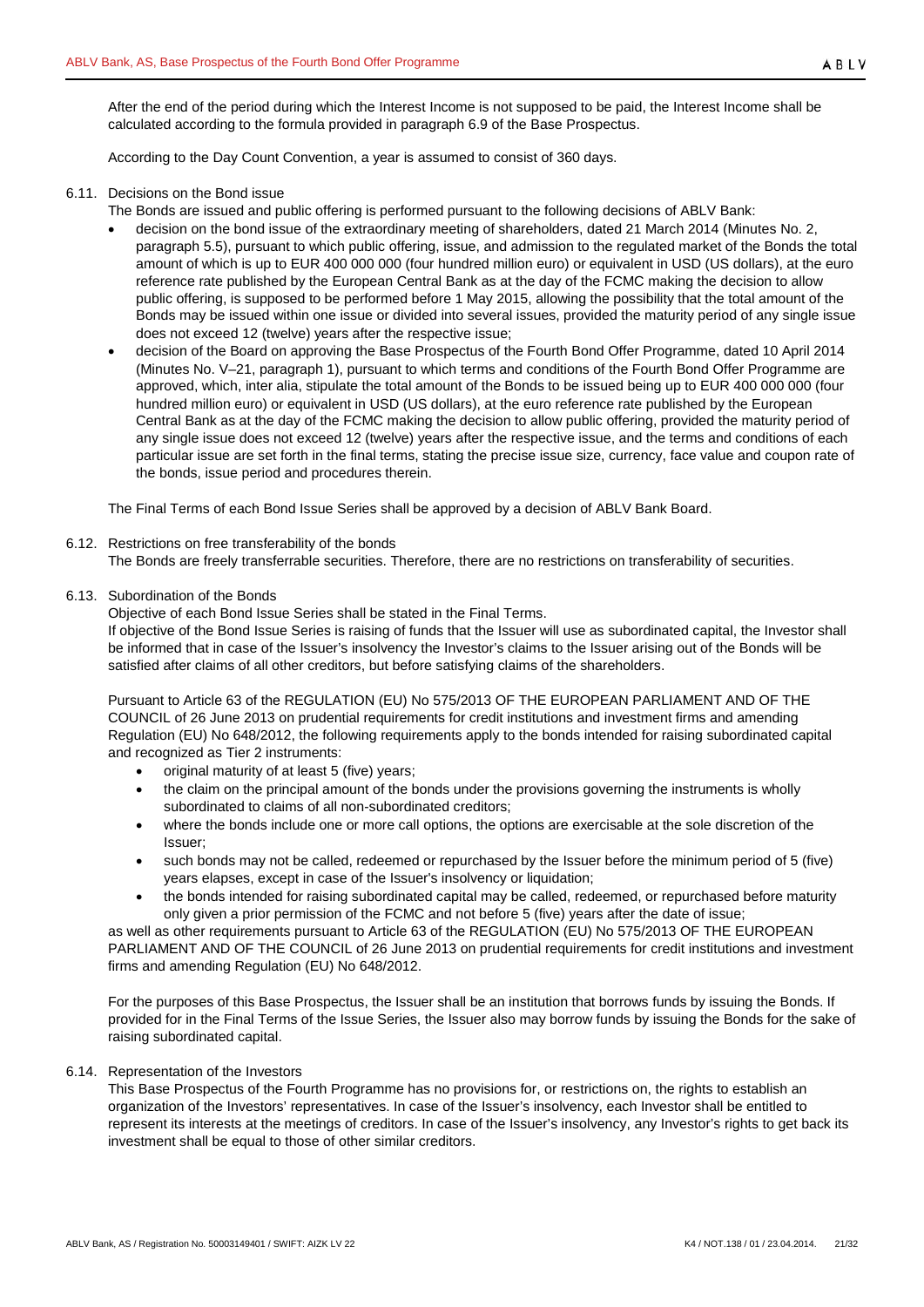## <span id="page-21-0"></span>**7. Taxation of income derived from the Bonds**

#### **Notice**

- The information provided in this Base Prospectus section shall not be treated as legal or tax advice.
- This Base Prospectus section does not contain complete information on all taxes applicable to the Investor and investment in the Bonds.
- Tax rates and payment conditions may change during the period from approval of this Base Prospectus till maturity of the Bonds. The Issuer has no obligation to inform the Investors on changes in the tax rates and payment conditions.
- Before making a decision on investing in the Bonds, the Investor should independently and, if necessary, engaging a tax advisor, estimate taxes applicable to the investment, pursuant to the provisions of both the Republic of Latvia legal acts and foreign legal acts, in case the Investor is not a resident of the Republic of Latvia.

## <span id="page-21-1"></span>7.1. Determination of the Investor's residence for tax purposes

- For tax purposes, an individual shall be considered a resident of the Republic of Latvia where:
- it permanently resides in the Republic of Latvia, or
- it stays in the Republic of Latvia for more than 183 days within any 12-month period, or
- it is a citizen of the Republic of Latvia employed abroad by the Republic of Latvia government.

If an individual does not meet the above criteria, it shall not be considered a resident of the Republic of Latvia for tax purposes.

A legal entity shall be considered a resident of the Republic of Latvia for tax purposes where it is or should have been established and registered in the Republic of Latvia pursuant to provisions of the Republic of Latvia legal acts. Other legal entities shall be considered non-residents of the Republic of Latvia for tax purposes.

If there is a tax treaty made with the residence country of a non-resident, the tax reliefs set in the treaty shall be complied with. The procedures for application of reliefs are set in the Republic of Latvia Cabinet Regulations No. 178 Procedures for Application of Tax Relief Determined in International Agreements for Prevention of Double Taxation and Tax Evasion, adopted on 30 April 2001.

#### <span id="page-21-2"></span>7.2. Tax amount

Pursuant to the normative acts effective as at the moment of approving the Base Prospectus, the tax rate of 10% of the total amount of interest income shall be applied to the interest income paid to an individual.

Regarding the interest income paid to a legal entity, no tax will be withheld at source, except where the legal entity is registered in the low-tax or tax-free countries or territories listed in the Republic of Latvia Cabinet Regulations. This being the case, the payer of interest shall withhold the tax at the rate of 5%. A non-resident legal entity that receives interest payments shall pay taxes in accordance with effective legislation of its country.

## <span id="page-21-3"></span>7.3. Responsibility of the Issuer

The Issuer shall be responsible for withholding and payment of taxes in compliance with the procedures and amount stated in the Republic of Latvia normative acts.

The Issuer shall not be responsible for payment of taxes where the Republic of Latvia normative acts do not stipulate the Issuer's duty to assess and withhold the tax amount before making Interest Income payments.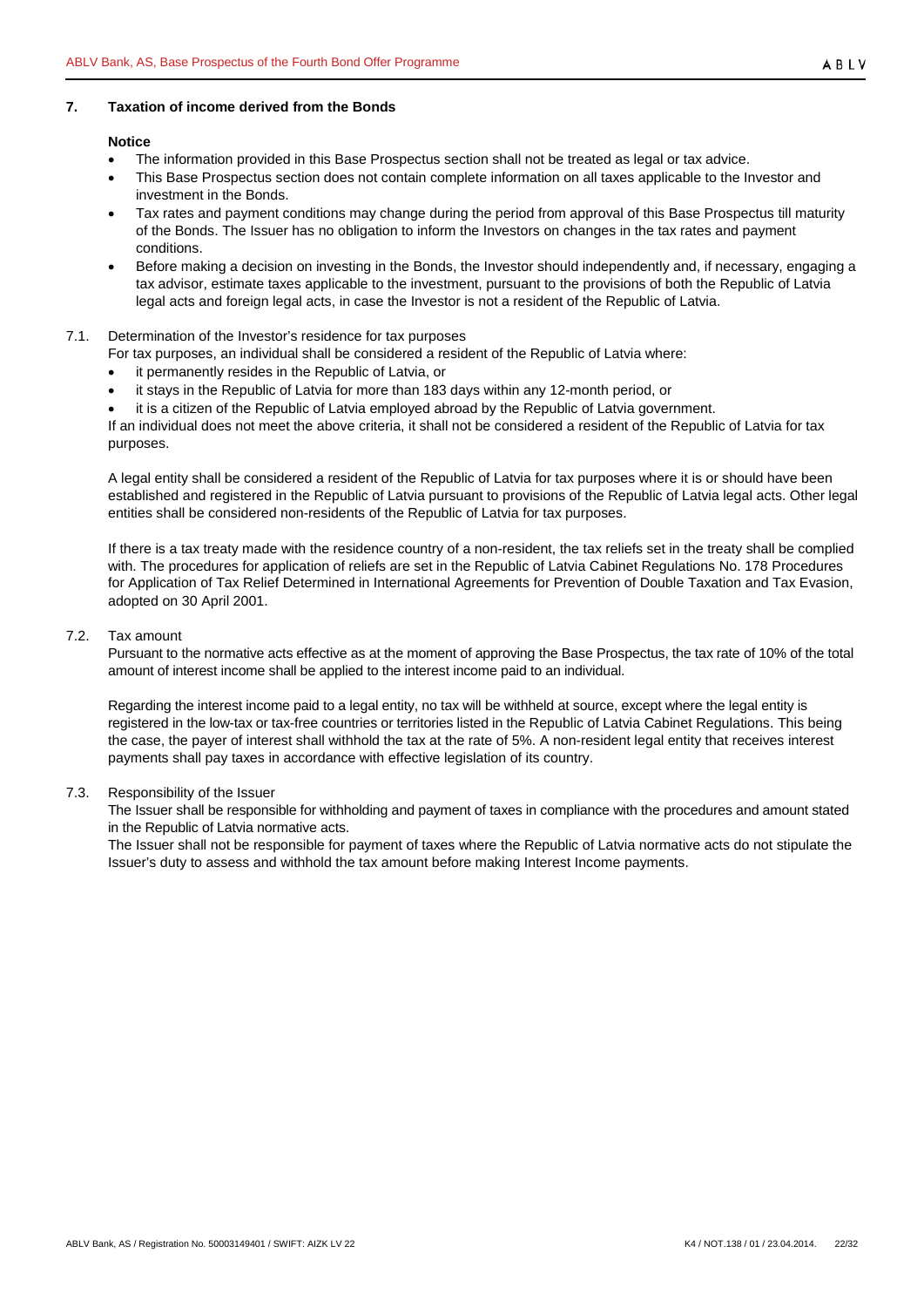## <span id="page-22-0"></span>**8. Terms and conditions of the offer**

Under the Fourth Bond Offer Programme, the Issuer will issue one or several Series of the Bonds. The Investors are offered to acquire the Bonds denominated in EUR or USD. The Bonds are bearer debt securities without restraint on alienation. The Face Value of a single Bond and the total face value of a single Series shall be stated in the Final Terms, whereas overall face value of the Bonds issued under the Fourth Programme described in this Base Prospectus will not exceed EUR 400 000 000.00 (four hundred million euro) or equivalent amount in USD, at the euro reference rate published by the European Central Bank as at the day of the FCMC making the decision to allow public offering.

#### <span id="page-22-1"></span>8.1. Issue size

Issue size of each Bond Issue Series shall be stated in the Final Terms. Each issue of the Bonds shall be deemed performed to the amount of the placed Bonds. Not placed Bonds will be redeemed before being admitted to trading on the regulated market. Only Bonds actually placed will be admitted to trading on the regulated market. The Issuer will inform on the total amount of actually placed Bonds by publishing this information at the home page **www.ablv.com** within 10 (ten) working days after the public offer end date.

#### <span id="page-22-2"></span>8.2. Determination of the securities' price for initial placement transactions

During the initial placement, the Bonds will be sold at the price determined by decision of ABLV Bank Board at least 4 (four) working days prior to the start date of the Bonds' initial placement, and this price will be stated in the Final Terms and at ABLV Bank home page **[www.ablv.com](http://www.ablv.com/)**. The information will be also published in the Central Storage of Regulated Information (ORICGS).

ABLV Bank Board will determine the Bonds' price depending on the situation in secondary market of similar securities then present and, in particular, based on evaluation of the demand in the securities market and yield of comparable market instruments. The price determined by ABLV Bank for the Bond Issue Series will be the same for all Investors and will remain constant throughout the whole initial placement period.

ABLV Bank Board shall determine the Face Value and the price of the Bonds' initial placement expressed as percentage of the Face Value.

Purchasing the Bonds during the initial placement period, the Investor will have to transfer just set Bond sale price to the Issuer for each Bond unit being purchased.

Additional expenses under the transaction, which might include, without limitation, fees for account opening, for transaction conclusion and execution, may vary in different Investment Companies, and the Investor can find those out in the respective Investment Company engaged by the Investor in concluding the Bonds' purchase transaction as intermediary. ABLV Bank will not receive the said additional payments and shall not be responsible for those additional expenses.

## <span id="page-22-3"></span>8.3. Term of the public offering and application process

The public offer start date shall be the next day after receiving the FCMC permission for making public offer or the date specifically stated in the Final Terms of the Bond Issue Series under the Fourth Programme.

The public offer end date shall be stated in the Final Terms of each Bond Issue Series under the Fourth Programme. Initially planned public offer period is a period of time within which the Investor or the Investment Company may submit an order for purchasing the Bonds, and it will be stated in the Final Terms of the Bond Issue Series.

The Issuer shall perform initial placement of the Bonds by means of their direct sale.

## <span id="page-22-4"></span>8.4. Procedure of the Bonds' initial placement

Under initial placement, the Issuer sells the Bonds to the Investors, following the procedure indicated below.

- The transactions shall be executed at the price set forth in the Final Terms of the Bond Issue Series, which will be expressed as percentage of the Face Value.
- The transactions shall be concluded during the initial distribution period stated in the Final Terms of offer of the Bond Issue Series and within size of the Bond Issue Series.
- The Investor shall submit an order for purchasing the Bonds to the chosen Investment Company.
- Representative of the Investment Company or the Investor itself, if it has a financial instruments account opened with ABLV Bank, shall contact the Issuer. The time of executing the transaction, phone number and contact person shall be stated in the Final Terms of the Bond Issue Series.
- The date or dates of selling the Bonds shall be stated in the Final Terms of the Bond Issue Series.
- The Final Terms of the Bond Issue Series shall state the date or dates on which ABLV Bank Board shall make a decision on concluding the transactions in accordance with the sequence in which orders have been submitted, although ABLV Bank shall retain the right to partly execute an order or to deny conclusion of the transaction, also for the sake of limiting possible reputational risk.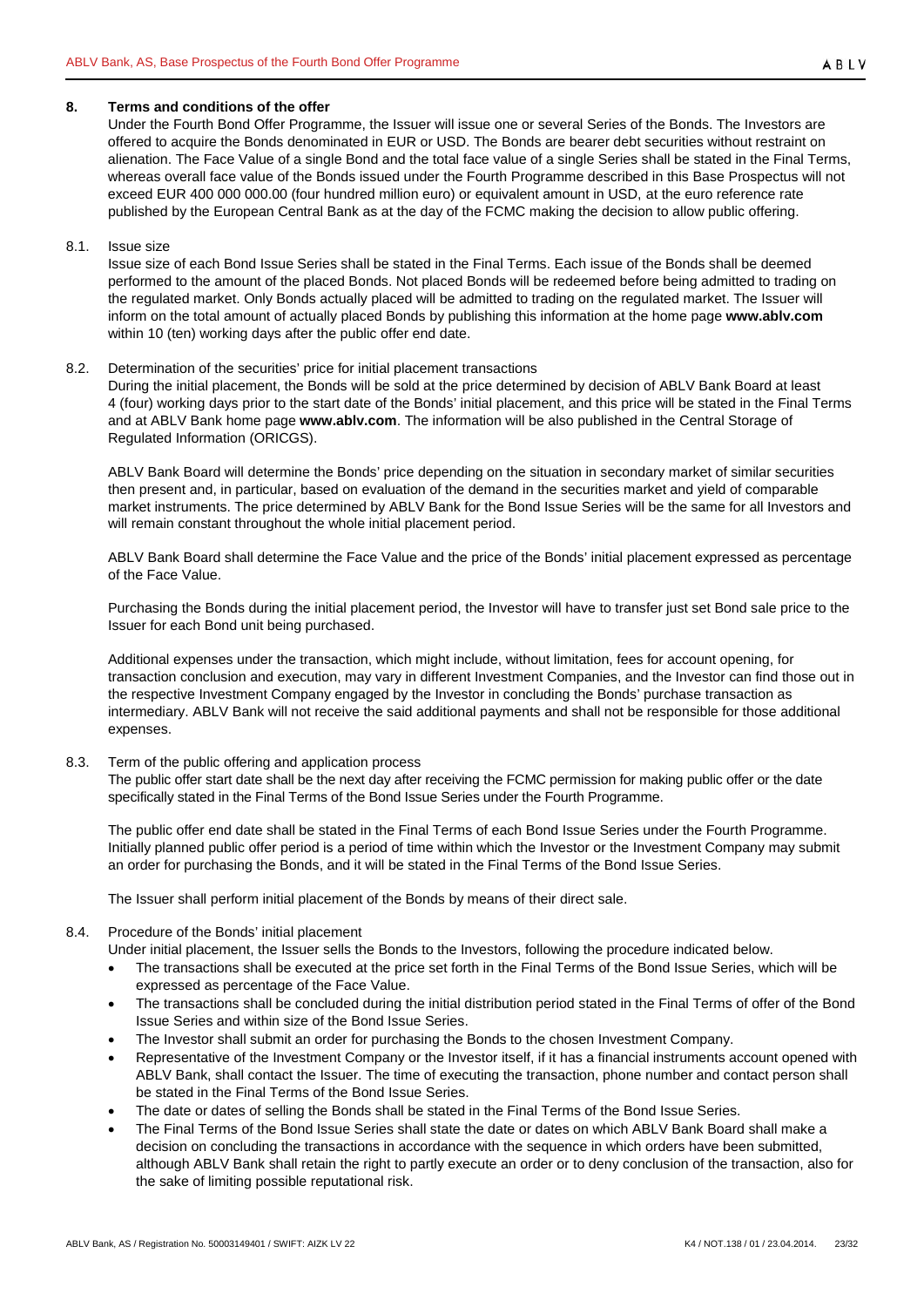The transactions shall be concluded pursuant to the order completed by the Investor or the Investment Company. The order form will be provided as appendix to the Final Terms of the Bond Issue Series.

There are no restrictions on applying for purchase of the Bonds.

Maximum number of the Bonds that a single Investor may apply for is not set. The Investor may not apply for purchasing less than 1 (one) Bond.

#### <span id="page-23-0"></span>8.5. Settlement under initial placement transactions

Settlement under the Bonds' initial placement transactions shall be performed applying the DVP principle, regulated by the corresponding LCD rules of DVP settlement, or not applying the DVP principle, if agreed so by the underwriter and the other party to the transaction. If the transaction parties agree on not applying the DVP principle, the moment of the Bonds' delivery and the moment of payment may be different, but not exceeding T+10, where 'T' stands for the day of concluding the Bond purchase transaction, and '10' is the 10th (tenth) working day after the day of concluding the Bond purchase transaction.

Unless stated otherwise in the final terms, DVP shall be executed on the T+3 day, where 'T' stands for the day of concluding the Bond purchase transaction, and '3' is the 3rd (third) working day after the day of concluding the Bond purchase transaction. In case of applying the DVP principle, on the 3rd (third) working day after the day of concluding the Bond purchase transaction, the Investor shall ensure funds necessary for paying for purchase of the Bonds in the Investor's account opened with the Investment Company that acted as intermediary in concluding the Bond purchase transaction. On this day, executing DVP, the purchased Bonds shall be credited to the Investor's account provided that the Investor ensured the required amount of funds for paying for the Bonds.

If the parties agree on not applying the DVP principle, the Investor shall ensure funds in the respective account on the day agreed upon by the transaction parties, whereas the Bonds shall be credited to the Investor's account on the day agreed upon by the transaction parties.

The settlement method chosen by the Issuer to be applied to initial placement transactions shall be specifically stated in the Final Terms of each Bond Issue Series.

#### <span id="page-23-1"></span>8.6. Information on the initial placement results

The information on the initial placement results will be published at the Issuer's home page **www.ablv.com** not later than within 10 (ten) working days after the public offer end date, stated in the Final Terms of the offer. Information on results of the initial placement of the Bond Issue Series will be also published in the Central Storage of Regulated Information (ORICGS).

## <span id="page-23-2"></span>8.7. Placement of the Bonds

Under the Fourth Programme, placing of the Bonds shall be performed by the Issuer in accordance with the Bonds' selling procedure during the initial placement.

## <span id="page-23-3"></span>8.8. Depository

Functions of the depository shall be performed by the LCD.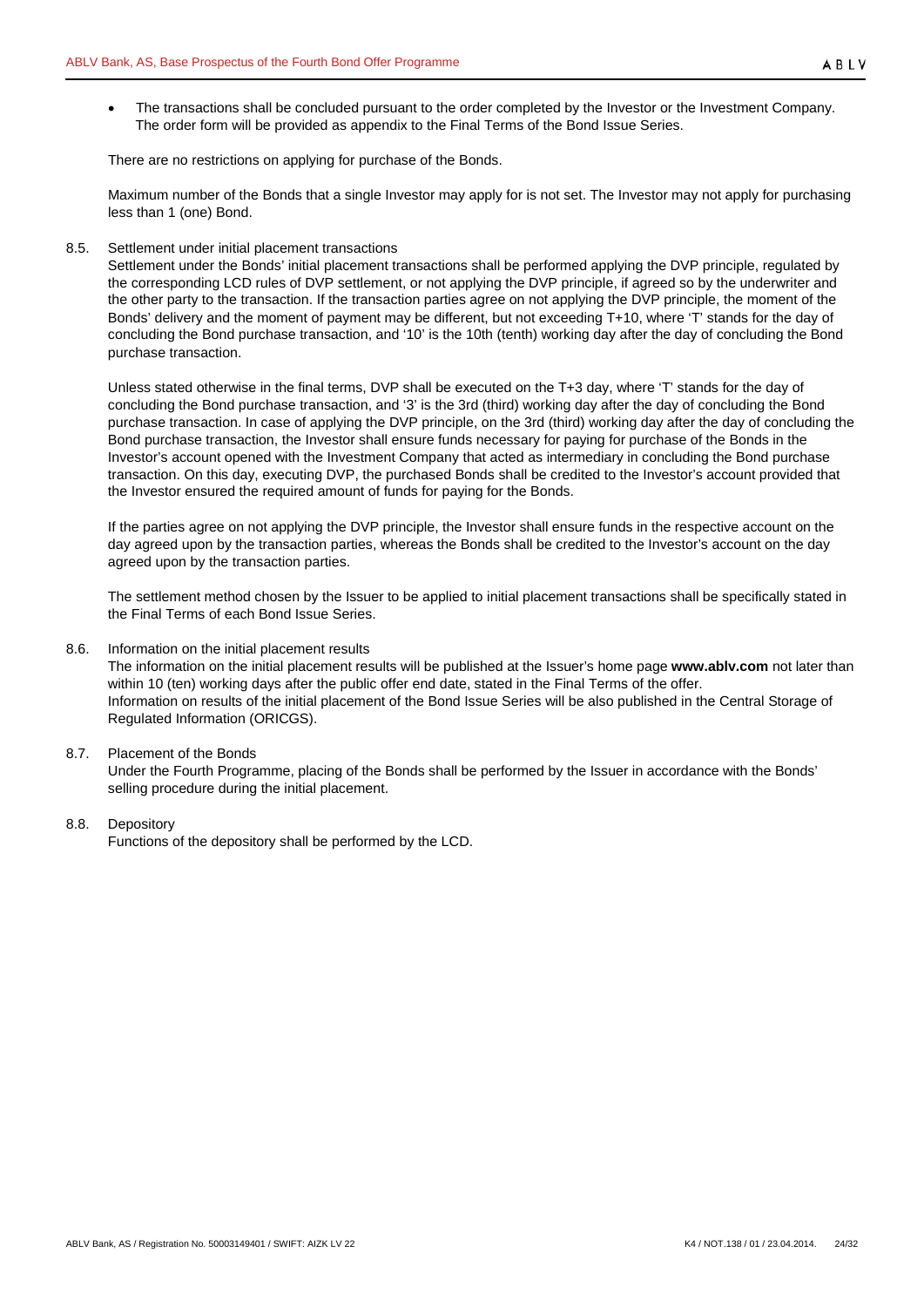# <span id="page-24-0"></span>**9. Admission to the market**<br>**9.1.** Application for admitting the

- <span id="page-24-1"></span>Application for admitting the Bonds to the regulated market
- The regulated market maker to which application for including debt securities in the official listing will be submitted is: Stock Exchange NASDAQ OMX Riga

| registration No.: | 4 000 316 704 9      |
|-------------------|----------------------|
| legal address:    | Riga, 1 Valnu Street |

The application shall be submitted for including respective Bonds in the NASDAQ OMX Riga List of Debt Securities, which is an official listing pursuant to the Financial Instrument Market Law. The application for admitting the Bonds to the regulated market shall be prepared in accordance with the Stock Exchange requirements and submitted not later than within 3 (three) months after completion of the initial placement, and there will be all documents and information on the Bond issue attached thereto, as set forth in the Financial Instrument Market Law.

#### <span id="page-24-2"></span>9.2. Previous issues performed by the Issuer and admitted to the regulated market

As at the day of registering the Base Prospectus of the Fourth Bond Offer Programme, the following issues by ABLV Bank are included in the securities lists of NASDAQ OMX Riga regulated market:

| <b>Bond type</b>                       | ISIN/<br><b>Issue name</b>           | <b>Issue size</b> | <b>Discount rate</b><br>(p.a.)    | Coupon rate<br>(p.a.)                                          | <b>Current</b><br>interest<br>income<br>period | <b>Issue</b><br>date | Maturity<br>date      |
|----------------------------------------|--------------------------------------|-------------------|-----------------------------------|----------------------------------------------------------------|------------------------------------------------|----------------------|-----------------------|
| Under the First Bond Offer Programme:  |                                      |                   |                                   |                                                                |                                                |                      |                       |
| Subordinated discount<br>bonds in EUR  | LV0000800936/<br>ABLV SUB EUR 221221 | EUR 15 000 000    | Fixed, 4.80%<br>(till 22.12.2016) | Fixed, 8.00% <sup>1</sup>                                      |                                                |                      | 22.12.2011 22.12.2021 |
| Under the Second Bond Offer Programme: |                                      |                   |                                   |                                                                |                                                |                      |                       |
| Subordinated discount<br>bonds in EUR  | LV0000800977/<br>ABLV SUB EUR 250622 | EUR 5 000 000     | Fixed, 4.50%<br>(till 25.06.2017) | Fixed, 6.00% <sup>1</sup>                                      |                                                |                      | 25.06.2012 25.06.2022 |
| Subordinated coupon<br>bonds in USD    | LV0000800985/<br>ABLV SUB USD 270622 | USD 20 000 000    |                                   | Fixed. 4.50%<br>(till 27.06.2017)<br>Fixed, 6.00% <sup>1</sup> | 27.12.2013 -<br>26.06.2014                     |                      | 27.06.2012 27.06.2022 |
| Straight coupon bonds<br>in USD        | LV0000800969/<br>ABLV FRN USD 300714 | USD 50 000 000    |                                   | Floating:<br>LIBOR 6M + 1.20%<br>Currently: 1.50%              | $30.01.2014 -$<br>29.07.2014                   |                      | 30.07.2012 30.07.2014 |
| Straight coupon bonds<br>in EUR        | LV0000801041/<br>ABLV FXD EUR 051114 | EUR 15 000 000    |                                   | Fixed, 1.55%                                                   | $05.11.2013 -$<br>04.05.2014                   |                      | 05.11.2012 05.11.2014 |
| Straight coupon bonds<br>in USD        | LV0000801058/<br>ABLV FXD USD 061114 | USD 50 000 000    |                                   | Fixed, 1.45%                                                   | $06.11.2013 -$<br>05.05.2014                   |                      | 06.11.2012 06.11.2014 |
| Straight coupon bonds<br>in EUR        | LV0000801108/<br>ABLV FXD EUR 250215 | EUR 20 000 000    |                                   | Fixed, 1.675%                                                  | $25.02.2014 -$<br>24.08.2014                   |                      | 25.02.2013 25.02.2015 |
| Straight coupon bonds<br>in USD        | LV0000801116/<br>ABLV FXD USD 250215 | USD 50 000 000    |                                   | Fixed, 1.70%                                                   | 25.02.2014 -<br>24.08.2014                     |                      | 25.02.2013 25.02.2015 |
| Subordinated discount<br>bonds in USD  | LV0000801124/<br>ABLV SUB USD 180323 | USD 20 000 000    | Fixed, 4.50%<br>(till 18.03.2018) | Fixed, 6.00% <sup>1</sup>                                      |                                                |                      | 18.03.2013 18.03.2023 |
| Under the Third Bond Offer Programme:  |                                      |                   |                                   |                                                                |                                                |                      |                       |
| Subordinated discount<br>bonds in USD  | LV0000801173/<br>ABLV SUB USD 270623 | USD 20 000 000    | Fixed, 4.25%<br>(till 27.06.2018) | Fixed, $6.00\%$ <sup>1</sup>                                   |                                                |                      | 27.06.2013 27.06.2023 |
| Subordinated discount<br>bonds in EUR  | LV0000801181/<br>ABLV SUB EUR 270623 | EUR 20 000 000    | Fixed, 4.25%<br>(till 27.06.2018) | Fixed, 6.00% <sup>1</sup>                                      |                                                |                      | 27.06.2013 27.06.2023 |
| Straight coupon bonds<br>in USD        | LV0000801199/<br>ABLV FXD USD 210615 | USD 50 000 000    |                                   | Fixed, 1.725%                                                  | $21.12.2013 -$<br>20.06.2014                   |                      | 21.06.2013 21.06.2015 |
| Straight coupon bonds<br>in EUR        | LV0000801207/<br>ABLV FXD EUR 210615 | EUR 20 000 000    |                                   | Fixed, 1.725%                                                  | $21.12.2013 -$<br>20.06.2014                   |                      | 21.06.2013 21.06.2015 |
| Straight coupon bonds<br>in USD        | LV0000801215/<br>ABLV FXD USD 161015 | USD 50 000 000    |                                   | Fixed, 1.90%                                                   | $16.10.2013 -$<br>15.04.2014                   |                      | 16.10.2013 16.10.2015 |
| Subordinated coupon<br>bonds in USD    | LV0000801223/<br>ABLV SUB USD 231023 | USD 15 000 000    |                                   | Fixed, 4.25%<br>(till 23.10.2019)<br>Fixed, 6.25% <sup>2</sup> | 23.10.2013 -<br>22.04.2014                     |                      | 23.10.2013 23.10.2023 |
| Straight coupon bonds<br>in USD        | LV0000801298/<br>ABLV FXD USD 170216 | USD 75 000 000    |                                   | Fixed, 1.975%                                                  | $17.02.2014 -$<br>16.08.2014                   |                      | 17.02.2014 17.02.2016 |
| Straight coupon bonds<br>in EUR        | LV0000801306/<br>ABLV FXD EUR 170216 | EUR 20 000 000    |                                   | Fixed, 1.975%                                                  | $17.02.2014 -$<br>16.08.2014                   |                      | 17.02.2014 17.02.2016 |

 $1$  Starting from the 6th year, unless the Bank exercises its premature redemption right.

2 Starting from the 7th year, unless the Bank exercises its premature redemption right.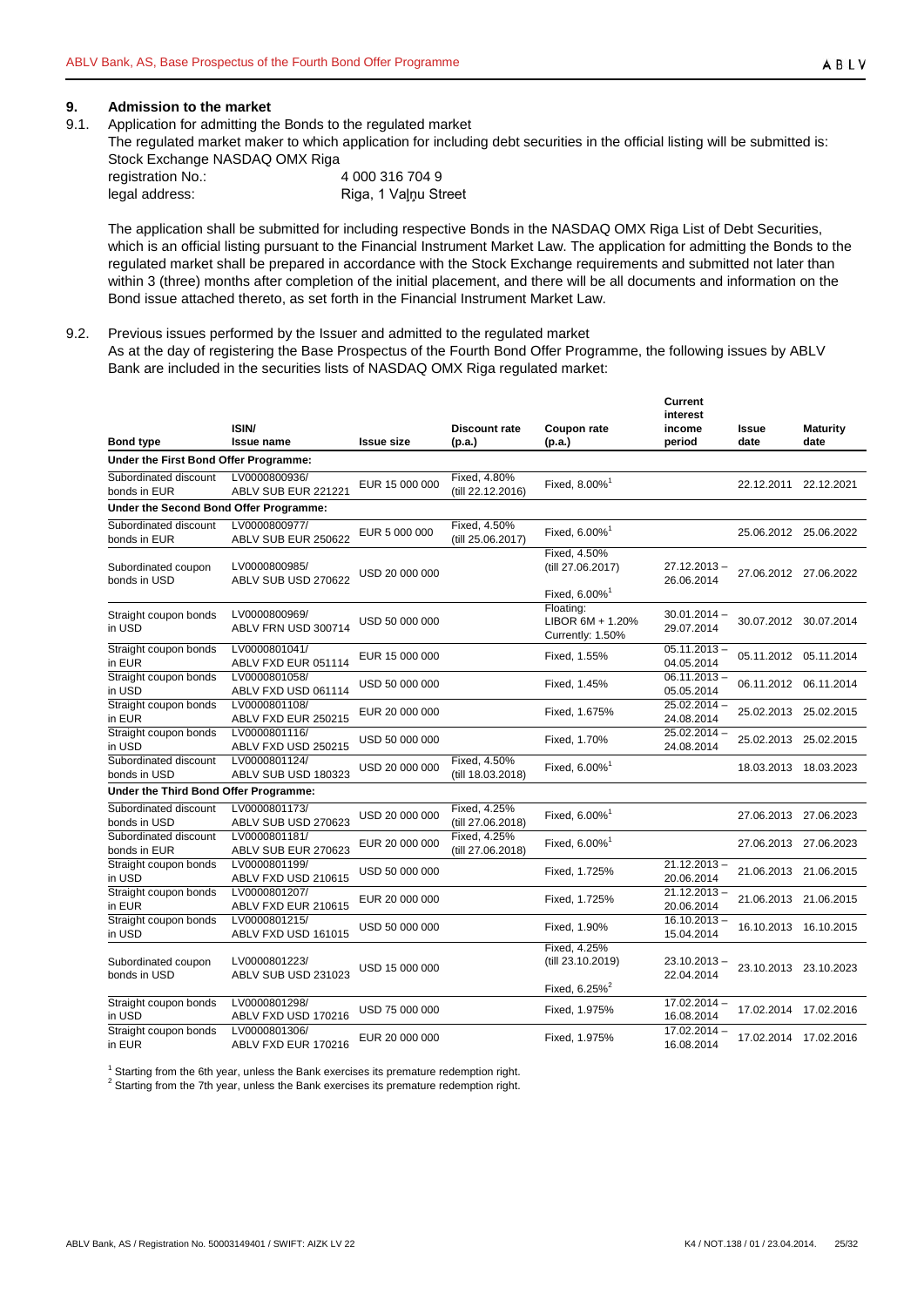#### <span id="page-25-0"></span>**10. Basic information about the issuer**

- <span id="page-25-3"></span><span id="page-25-2"></span><span id="page-25-1"></span>10.1. Basic information about the issuer
	- 10.1.1. Issuer's name
		- ABLV Bank, AS
		- 10.1.2. Issuer's place of registration and registration number

|                        | ABLV Bank, AS                                        |
|------------------------|------------------------------------------------------|
| registration No.:      | 5 000 314 940 1                                      |
| place of registration: | Riga, the Republic of Latvia Register of Enterprises |
| registration date:     | 17 September 1993                                    |

<span id="page-25-4"></span>10.1.3. Issuer's address, type of business, country of incorporation, and legal acts pursuant to which issuer operates

|                           | ABLV Bank, AS              |
|---------------------------|----------------------------|
| legal address:            | Riga, 23 Elizabetes Street |
| type of business:         | joint stock company        |
| country of incorporation: | the Republic of Latvia     |

The Issuer operates pursuant to the following legal acts:

- the Credit Institution Law:
- the Commercial Law;

and other Applicable Legal Acts.

#### <span id="page-25-5"></span>10.1.4. Issuer's history and development

The Bank was founded on 17 September 1993. In 1995, there were changes made to the Bank's shareholding structure. Ernests Bernis and Oļegs Fiļs became the Bank's shareholders and executives, and have been working solely in this field since then.

In 1995, the Bank started expanding its activities and founded a branch in Riga. In the following years, the Bank actively worked in the field of providing services to foreign customers, offering them various bank products, mainly related to making payments, and became a notable player in the financial market. The Bank was one of the first to start development of different remote service channels, thus improving service level and ensuring rapid growth.

In 2004, the Bank focused on developing a second line to its primary activities – investment management. There were two affiliate companies founded: ABLV Asset Management, IPAS, dealing with investment management, and ABLV Capital Markets, IBAS, which provided brokerage services.

In 2008, the Bank adopted new strategy, emphasizing the development of bespoke financial solutions for customers.

Since 2009, the Bank offers a third line of services – advisory on asset protection and structuring.

In 2011, the Bank's name was changed to ABLV Bank, AS.

Alongside with the change of name and visual identity, the Issuer has completed the process of changing its business line, which is aimed at rendering tailored financial services in accordance with the highest standards.

In 2012, ABLV Bank, AS, established a subsidiary bank in Luxembourg, ABLV Bank Luxembourg, S.A., in order to develop the existing customer base and strengthen their loyalty, providing larger range of investment and fiduciary services, as well as to attract new customers. ABLV Bank is the first bank from the Baltic countries to establish a subsidiary bank in Luxembourg.

ABLV Bank Luxembourg, S.A., started rendering services to customers in September 2013. Alongside traditional banking products, customers are also offered services, developed especially for customers of the Luxembourg bank: fiduciary deposits, overnight deposits, advisory investment management, etc. ABLV Bank Luxembourg, S.A., combines the high level of ABLV customer service and traditions of the largest European investment centre.

In September 2013, ABLV Bank celebrated its 20-year anniversary. ABLV Bank started operations being one of the smallest banks, and due to the steadily pursuing elaborated strategy the bank managed to successfully overcome all crisis situations, meanwhile retaining its independence, and became the largest private bank in Latvia and one of the three biggest Latvian banks in terms of the amount of assets.

One of the most influential publications in the field of global capital and financial markets, Euromoney, named ABLV Bank, AS the best bank in Latvia under Euromoney Awards for Excellence 2013. During the research, Euromoney examined banking markets of about a hundred countries of the world and granted awards for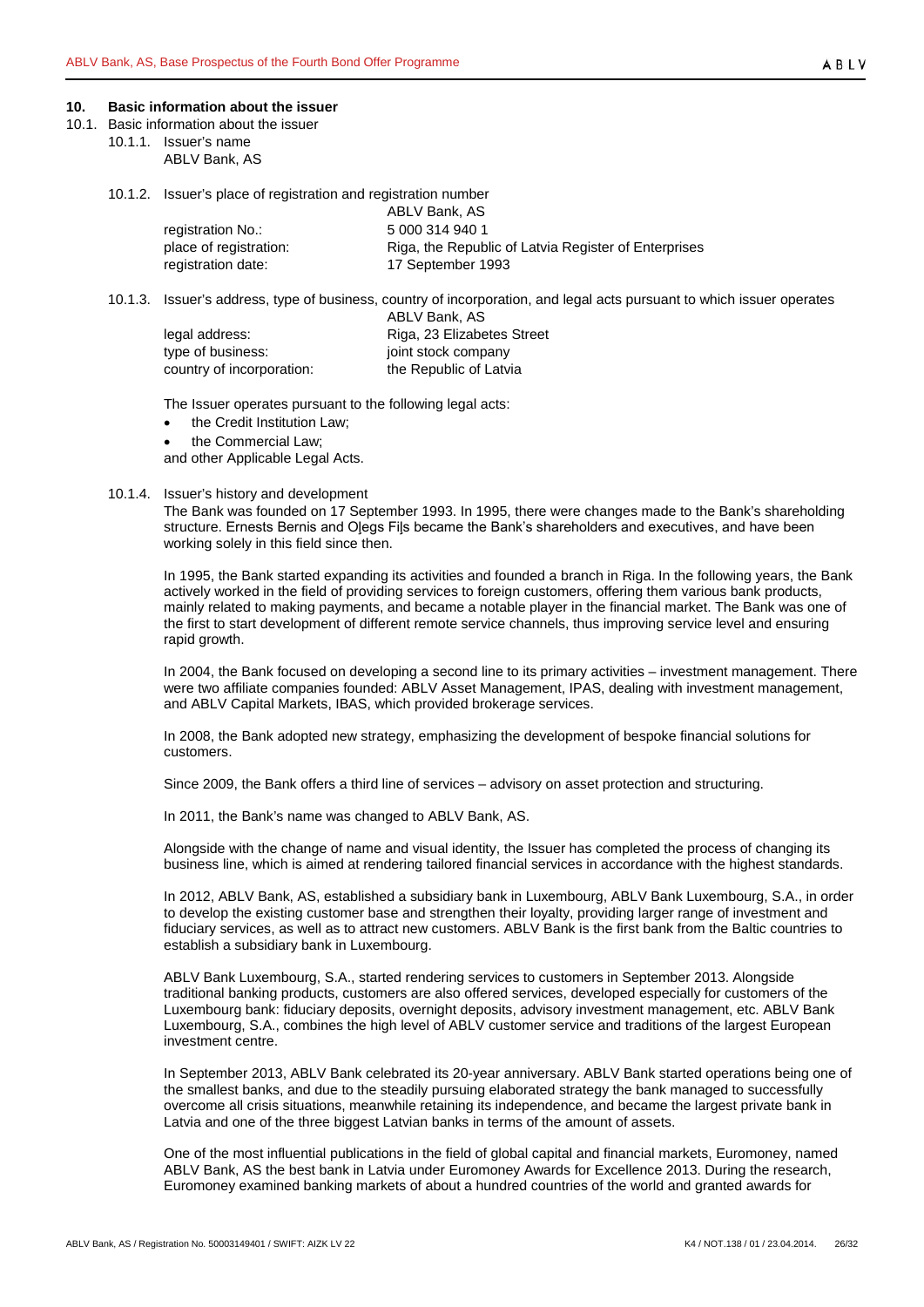excellence to leading financial institutions. The best banks within a region were chosen by Euromoney expert commission that carried out detailed analysis of the companies' performance.

According to the strategy adopted in 2014, ABLV Bank is supposed to become the leading independent private bank in the region and to be the first bank combining traditional banking services, asset management and advisory services in a single client-tailored service offer.

ABLV Bank started performing public bond issues in 2011. The issues of the bonds are performed in accordance with the bank's strategic objectives – to raise sufficient financial resources available in the long term. Diversification of the sources of funding is considered to be an efficient way of achieving this objective, and this means raising financial resources not just in the form of the customers' deposits, but also by issuing the bank's debt securities – bonds. 20 public bond issues have been performed and included in NASDAQ OMX Riga list of debt securities since 2011, including the new ones and those already redeemed. Currently, 17 bond issues are included in the NASDAQ OMX Riga list of debt securities. In total, the investors own ABLV Bank bonds worth more than EUR 427.4 million at their face value.

<span id="page-26-0"></span>10.1.5. Recent events particular to the Issuer which are to a material extent relevant to the evaluation of the Issuer's solvency

Since the day of publishing the last audited financial report, the Issuer has no available information on events that might significantly affect the Issuer's solvency in the current or the following financial periods.

# <span id="page-26-2"></span><span id="page-26-1"></span>10.2. Business overview

10.2.1. Issuer's principal activities

Alongside implementation of the new brand and change of the legal name performed on 23 May 2011, ABLV Bank focuses on the following lines of business:

- financial services;
- investments;
- advisory.

The structure of the Issuer's group is presented in paragraph [10.3.](#page-28-2)

## <span id="page-26-3"></span>10.2.2. Financial services

Major services related to ABLV Bank operating activities are the following:

# • **Settlements**

- ABLV Bank target is to ensure efficient settlements. Therefore, funds in major currencies are credited to a customer's account on the day of their receipt. Whereas processing of outgoing payments is performed in the shortest possible time.
- Most customers of ABLV Bank submit payment orders using rational and convenient Internetbank solution.
- To ensure faster processing of payments, ABLV Bank maintains well-considered wide correspondent network.
- ABLV Bank customers are also offered regular automatic payments, which allow saving time when preparing payment orders and facilitate settlements control, enabling monitoring of execution dates and customer's account balance.

# • **Currency exchange**

- Alongside payments in EUR and USD, ABLV Bank also offers payments in RUB and other currencies.
- Due to continual execution of currency exchange transactions and wide partner network, ABLV Bank can ensure favourable exchange rates.

# • **Payment cards**

- Wide choice of payment cards provided by the world's largest payment systems VISA and MasterCard – enables the customer to obtain proper set of cards.
- Besides common credit and debit cards, ABLV Bank also offers its customers premium cards VISA Platinum and VISA Infinite.

## • **Loans**

Depending on the customer's needs, business and income peculiarities, ABLV Bank offers suitable type of financing and corresponding repayment schedule.

ABLV Bank offers the following:

- overdrafts for short-term financing, including that secured by pledge of investment portfolio;
- credit lines for increasing current assets of the company;
- trade finance opportunities for export and import transactions;
- long-term loans for purchasing real estate, acquiring fixed assets, or developing business.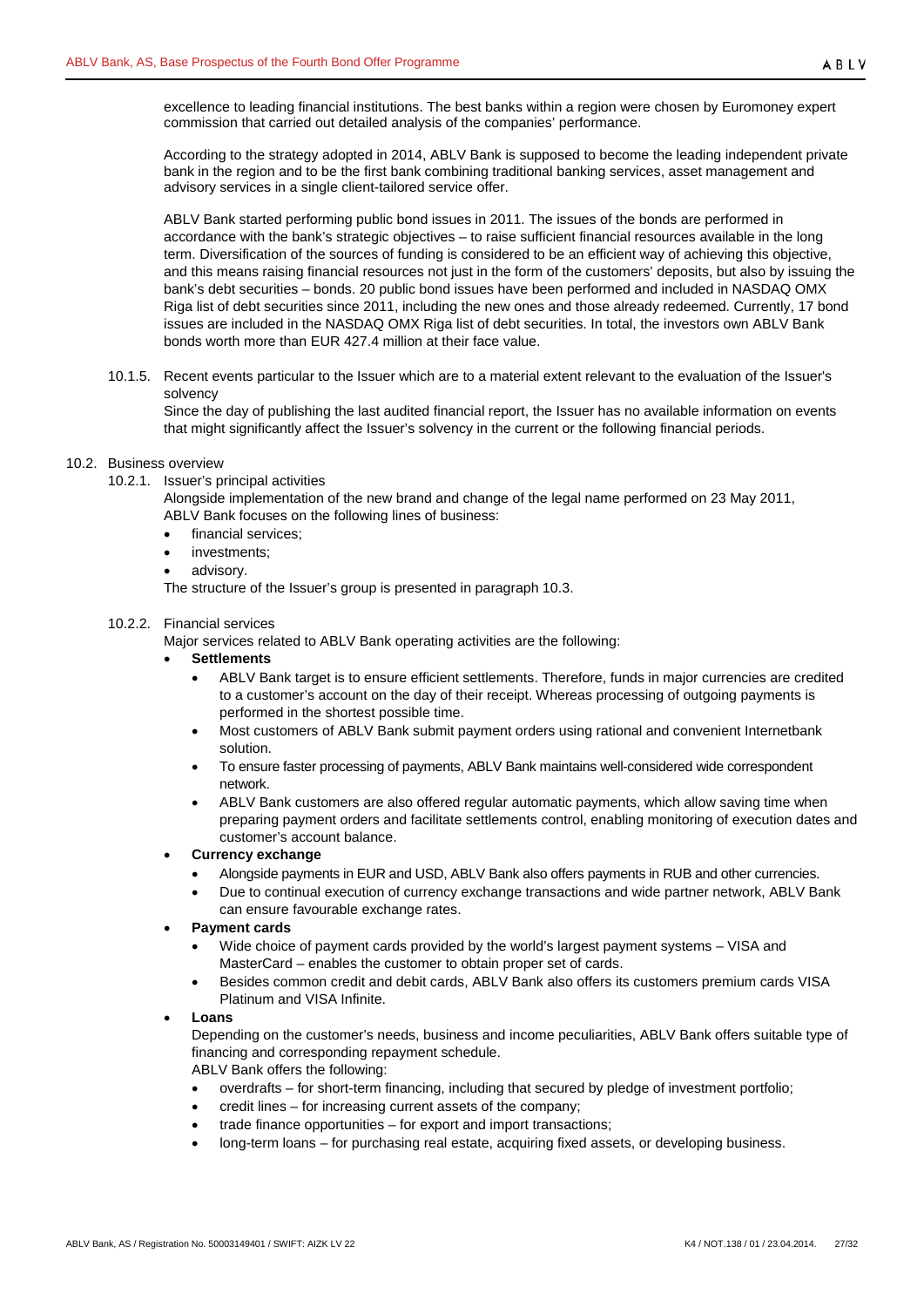## • **Documentary operations**

To increase safety of customers' export and import transactions, ABLV Bank offers using the following documentary operations:

- letters of credit;
- documentary collection;
- bank quarantees;
- escrow account.

#### • **Fiduciary transactions**

By fiduciary transactions ABLV Bank means agreements on management of customer's funds performed by ABLV Bank pursuing the customer's interests and following the customer's instructions.

#### • **Safe deposit boxes**

ABLV Bank offers individual safe deposit box rental for ensuring safe storage of important documents, jewellery, or other valuables of businessmen and wealthy persons. A safe deposit box can only be accessed after mandatory customer identification. Just one person at a time can stay in the vault. Thus, the highest level of security and confidentiality is ensured.

#### <span id="page-27-0"></span>10.2.3. Investment services

ABLV Group companies provide services for preserving and increasing customers' capital.

#### • **Deposits and bonds**

For accrual of savings and capital growth, ABLV Bank offers the following options to conservative investors:

- savings accounts;
- term deposits;
- bonds.

## • **Asset management**

If customer is ready to assume reasonable risk in order to receive additional profit, ABLV Group companies offer the following:

- investments in open-end mutual funds;
- investments in private capital of non-public companies;
- brokerage services.
- ABLV Group companies recommend the following options:
- investment management services, if:
	- the customer considers its background to be not sufficient for making independent decisions on purchasing and selling securities in stock markets;
	- the customer plans long-term investment of assets and is willing to delegate their management to experts;
- brokerage services, if:
	- the customer has sufficient background for making independent decisions when operating in stock markets and is ready to assume reasonable risk;
	- the customer is able and ready to actively engage in investment management.

## • **Brokerage services**

Brokerage services ensure the following for the customer:

- possibility to develop individual investment strategies;
- trading in financial instruments from any place in the world;
- performing transactions in precious metals held in precious metals accounts;
- using electronic trading platforms to independently make transactions in stock markets;
- opportunities to receive financing secured by pledge of investment portfolio.
- **Securities custody**
	- ABLV Bank provides opportunities of safe financial instruments custody to its customers. Securities owned by the customers are kept separately from those belonging to ABLV Bank. When opening accounts with cooperation partners, ABLV Bank ensures clear identification of the accounts in which customers' securities are held.
	- For customers' convenience, they are offered to hold all types of financial instruments in a single account. Record-keeping of all financial instruments, regardless their type, currency, or country of the issuer, ensures that comprehensive information on investments is available at any time.
	- Besides safe and convenient custody of financial instruments, customers are also offered an opportunity to receive financing secured by pledge of investment portfolio.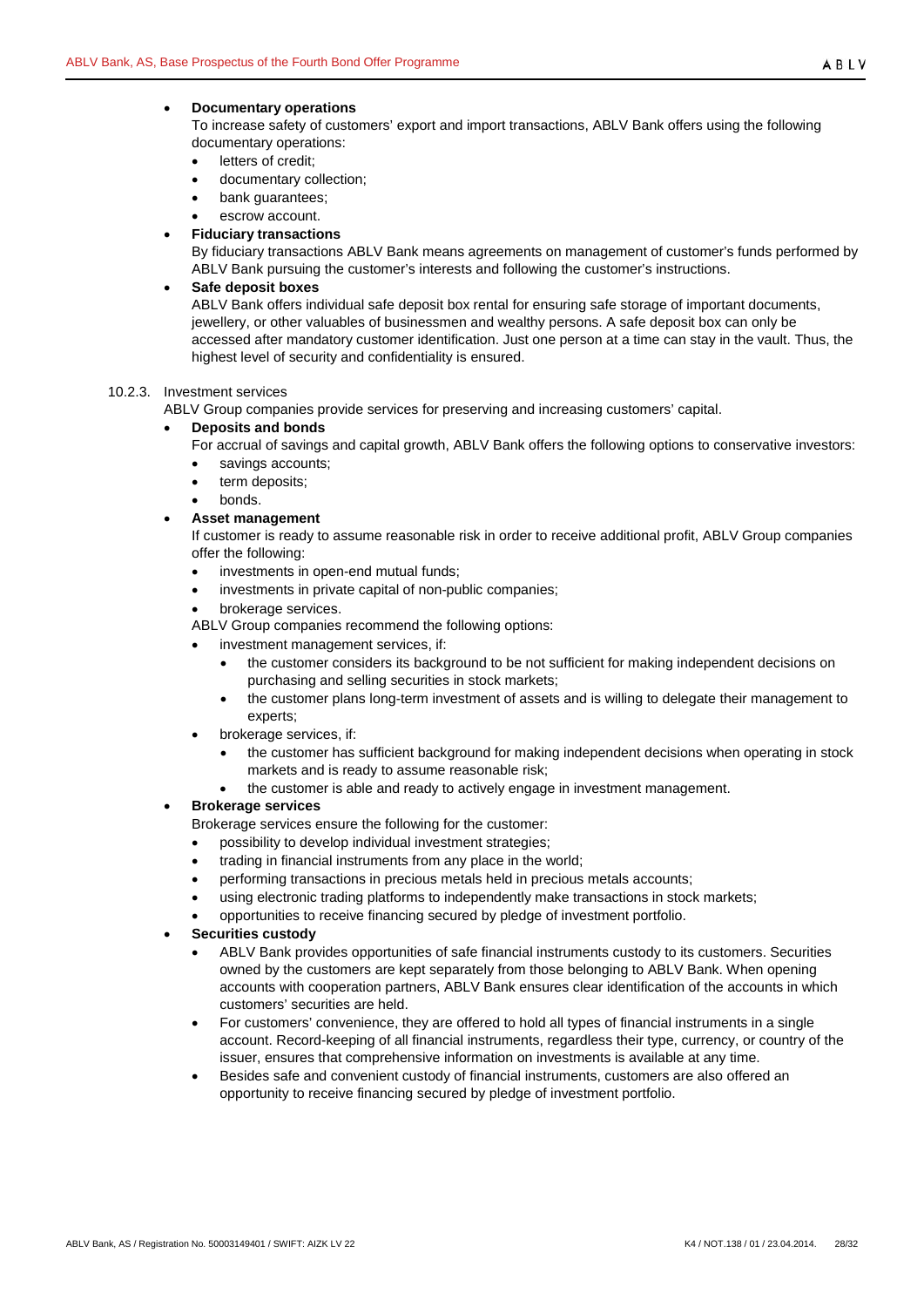## <span id="page-28-0"></span>10.2.4. Advisory services

Based on the experience gained from customer service in Latvia and abroad during the period since 1993, ABLV Group companies offer their customers advice on the following issues:

#### • **Asset protection**

Asset protection is a complex solution primarily intended for securing family wealth against business and political risks. This kind of protection can be ensured by using special structures and solutions, alongside establishing proper accounting of assets within those structures. Customers are offered such solutions as trusts or foundations, also for the sake of investments and charity.

#### • **Legal advice**

Experience of ABLV Group lawyers, as well as wide network of cooperation partners worldwide, allows offering different solutions to customers, from drawing up of simple agreements to complex project management. Availability of professional advice on international law issues together with strong confidentiality maintained ensure necessary comfort level for the customers.

#### • **Tax advice**

For providing tax advice, ABLV Group recommends specialists that are experts in both local regulatory requirements and those of other countries. This service rendered by ABLV Group companies covers the following issues:

- change of tax residence;
- tax planning;
- accounting services;
- and others.

#### • **Administrative services**

Business administration is a service that is interesting for customers needing a fully featured office abroad, e.g., a representative office, holding company, or a support centre for company's partners.

# <span id="page-28-1"></span>10.2.5. Major markets

Target markets of ABLV Bank, AS, are the Baltic countries and member states of the European Economic Area (EEA) and the Commonwealth of Independent States (CIS). The residents of these countries are offered traditional banking services, asset management, and advisory by ABLV Bank, AS. There are medium-sized private companies and wealthy individuals from the abovementioned countries among customers of the Bank.

As at the end of 2013, deposits of the companies constituted more than 85% of the total deposits with the Bank.

Operations of ABLV Bank, AS, in the target markets is also facilitated by wide network of representative offices and agents.

#### <span id="page-28-2"></span>10.3. Structure of the Issuer's group

The information provided in the table below completely matches that presented in ABLV Bank consolidated report for the year 2013.

| No. | Company                             | Country of<br>incorporation number | <b>Registration</b> | <b>Business profile</b>   | Share in the<br>entity's<br>capital (%) |
|-----|-------------------------------------|------------------------------------|---------------------|---------------------------|-----------------------------------------|
| 1.  | ABLV Bank, AS                       | LV                                 | 50003149401         | <b>Financial services</b> | 100                                     |
| 2.  | ABLV Bank Luxembourg, S.A.          | LU                                 | B 162048            | <b>Financial services</b> | 100                                     |
| 3.  | <b>ABLV Consulting Services, AS</b> | LV                                 | 40003540368         | Consulting services       | 100                                     |
| 4.  | <b>ABLV Corporate Services, SIA</b> | LV                                 | 40103283479         | Consulting services       | 100                                     |
| 5.  | <b>ABLV Corporate Services, LTD</b> | CY                                 | HE273600            | Consulting services       | 100                                     |
| 6.  | Pillar Holding Company, KS          | LV                                 | 40103260921         | Holding company           | 100                                     |
| 7.  | Pillar, SIA                         | LV                                 | 40103554468         | Real estate transactions  | 100                                     |
| 8.  | Pillar Management, SIA              | LV                                 | 40103193211         | Real estate transactions  | 100                                     |
| 9.  | Pillar 2, SIA                       | LV                                 | 40103193033         | Real estate transactions  | 100                                     |
| 10. | Pillar 3, SIA                       | LV                                 | 40103193067         | Real estate transactions  | 100                                     |
| 11. | Pillar 4, SIA                       | LV                                 | 40103210494         | Real estate transactions  | 100                                     |
| 12. | Pillar 6, SIA                       | LV                                 | 40103237323         | Real estate transactions  | 100                                     |
| 13. | Pillar 7, SIA                       | LV                                 | 40103237304         | Real estate transactions  | 100                                     |
| 14. | Pine Breeze, SIA                    | LV                                 | 40103240484         | Real estate transactions  | 100                                     |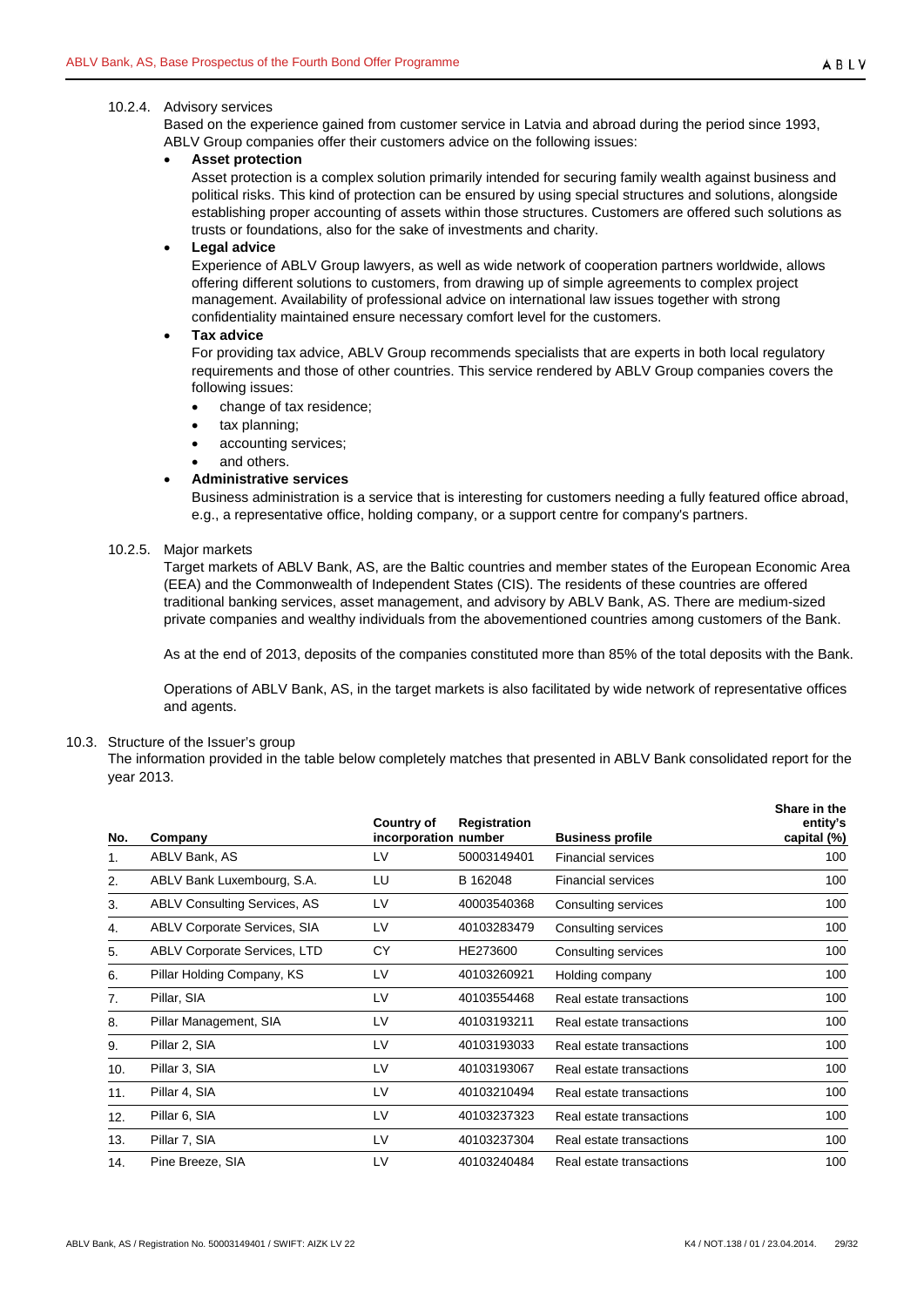| No. | Company                             | <b>Country of</b><br>incorporation number | Registration | <b>Business profile</b>       | Share in the<br>entity's<br>capital (%) |
|-----|-------------------------------------|-------------------------------------------|--------------|-------------------------------|-----------------------------------------|
| 15. | Pillar 9, SIA                       | <b>LV</b>                                 | 40103241210  | Real estate transactions      | 100                                     |
| 16. | Pillar 10, SIA                      | LV                                        | 50103247681  | Real estate transactions      | 100                                     |
| 17. | Pillar 11, SIA                      | LV                                        | 40103258310  | Real estate transactions      | 100                                     |
| 18. | Pillar 12, SIA                      | LV                                        | 40103290273  | Real estate transactions      | 100                                     |
| 19. | Lielezeres Apartment House, SIA     | LV                                        | 50103313991  | Real estate transactions      | 100                                     |
| 20. | Pillar 18, SIA                      | LV                                        | 40103492079  | Real estate transactions      | 100                                     |
| 21. | Elizabetes Park House, SIA          | LV                                        | 50003831571  | Real estate transactions      | 91.6                                    |
| 22. | Pillar Parking, SIA                 | LV                                        | 40103731804  | Parking management            | 100                                     |
| 23. | New Hanza City, SIA                 | LV                                        | 40103222826  | Real estate transactions      | 100                                     |
| 24. | ABLV Asset Management, IPAS         | LV                                        | 40003814724  | <b>Financial services</b>     | 100                                     |
| 25. | <b>ABLV Capital Markets, IBAS</b>   | LV                                        | 40003814705  | <b>Financial services</b>     | 90                                      |
| 26. | AmberStone Group, AS                | LV                                        | 40103736854  | Holding company               | 100                                     |
| 27. | ABLV Private Equity Management, SIA | LV                                        | 40103286757  | Investment project management | 100                                     |
| 28. | ABLV Private Equity Fund 2010, KS   | LV                                        | 40103307758  | Investment activities         | 100                                     |
| 29. | Vainode Agro Holding, SIA           | LV                                        | 40103503851  | Holding company               | 70                                      |
| 30. | Vainodes Agro, SIA                  | <b>LV</b>                                 | 40103484940  | Agriculture                   | 70                                      |
| 31. | Vainodes Bekons, SIA                | LV                                        | 42103019339  | Agriculture                   | 70                                      |
| 32. | Gas Stream, SIA                     | LV                                        | 42103047436  | Electricity generation        | 70                                      |
| 33. | Bio Future, SIA                     | LV                                        | 42103047421  | Electricity generation        | 70                                      |
| 34. | Orto klīnika, SIA                   | LV                                        | 40103175305  | Medical services              | 60                                      |
| 35. | Orto māja, SIA                      | LV                                        | 40103446845  | Real estate transactions      | 60                                      |

<span id="page-29-0"></span>10.4. Issuer's administrative, management and supervisory bodies The information provided below completely matches that presented in ABLV Bank consolidated report for the year 2013.

## **Bank's structure**

- **Council**
	- **Board**
	- **Chief Executive Officer**
		- Administrative Division
		- Secretariat of the Board
		- **Security Department**
	- **Deputy Chief Executive Officer**
		- Corporate and Private Clients Service Division
		- Financing Division
	- **Chief Operating Officer**
		- Product Development Division
		- Operations Accounting Division
	- **Chief Compliance Officer**
		- Compliance Division
		- **Chief Financial Officer**
		- Financial Market Division
		- Financial Accounting Division
	- **Chief Information Officer**
		- Business Technologies Division
		- Information Technologies Division
	- **Chief Risk Officer**
		- Risk Management Division
		- Mortgage Loans Division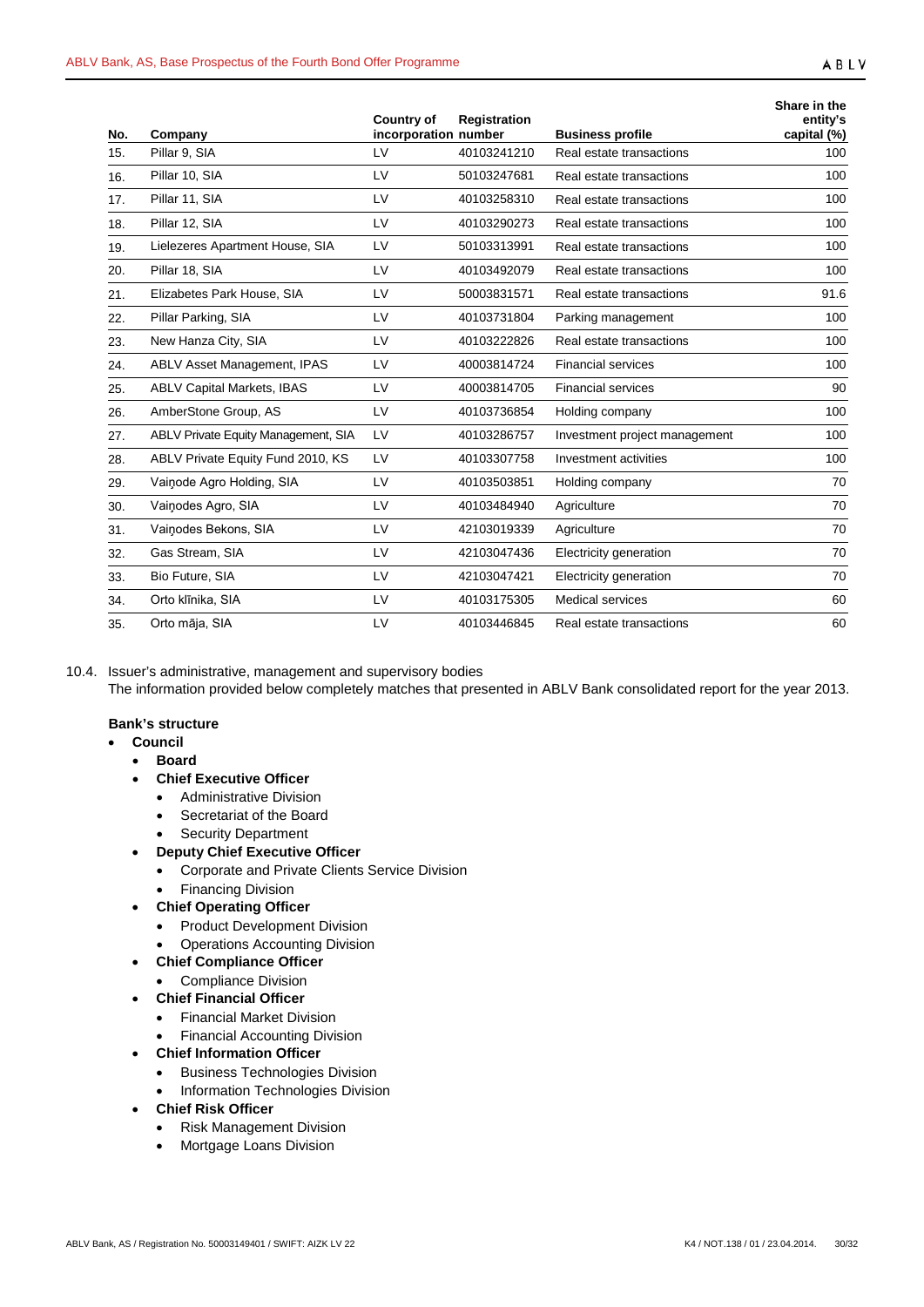## 10.4.1. ABLV Bank Board:

| Name, surname           | <b>Position held</b>                                                   |  |  |  |
|-------------------------|------------------------------------------------------------------------|--|--|--|
| Ernests Bernis          | Chairman of the Board, Chief Executive Officer (CEO)                   |  |  |  |
| Vadims Reinfelds        | Deputy Chairman of the Board, Deputy Chief Executive Officer<br>(dCEO) |  |  |  |
| Māris Kannenieks        | Member of the Board, Chief Financial Officer (CFO)                     |  |  |  |
| Edgars Pavlovičs        | Member of the Board, Chief Risk Officer (CRO)                          |  |  |  |
| Aleksandrs Pāže         | Member of the Board, Chief Compliance Officer (CCO)                    |  |  |  |
| <b>Rolands Citajevs</b> | Member of the Board, Chief Information Officer (CIO)                   |  |  |  |
| Romans Surnačovs        | Member of the Board, Chief Operating Officer (COO)                     |  |  |  |

# 10.4.2. ABLV Bank Council:

| Name, surname   | <b>Position held</b>           |  |
|-----------------|--------------------------------|--|
| Olegs Fils      | Chairman of the Council        |  |
| Jānis Krīgers   | Deputy Chairman of the Council |  |
| Igors Rapoports | Member of the Council          |  |

## 10.4.3. Heads of ABLV Bank divisions:

| Name, surname             | <b>Position held</b>                                   |
|---------------------------|--------------------------------------------------------|
| Aija Daugavvanaga         | Head of Financial Accounting Division                  |
| <b>Olegs Sirotins</b>     | Head of Financing Division                             |
| Sandra Korna              | Head of Operations Accounting Division                 |
| Aleksejs Savko            | Head of Corporate and Private Clients Service Division |
| Jelena Kasatkina          | Head of Risk Management Division                       |
| Igors Rogovs              | Head of Compliance Division                            |
| Jurijs Dorofejevs         | Head of Information Technologies Division              |
| Sergejs Mazurs            | Head of Product Development Division                   |
| Zigmārs Bērziņš           | Head of Mortgage Loans Division                        |
| <b>Aleksandrs Teplihs</b> | Head of Business Technologies Division                 |
| Armands Rozenbahs         | <b>Head of Administrative Division</b>                 |
| Jānis Brūveris            | <b>Head of Financial Market Division</b>               |

Members of ABLV Bank Council and Board, as well as heads of ABLV Bank divisions do not engage in operations outside ABLV Group that are material with relation to the Issuer.

Members of ABLV Bank Council and Board, as well as heads of ABLV Bank divisions have no conflicts of interests between their personal interests and their duties performed with relation to the Issuer.

## <span id="page-30-0"></span>10.5. Issuer's shareholding structure

ABLV Bank majority shareholders:

# **Interest in ABLV Bank, in percentage terms of the voting shares, as at 31 March 2014**

| Ernests Bernis (direct and indirect interest) and Nika Berne | 43.00% |
|--------------------------------------------------------------|--------|
| Olegs Fils (indirect interest)                               | 43.00% |
| 14 legal entities and 100 individuals                        | 14.00% |

Share capital of ABLV Bank equals 30.158 million euro.